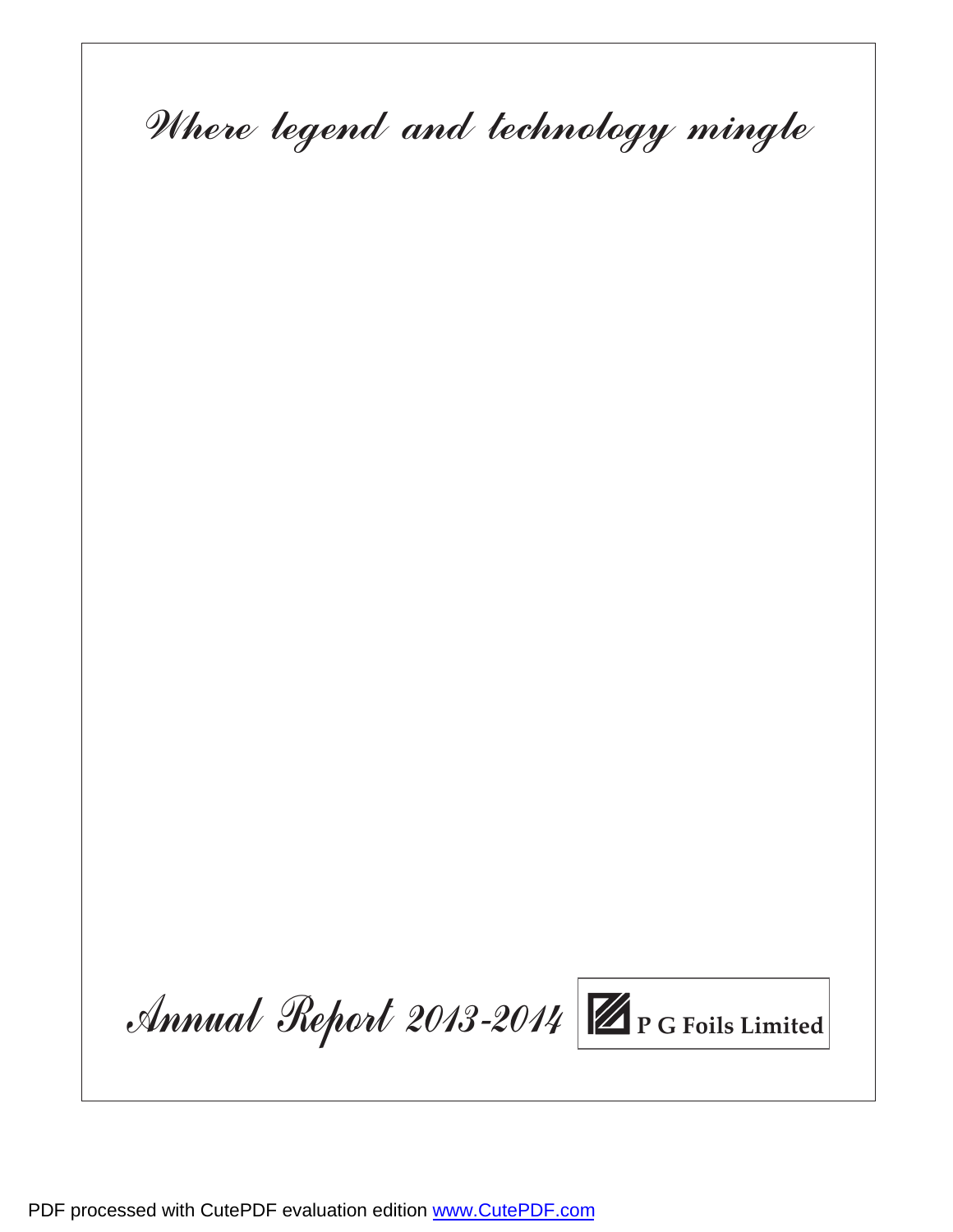

Founder Chairman - late Shri Parasraj G. Shah (18.8.1933 - 16.3.1982)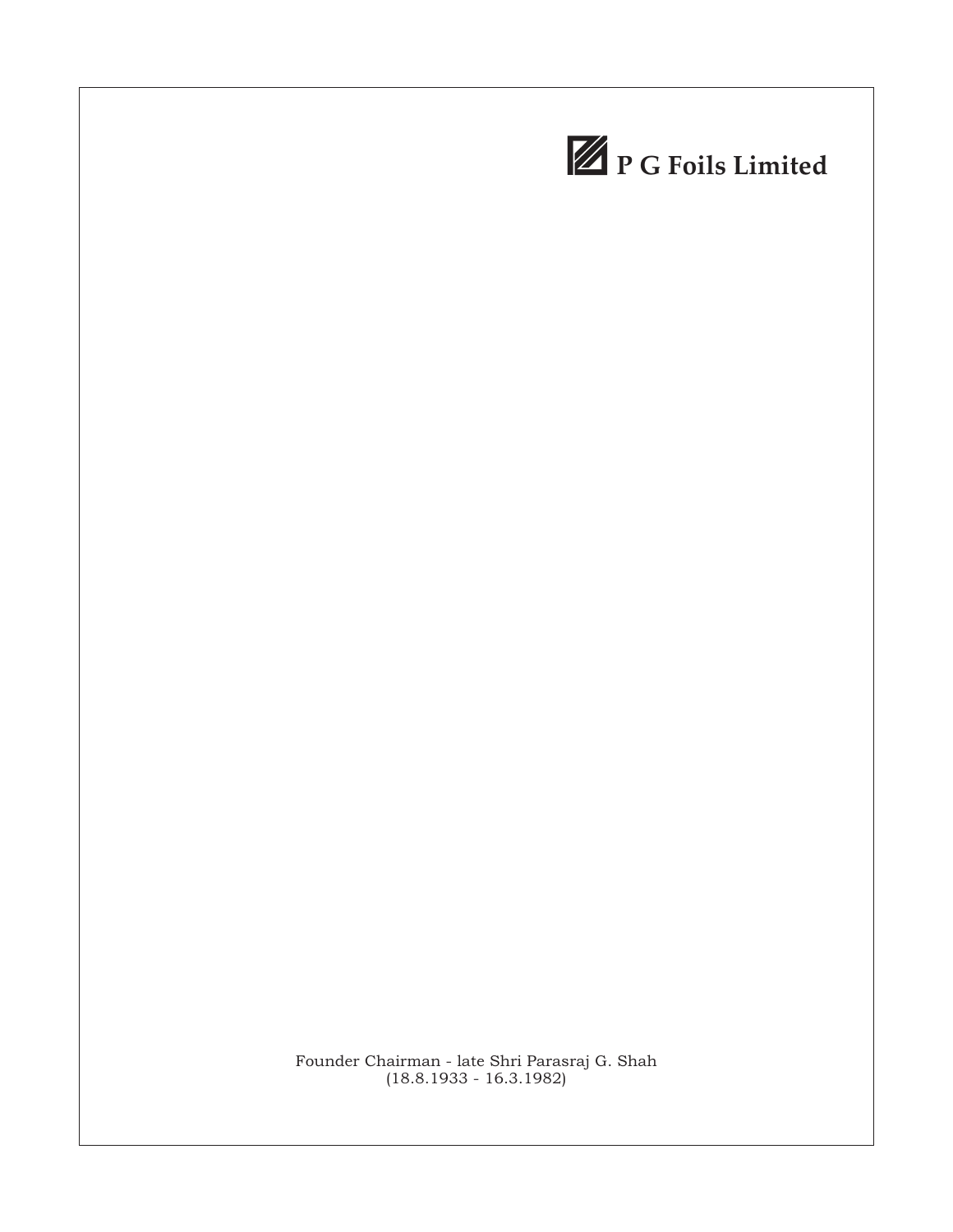

# **BOARD OF DIRECTORS**

SHRI PANKAJ P SHAH MANAGING DIRECTOR SHRI ABHAY P SHAH WHOLE TIME DIRECTOR SHRI SAHIL P SHAH DIRECTOR SHRI VIMAL DHADDA DIRECTOR SHRI UDHAN KUMAR CHORDIA DIRECTOR

SHRI ARUN MOHAN LAL JOSHI ADDITIONAL DIRECTOR w.e.f. 13.08.2014

# **STATUTORY AUDITORS**

M/s ....................................

# **COST AUDITORS**

M/s Rajesh Goyal & Company, Cost Accountants, Jaipur.

# **BANKERS**

IDBI Bank Ltd. State Bank of Bikaner & Jaipur

# **CIN**

L27203GJ1979PLC008050

# **REGISTERED OFFICE**

6, Neptune Tower, Ashram Road, Ahmedabad-380 009 (Gujarat)

# **WORKS & HEAD OFFICE**

P.O.:-Pipalia Kalan, Dist.Pali, Rajasthan – 306 307 Tel.:- 02937-287151-56 Fax:02937-287150 Mobile No.93516-00444 e-mail:- pgfoils@pgfoils.in, pgfoils.investor@gmail.com

# **SALES OFFICES**

| <b>MUMBAI</b>    |                      | : 80, Neelam Building, 1st Floor, E-Road, Marine Lines, Mumbai-400 002          |
|------------------|----------------------|---------------------------------------------------------------------------------|
|                  |                      | Tel.: (022) 32428026, 32188889 • Fax: (022) 22813502                            |
|                  |                      | Mobile: 093231-10405 • e-mail: anil@pgfoils.in, mumbaisales@pgfoils.in          |
| <b>CHENNAI</b>   | $\ddot{\cdot}$       | Sri Durga Ashirwad, 25/2 Periyar Nagar, Near Sri Valli Mahal, Moolakadai,       |
|                  |                      | Chennai - 600 060 · Mobile : 093830-25913 · e-mail : pgf_chennai@pgfoils.in     |
| <b>AHMEDABAD</b> | $\ddot{\cdot}$       | 6, Neptune Tower, Ashram Road, Ahmedabad - 380 009                              |
|                  |                      | Tel.: 079-26587606, 26584187 • Fax: 079-26584187                                |
|                  |                      | Mobile: 093282-73642, e-mail: pgf ahm@pgfoils.in                                |
| <b>DELHI</b>     | $\ddot{\cdot}$       | 3058/3063, 1st Floor, D. B. Gupta Road, Pahar Ganj, Delhi-110 055               |
|                  |                      | Tel.: 011-23581034 • Mobile: 093501-72886, 093111-20685                         |
|                  |                      | e-mail :- shamshad@pgfoils.in, gmvarma@pgfoils.in                               |
| <b>BANGALORE</b> | $\ddot{\cdot}$       | No.43, 3rd Floor, Opposite Ganesh Temple, Near BRV Public School,               |
|                  |                      | 10th Main Road, Prashanthi Nagar, ISRO Layout, Bangalore - 560 078              |
|                  |                      | Tele/Fax:- 080-26664956 • Mobile : 093417-61014 • e-mail : pgf blr@pgfoils.in   |
| <b>HYDERABAD</b> | $\ddot{\phantom{a}}$ | House No.10-284/2, Vasanthapuri, Malkaj Giri, Hyderabad - 500 047 (A.P.)        |
|                  |                      | Tel.: 040-23323576,32577774 · Mobile: 099892-35738 · e-mail: pgf_hyd@pgfoils.in |
| <b>JAIPUR</b>    | $\ddot{\cdot}$       | Mayur Apartment, Flat No. T-3&4, 40-41, Mahampura,                              |
|                  |                      | Raj Bhawan Road, Civil Line, Jaipur · Mobile : 094144-05083                     |
| KOLKATA          | $\ddot{\cdot}$       | 228, A.C.R. Avenue, Near Girish Park, Kolkata - 700 006                         |
|                  |                      | Tel.: 033-22359293 • Mobile : 093320-06400 • e-mail : sanjay@pgfoils.in         |
| <b>INDORE</b>    | $\ddot{\cdot}$       | 125/B, Suryadev Nagar (Near Shivam Dairy), Indore - 452009 (M.P.)               |
|                  |                      | Mobile: 09754936971 • e-mail: rakesh@pgfoils.in                                 |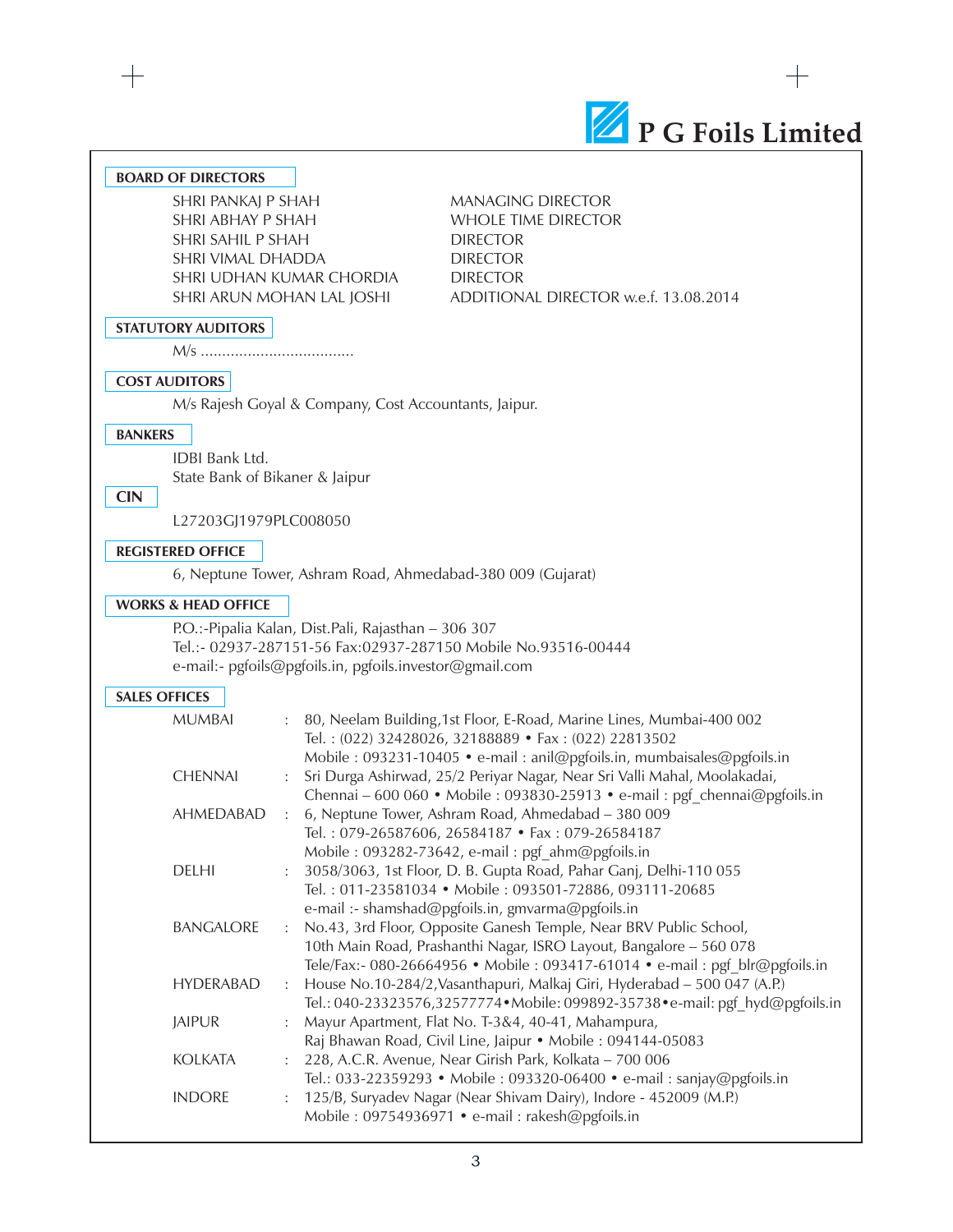NOTICE is hereby given that the 35th Annual General Meeting of the Members of P G Foils Limited will be held at Ahmedabad Textile Mills' Association, Ashram Road, Navrangpura, Ahmedabad – 380 009 on Tuesday, 23rd day of September 2014, at 2:00 P.M. to transact the following business:-

# **ORDINARY BUSINESS**

- 1. To receive, consider and adopt the Audited Balance Sheet as at 31st March 2014, Statement of Profit & Loss for the year ended on that date and the Reports of Board of Directors and the Auditors thereon.
- 2. To appoint a Director in place of Shri Sahil P. Shah (DIN 01603118), who retires by rotation and being eligible, offers himself for re-appointment.
- 3. To appoint Statutory Auditors and fix their remuneration.

# **SPECIAL BUSINESS**

4. To consider and if thought fit, to pass, with or without modification(s), following resolution as an Ordinary Resolution:

**"RESOLVED THAT** pursuant to the provisions of Sections 149,152, Schedule IV and all other applicable provisions, if any, of the Companies Act, 2013 and rules made there under, as amended from time to time, Shri Vimal Chand Dhadda (DIN 00937400), Independent Director of the company, who has submitted a declaration that he meets criteria for independence as provided in Section 149 (6) of the Act and who is eligible for appointment, be and is hereby appointed as Independent Director of the company to hold office for 5 consecutive years for a term up to the conclusion of 40th Annual General Meeting of the Company in the calendar year 2019."

5. To consider and if thought fit, to pass, with or without modification(s), following resolution as an Ordinary Resolution:

**"RESOLVED THAT** pursuant to the provisions of Sections 149,152, Schedule IV and all other applicable provisions, if any, of the Companies Act, 2013 and rules made there under, as amended from time to time, Shri Udhan Kumar Chordia (DIN 02033393), Independent Director of the company, who has submitted a declaration that he meets criteria for independence as provided in Section 149 (6) of the Act and who is eligible for appointment, be and is hereby appointed as Independent Director of the company to hold office for 5 consecutive years for a term up to the conclusion of 40th Annual General Meeting of the Company in the calendar year 2019."

6. To consider and if thought fit, to pass, with or without modification(s), following resolution as a Ordinary Resolution:

**NOTICE P G Foils Limited** 

**"RESOLVED THAT** pursuant to the provisions of Sections 149,152, Schedule IV and all other applicable provisions, if any, of the Companies Act, 2013 and rules made there under, as amended from time to time, Shri Arun Mohan Lal Joshi (DIN 01148924), who was appointed as an Additional Director pursuant to the provisions of Section 161(1) of the Companies Act, 2013 and the Articles of Association of the Company and who holds office up to the date of this Annual General Meeting and in respect of whom the Company has received a notice in writing under Section 160 of the Companies Act, 2013 from a member proposing his candidature for the office of Director, be and is hereby appointed as Independent Director of the company to hold office for 5 consecutive years for a term up to the conclusion of 40th Annual General Meeting of the Company in the calendar year 2019."

7. To consider and if thought fit, to pass, with or without modification(s), following resolution as a Special Resolution:

**"RESOLVED THAT** pursuant to the provisions of Section 152 and any other applicable provisions of the Companies Act, 2013 and the Rules made thereunder (including any statutory modification(s) or re-enactment thereof for the time being inforce), the period of office of Shri Pankaj Raj Shah (DIN 00160558), the Managing Director of the Company, who is a non retiring Director in terms of the erstwhile provisions of the Companies Act, 1956 shall henceforth be made liable to retire by rotation.

**RESOLVED FURTHER THAT** subject to approval of members in ensuing Annual General Meeting and in accordance with provisions of Sections 196, 197 and 203 read with Schedule V and all other applicable provisions of the Companies Act, 2013 and the Companies (Appointment and Remuneration of Managerial Personnel) Rules, 2014 (including any statutory modification(s) or re-enactment thereof, for the time being in force), subject to such approval as may be necessary, consent of Company be and is hereby accorded to the re-appointment of Shri Pankaj Raj Shah (DIN 00160558) as a Managing Director of the Company, for a period of five years w.e.f. 17th January, 2014 on the basis of remuneration, terms and conditions set out hereunder.

Salary: Rs.1,05,000/- p.m (Rupees One Lac five thousand only)

Others: Two clubs fee excluding whole time membership fees.

**RESOLVED FURTHER THAT** Shri Abhay Raj Shah, Whole Time Director and / or Shri Sahil P. Shah, Director of the Company be and is hereby authorised to file the necessary forms in this regard with the Registrar of Companies, Gujarat, and to do all such acts, things, deeds which may be necessary in this regard."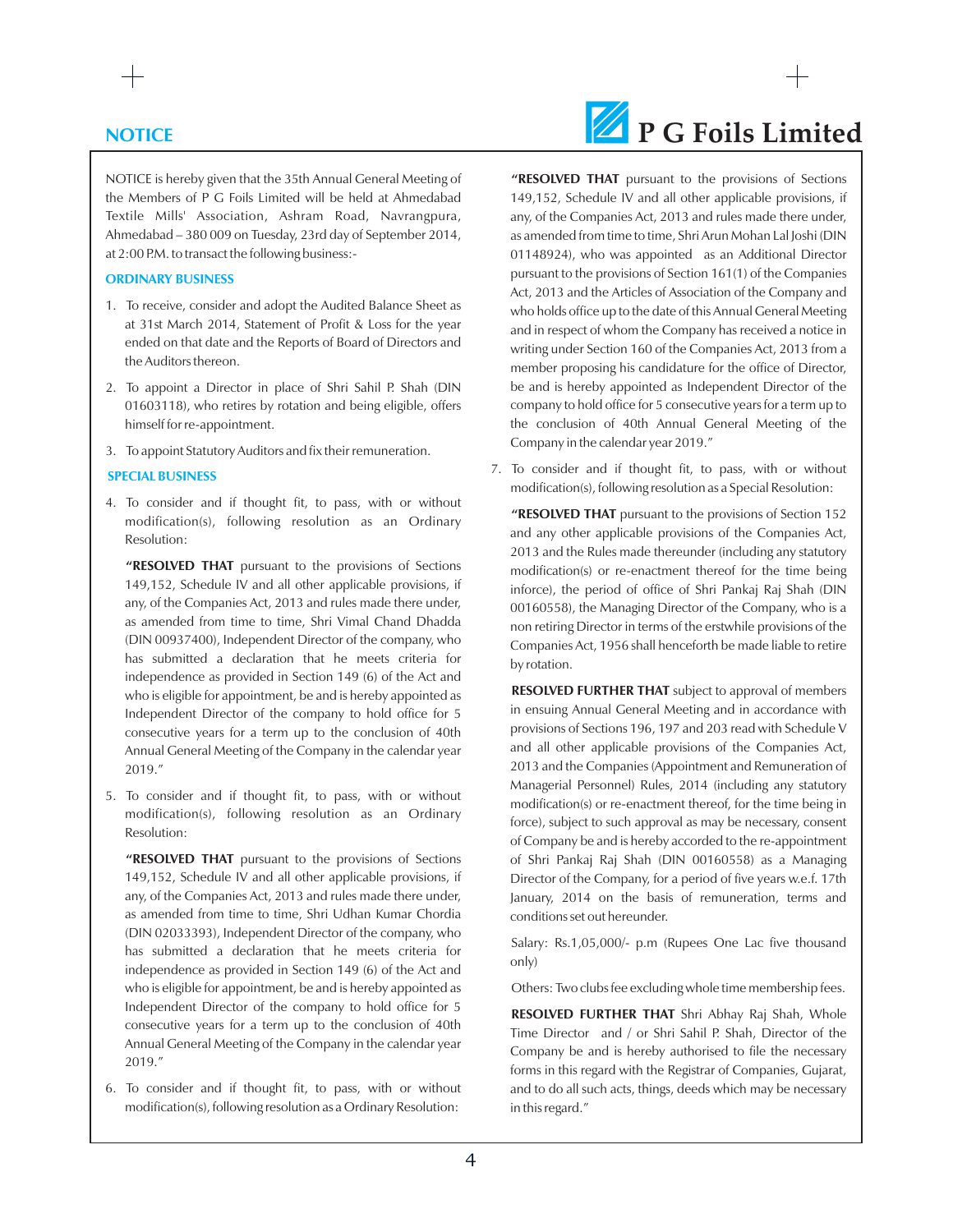# **NOTICE P G Foils Limited**

8. To consider and if thought fit, to pass, with or without modification(s), following resolution as a Special Resolution:

**"RESOLVED THAT** pursuant to the provisions of Section 152 and any other applicable provisions of the Companies Act, 2013 and the Rules made thereunder (including any statutory modification(s) or re-enactment thereof for the time being inforce), the period of office of Shri Abhay Raj Shah (DIN 00160590), the Whole Time Director of the Company, who is a non retiring Director in terms of the erstwhile provisions of the Companies Act, 1956 shall henceforth be made liable to retire by rotation.

9. To consider and if thought fit, to pass, with or without modification(s), following resolution as a Ordinary Resolution:

**"RESOLVED THAT** pursuant to the provisions of Section 148 and all other applicable provisions of the Companies Act, 2013 and the Companies (Audit and Auditors) Rules, 2014 (including any statutory modification(s) or re-enactment thereof, for the time being in force), M/s. M/s Rajesh & Co., practicing firm of Cost Accountants appointed by the Board on the recommendation of the Audit Committee of the Company to conduct the audit of the cost records of the Company for the financial year ending 31st March, 2015 be paid the remuneration of Rs. 25,000/- per annum plus out of pocket expenses, if any, incurred during the course of above audit."

10. To consider and if thought fit, to pass, with or without modification(s), following resolution as a Special Resolution:

**"RESOLVED THAT** in supersession of the resolution passed under Section 293(1)(d) of the erstwhile Companies Act, 1956 and pursuant to Section 180(1)(c) and other applicable provisions, if any, of the Companies Act, 2013 (including any statutory modifications or re-enactment thereof), consent of the Company be and is hereby accorded to the Board of Directors of the Company (hereinafter referred to as "Board" which term shall include any committee thereof for the time being exercising the powers conferred on the Board by this resolution) to borrow by way of loan from time to time, any sum or sums of money for the purpose of the Company, upon such terms and conditions as the Board of Directors may in its discretion think fit, notwithstanding that the money or moneys to be borrowed by the Company (apart from the ordinary loans obtained or to be obtain from the Company's bankers in the ordinary course of business) together with the moneys already borrowed by the Company may exceed the aggregate of the paid up capital of the Company and its free reserves, that is to say reserves not set apart for any specific purpose, provided that maximum amount of the moneys so borrowed by the Board and remaining outstanding shall not at any time, exceed ` 150 Crores (Rupees One Hundred Fifty Crores only).

**RESOLVED FURTHER THAT** Board of Directors or its committee thereof be and is hereby authorised to take all such steps as may be deemed necessary, proper or expedient to give effect to this resolution."

11. To consider and if thought fit, to pass, with or without modification(s), following resolution as a Special Resolution:

**"RESOLVED THAT** in supersession of the resolution passed under Section 293(1)(a) of the erstwhile Companies Act, 1956 and pursuant to the provisions of Section 180(1)(a) and other applicable provisions, if any, of the Companies Act, 2013 (including any statutory modifications or re-enactment thereof), consent of the Company be and is hereby accorded to the Board of Directors of the Company (hereinafter referred to as "Board" which term shall include any committee thereof for the time being exercising the powers conferred on the Board by this resolution) to create such charges, mortgages and hypothecation in addition to the existing charges, mortgages and hypothecation created by the Company, on such movable and immovable properties, both present and future, and in such manner as the Board may deem fit, in favour of Banks/Financial Institutions to secure rupee/foreign currency loans, working capital loans, Term Loans/ FITL and/or the issue of debentures whether partly/ fully/non convertible provided that the total amount of loans together with interest thereon, additional interest, compound interest, liquidated damages, commitment charges, premia on prepayments or on redemption, costs, charges, expenses and all other moneys payable by the Company in respect of said loans, shall not, at any time exceed the limit of  $\bar{\tau}$  150 Crores (Rupees One Hundred Fifty Crores only).

**RESOLVED FURTHER THAT** the Board (including any Director/ Executive so authorised in this behalf) be and is hereby authorised to do all such acts, deeds and things, to execute all such documents, instruments and writings as may be required."

12. To consider and if thought fit, to pass, with or without modification(s), following resolution as a Special Resolution:

**"RESOLVED THAT** pursuant to the provisions of Section 14 and all other applicable provisions of the Companies Act, 2013 read with rules framed thereunder (including any statutory modification(s) or re- enactment thereof, for the time being in force), draft regulations contained in Articles of Association submitted to this meeting be and are hereby approved and adopted in substitution, and to entire exclusion, of regulations contained in the existing Articles of Association of Company.

**RESOLVED FURTHER THAT** Board of Directors of Company be and is hereby authorised to do all acts and take all such steps as may be necessary, proper or expedient to give effect to this resolution."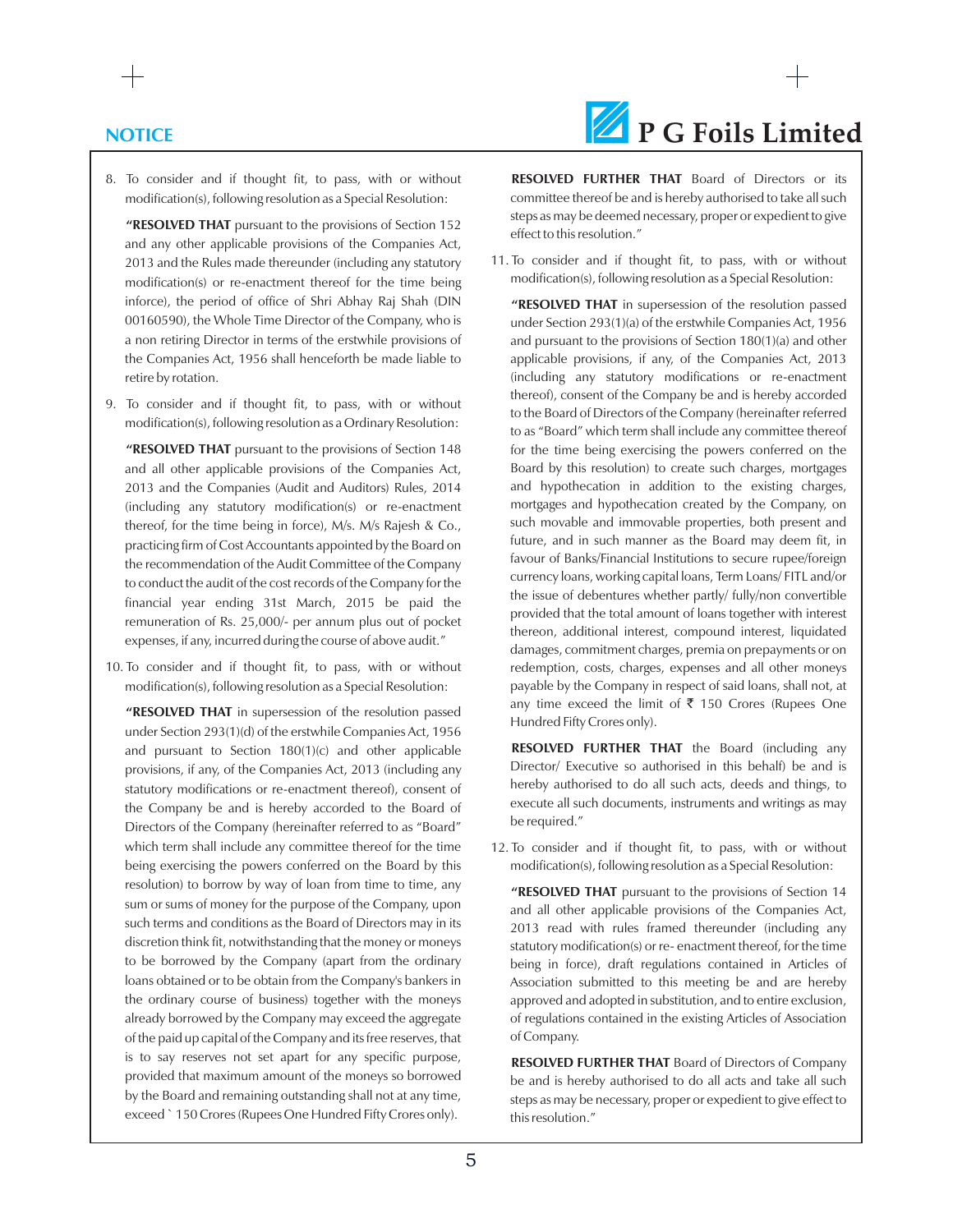**1. A member entitled to attend and vote is entitled to appoint a proxy to attend and vote instead of him/her self and proxy need not be a member. The proxies to be effective should be deposited at the Registered Office of the Company not later** 

**than 48 hours before the commencement of the meeting. A person can act as a proxy on behalf of members not exceeding fifty and holding in the aggregate not more than ten percent of the total share capital of the Company carrying voting rights. A member holding more than ten percent of the total share capital of the Company carrying voting rights may appoint a single person as proxy and such person shall not act as a proxy for any other person or shareholder.**

- 2. Members/Proxies should bring the admission slip sent herewith, duly filled in and singed and hand over the same at the entrance of the hall for attending the meeting. Members are requested to indicate, without fail, their Folio No. or as the case may be DP ID and Client ID numbers in the admission slip.
- 3. Corporate Members intending to send their authorized representatives are requested to send a duly certified copy of the Board Resolution authorizing their representatives to attend and vote at the Annual General Meeting.
- 4. Members are requested to bring their copies of the Annual Report with them.
- 5. The register of members and share transfer books of the company will remain closed from 12th September, 2014 to 23rd September, 2014 (both days inclusive).
- 6. The information and the details of the directors to be reappointed, to be provided in terms of clause 49 of the Listing Agreement with Stock Exchanges is annexed hereto.
- 7. Members are requested to notify any changes in their address and mandates, if any, immediately at the Registered Office of the Company in writing.
- 8. Members holding shares, in physical form, in identical order of names in more than one Folio, are requested to write to the **Share Department of the Company / Share Transfer Agents** enclosing the relevant Share Certificates requesting consolidation of such Folios into one Folio.
- 9. Members are requested to note that in case of transfers, deletion of name of deceased shareholder, transmission and transposition of names in respect of shares held in physical form, submission of photocopy of PAN Card of the transferee(s), surviving holder(s), legal hair(s) and joint holder(s) respectively, along with necessary documents at the time of lodgment of request for these transactions, is now mandatory.
- 10. Non-Resident Indian Shareholders are requested to inform the company immediately about:
	- a. The Change in the residential status on return to India for permanent settlement.
	- b. The particulars of NRO Bank Account in India, if not furnished earlier.
- 11. Pursuant to the provisions of Investor Education and Protection Fund (Uploading of information regarding unpaid and unclaimed amounts lying with companies) Rules, 2012, the Company has uploaded the details of unpaid and unclaimed amounts lying with the Company as on September 30, 2013 (date of last Annual General Meeting) on the Ministry of Corporate Affairs website.
- 12. As per the Companies Act, 2013, dividend which remains unpaid or unclaimed for a period of seven years shall be transferred to the Investor Education and Protection Fund (IEPF).

The shareholders whose amounts and shares have been transferred to IEPF, shall be entitled to get refund of the dividend and claim the transfer of shares from IEPF after complying with

the prescribed procedure under the Companies Act, 2013. Members, who have not encashed their **dividend warrant(s)** for the financial year ended 31st March, 2008 or any subsequent financial year(s) are urged to claim such amount from the **Share Department of the Company/Share Transfer Agents.**

## 13. The last dates of claim for the following dividends are as follows:

| Dividend for the<br>financial year ended   of Dividend | Date of declaration  | Last date of claiming<br>unpaid Dividend |  |
|--------------------------------------------------------|----------------------|------------------------------------------|--|
| 31st March, 2008                                       | 29th September, 2008 | 28th October, 2015                       |  |
| 31st March, 2011                                       | 30th September, 2011 | 29th October, 2018                       |  |

- 14. The Company has appointed **M/s Sharepro Services (India) Pvt. Ltd., 13AB, Samhita Warehousing Complex, Sakinaka Telephone Exchange Lane, Off Andheri Kurla Road, Sakinak, Mumbai – 400 072 having its branch office at 416- 420, 4th Floor, Devnandan Mall, Opp. Sanyash Ashram, Ellisbridge, Ahmedabad – 380 006** as the common agency to handle electronic connectivity and the shares in physical mode. Therefore, the members are requested to send all their communications to them or at the Share Division Office of the Company at 6, Neptune Tower, Ashram Road, Ahmedabad – 380 009.
- 15. A Statement pursuant to Section 102(1) of the Companies Act, 2013, relating to the Special Business to be transacted at the Meeting is annexed hereto.
- 16. Members seeking any information or clarification on the Accounts are requested to send in written queries to the Company, at least one week before the date of the meeting. Replies will be provided in respect of such written queries received only at the meeting.
- 17. Relevant documents referred to in the accompanying Notice and the Statements are open for inspection by the members at the Head office of the Company on all working days, except Saturdays, during business hours up to the date of the Meeting.
- 18. The Register of Directors and Key Managerial Personnel and their shareholding, maintained under Section 170 of the Companies Act, 2013, will be available for inspection by the Members at the Annual General Meeting.
- 19. The Securities and Exchange Board of India (SEBI) has mandated the submission of Permanent Account Number (PAN) by every participant in securities market. Members holding shares in electronic form are, therefore, requested to submit their PAN to their Depository Participants with whom they are maintaining their demat accounts. Members holding shares in physical form can submit their PAN to the Company or its Share registrars and Transfer Agents.
- 20. Members holding shares in physical form and who have not registered their email IDs are requested to register their email IDs with the Company's Share Registrars and Transfer Agents.

For and on behalf of the Board

Date: 13.08. 2014 PANKAJ P SHAH Place: Pipalia Kalan Managing Director

(DIN 00160558)

# **REGISTERED OFFICE**

6, Neptune Tower, Ashram Road, Ahmedabad: 380 006 CIN: L27203GJ1979PLC008050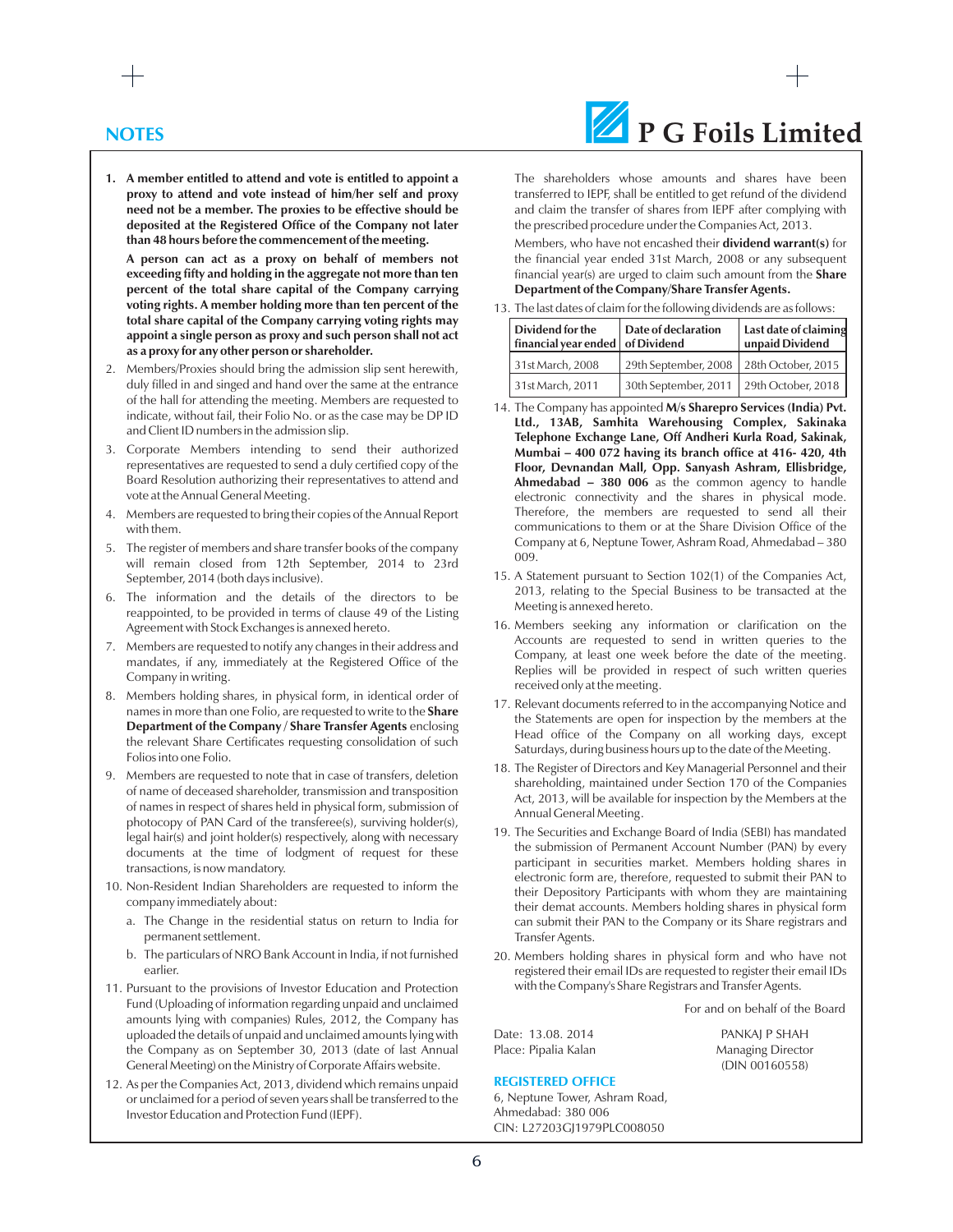

# **Item No. 4 to 5**

Shri Vimal Chand Dhadda and Shri Udhan Kumar Chordia are independent Directors of the Company and have held the positions as such for more than 5 years.

The Securities and Exchange Board of India (SEBI) has amended Clause 49 of the Listing Agreement inter alia stipulating conditions for appointment of independent directors by a listed company.

It is proposed to appoint Shri Vimal Chand Dhadda and Shri Udhan Kumar Chordia as Independent Directors under Section 149 of the Act and Clause 49 of Listing Agreement to hold office for 5 (Five) consecutive years for a term up to the conclusion of 40th Annual General Meeting of Company in calendar year 2019.

As per provisions of Section 149 of the Act which has come into force w.e.f. 1st April 2014, an Independent Director shall hold office for a term upto 5 consecutive years on the Board of the Company and is not liable to retire by rotation.

Shri Vimal Chand Dhadda and Shri Udhan Kumar Chordia are not disqualified from being appointed as Directors in terms of Section 164 of the Act and have given their consent to act as Directors.

The Company has also received declarations from Shri Vimal Chand Dhadda and Shri Udhan Kumar Chordia that they meet with the criteria of independence as prescribed both under subsection (6) of Section 149 of the Act and under Clause 49 of Listing Agreement. In the opinion of Board, Shri Vimal Chand Dhadda and Shri Udhan Kumar Chordia fulfill conditions for appointment as Independent Directors as specified in the Act and Listing Agreement.

Shri Vimal Chand Dhadda and Shri Udhan Kumar Chordia are independent of management.

Brief resume of Shri Vimal Chand Dhadda and Shri Udhan Kumar Chordia nature of their expertise in specific functional areas and names of companies in which they hold directorships and memberships / chairmanships of Board Committees, shareholding and relationships between directors inter-se as stipulated under Clause 49 of Listing Agreement with the Stock Exchanges, are provided in Corporate Governance Report forming part of Annual Report.

This Statement may also be regarded as a disclosure under Clause 49 of the Listing Agreement with the Stock Exchanges. Shri Vimal Chand Dhadda and Shri Udhan Kumar Chordia are interested in the resolutions set out respectively at Item Nos. 4 to 6 of Notice with regard to their respective appointments.

Save and except above, none of other Directors / Key Managerial Personnel of Company / their relatives are, in any way, concerned or interested, financially or otherwise, in these resolutions.

The Board commends Ordinary Resolutions set out at Item Nos. 4 to 6 of Notice for approval by shareholders.

# **Item No. 6**

The Board of Directors of the Company appointed, pursuant to the provisions of Section 161(1) of the Act and the Articles of Association of the Company, Shri Arun Mohan Lal Joshi as Additional Director of the Company w.e.f. 13th August, 2014. In terms of the provisions of Section 161(1) of the Act, Shri Arun Mohan Lal Joshi would hold office up to the date of the ensuing Annual General Meeting.

The Company has received a notice in writing from a member alongwith the deposit of requisite amount under Section 160 of the Act proposing the candidature of Shri Arun Mohan Lal Joshi for the office of Director of the Company.

Shri Arun Mohan Lal Joshi is not disqualified from being appointed as a Director in terms of Section 164 of the Act and have given their consent to act as Director. Section 149 of the Act inter alia stipulates the criteria of independence should a company propose to appoint an independent director on its Board. As per the said Section 149, an independent director can hold office for a term up to 5 (five) consecutive years on the Board of a company and they shall not be included in the total number of directors for retirement by rotation.

The Company has received a declaration from Shri Arun Mohan Lal Joshi that they meets with the criteria of independence as prescribed both under sub-section (6) of Section 149 of the Act and under Clause 49 of the Listing Agreement. Shri Arun Mohan Lal Joshi possesses appropriate skills, experience and knowledge, inter alia, in the field of Business and Industry .

In the opinion of the Board, Shri Arun Mohan Lal Joshi fulfills the conditions for their appointment as Independent Director as specified in the Act and the Listing Agreement. Shri Arun Mohan Lal Joshi is independent of the management.

Brief resume of Shri Arun Mohan Lal Joshi nature of their expertise in specific functional areas and names of companies in which they hold directorships and memberships / chairmanships of Board Committees, shareholding and relationships between directors inter-se as stipulated under Clause 49 of the Listing Agreement with the Stock Exchanges, are provided in the Corporate Governance Report forming part of the Annual Report.

Keeping in view his vast expertise and knowledge, it will be in the interest of the Company that Shri Arun Mohan Lal Joshi is appointed as Independent Director.

Copy of the draft letter for appointment of Shri Arun Mohan Lal Joshi as Independent Director setting out the terms and conditions is available for inspection by members at the Registered Office of the Company.

This Statement may also be regarded as a disclosure under Clause 49 of the Listing Agreement with the Stock Exchanges.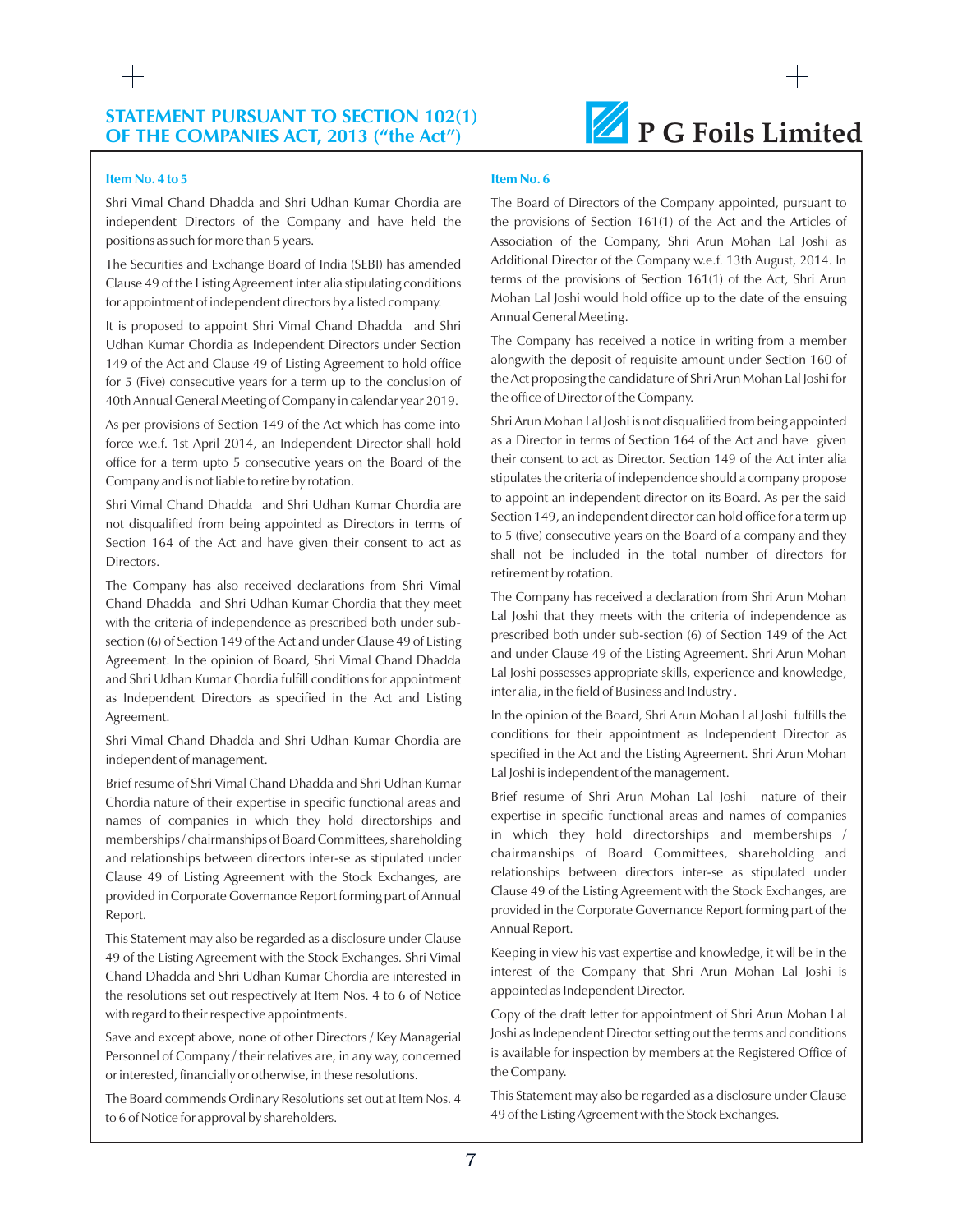

Save and except Shri Arun Mohan Lal Joshi and their relatives, to the extent of their shareholding interest, if any, in the Company, none of the other Directors / Key Managerial Personnel of the Company / their relatives are, in any way, concerned or interested, financially or otherwise, in the resolution set out at Item No. 6 of the Notice.

The Boards recommends the Ordinary Resolution set out at Item No. 6 of the Notice for approval by the shareholders.

# **Item No. 8**

Shri Pankaj Raj Shah, the Managing Director of Company reappointed pursuant to the provisions of Sections 269 and other applicable provisions, if any, of the erstwhile Companies Act, 1956, subject to approval of the shareholders at the ensuing Annual General Meeting for a period of 5 years with effect from 17th January, 2014.

The period of office of Shri Pankaj Raj Shah being the Managing Director was not liable to determination by retirement of directors by rotation in terms of the erstwhile provisions of the Companies Act, 1956.

The Board of Directors of your Company at present consists of six members, with whom three of them being Independent Directors, one being Non-Executive and remaining two being Managing and Whole Time Director.

The provisions of Section 152 of the Companies Act, 2013 provide that not less than two-thirds of the total number of directors of a public Company shall be persons whose period of office is liable to determination by retirement of directors by rotation, where the term "total number of directors" does not include Independent Directors whether appointed under the Companies Act, 2013 or any other law for the time being in force.

In the light of above-referred provisions of the Companies Act, 2013, it is desirable that the period of office of Shri Pankaj Raj Shah, Managing Director is made liable to retire by rotation.

Further, Shri Pankaj Raj Shah is re-appointed as Managing Director of the Company subject to approval of the shareholders at the ensuing Annual General Meeting for a period of 5 years with effect from 17th January, 2014. Shri Pankaj Raj Shah is presently Managing Director of the Company. He has played an integral and very important role in building P G Foils Ltd a very reputed and well-known foil manufacturer of the Country. His role and responsibility, in the organization have increased tremendously considering the growth of the Company in terms of volume of Business etc. Keeping in view all these, the Board of Directors at its meeting held on 17th January, 2014 has accepted recommendations of the Remuneration Committee for reappointment of Shri Pankaj Raj Shah.

Salary: Rs.1,05,000/- p.m (Rupees One Lac five thousand only)

Others: Two clubs fee excluding whole time membership fees.

Shri Pankaj Raj Shah shall also be entitled for reimbursement of actual entertainment, travelling, boarding and lodging expenses etc. incurred by him in connection with the Company's business and such other benefits / amenities and other privileges, as any from time to time, be available to other senior executives of the Company.

Shri Pankaj Raj Shah satisfy all the conditions set out in Part-I of Schedule V to the Act as also conditions set out under sub-section (3) of Section 196 of the Act for being eligible for re-appointment. He is not disqualified from being appointed as Director in terms of Section 164 of the Act.

The above may be treated as a written memorandum setting out the terms of re-appointment of Shri Pankaj Raj Shah under Section 190 of the Act.

The Board of Directors recommends the above resolution for your approval.

Except Shri Pankaj Raj Shah, Shri Abhay Raj Shah and Shri Sahil P Shah, none of the other Directors or any key managerial personnel or any relative of any of the Directors of the Company or the relatives of any key managerial personnel is, in anyway, concerned or interested in the above resolution.

# **Item No. 9**

Shri Abhay Raj Shah, the Whole time Director of Company reappointed pursuant to the provisions of Sections 269 and other applicable provisions, if any, of the erstwhile Companies Act, 1956, by the shareholders at the 32nd Annual General Meeting held on 30th September, 2011 for a period of 5 years with effect from 30th April, 2011.

The period of office of Shri Abhay Raj Shah being the Whole Time Director was not liable to determination by retirement of directors by rotation in terms of the erstwhile provisions of the Companies Act, 1956.

The Board of Directors of your Company at present consists of six members, with whom three of them being Independent Directors, one being Non-Executive and remaining two being Managing and Whole Time Director.

The provisions of Section 152 of the Companies Act, 2013 provide that not less than two-thirds of the total number of directors of a public Company shall be persons whose period of office is liable to determination by retirement of directors by rotation, where the term "total number of directors" does not include Independent Directors whether appointed under the Companies Act, 2013 or any other law for the time being in force.

In the light of above-referred provisions of the Companies Act, 2013, it is desirable that the period of office of Shri Abhay Raj Shah, Whole Time Director is made liable to retire by rotation.

The Board of Directors recommends the above resolution for your approval.

Except Shri Pankaj Raj Shah, Shri Sahil P. Shah and Shri Abhay Raj Shah, none of the other Directors or any key managerial personnel or any relative of any of the Directors of the Company or the relatives of any key managerial personnel is, in anyway, concerned or interested in the above resolution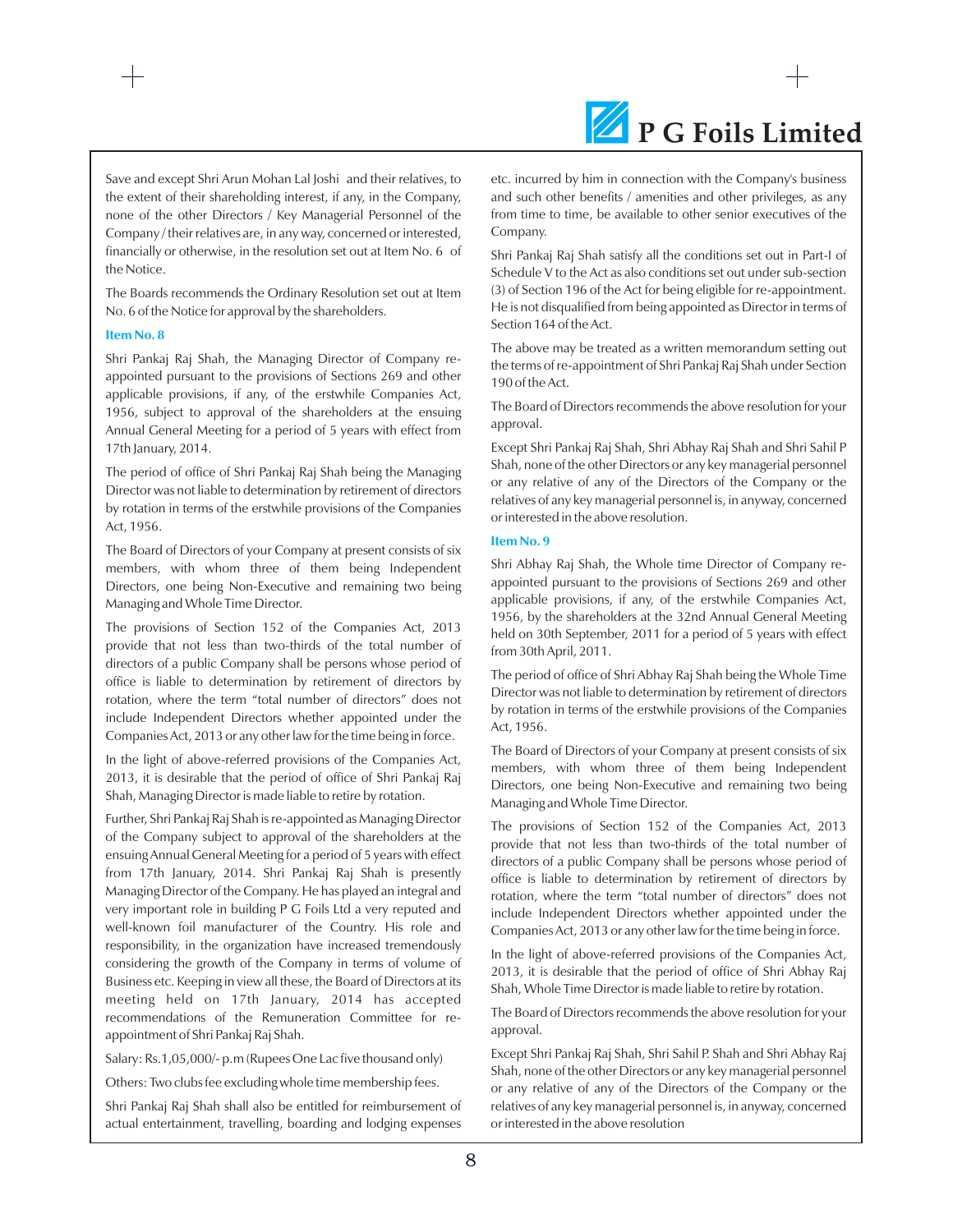

# **Item No. 10**

The Board, on the recommendation of the Audit Committee, has approved the appointment and remuneration of the Cost Auditors to conduct the audit of the cost records of the Company for the financial year ending 31st March, 2015 at the remuneration of Rs. 25,000/- per annum plus out of pocket expenses, if any, incurred during the course of audit.

In accordance with the provisions of Section 148 of the Act read with the Companies (Audit and Auditors) Rules, 2014, the remuneration payable to the Cost Auditors has to be ratified by the shareholders of the Company.

Accordingly, consent of the members is sought for passing an Ordinary Resolution as set out at Item No. 9 of the Notice for ratification of the remuneration payable to the Cost Auditors for the financial year ending 31st March, 2015.

None of the Directors / Key Managerial Personnel of the Company / their relatives are, in any way, concerned or interested, financially or otherwise, in the resolution set out at Item No. 9 of the Notice.

The Board commends the Ordinary Resolution set out at Item No. 9 of the Notice for approval by the shareholders.

# **Item No. 11**

The members of the Company at the Annual General Meeting held on 28th September, 2012 had authorised Board of Directors to exercise borrowing powers the outstanding amount of which at any time shall not exceed in the aggregate  $\bar{\bar{\tau}}$  150 Crores (Rupees One Hundred Fifty Crores only).

Section 180(1)(c) of the Companies Act, 2013 which has replaced Section 293(1)(d) of the Companies Act,1956 provides that the Board of Directors shall not borrow in excess of the Company's paid up share capital and free reserves, apart from temporary loans obtained from the Company's bankers in the ordinary course of business, except with the consent of the Company accorded by way of a special resolution. Further, as per a clarification issued by the Ministry of Corporate Affairs, the ordinary resolution earlier passed under Section 293(1)(a) of the Companies Act, 1956 will remain valid for a period of one year from the date of notification of Section 180 of the Companies Act, 2013 i.e. upto 11 September, 2014.

Accordingly, it is, therefore, necessary for the members to pass a special resolution under Section 180(1)(c) of the Companies Act, 2013, to enable to the Board of Directors to borrow money the outstanding amount of which at any time shall not exceed in the aggregate ₹150 Crores (Rupees One Hundred Fifty Crores only).

The Board of Directors recommends the above resolution for your approval.

None of the Directors or any key managerial personnel or any relative of any of the Directors of the Company or the relatives of any key managerial personnel is, in anyway, concerned or interested in the above resolution.

# **Item No. 12**

The members of the Company at the Annual General Meeting held on 28th September, 2012 had authorized the Board of Directors to create charge on all or any of the movable or immovable properties of the Company pursuant to Section 293(1)(a) of the Companies Act 1956 subject to the limits upto `150 Crores (Rupees One Hundred Fifty Crores only).

Section 180(1)(a) of the Companies Act, 2013 which has replaced Section 293(1)(a) of the Companies Act,1956 provides that the Board of Directors shall create charge on all or any of the movable or immovable properties of the Company, except with the consent of the Company accorded by way of a special resolution. Further, as per a clarification issued by the Ministry of Corporate Affairs, the ordinary resolution earlier passed under Section 293(1)(a) of the Companies Act, 1956 will remain valid for a period of one year from the date of notification of Section 180 of the Companies Act, 2013 i.e. upto 11 September, 2014.

Accordingly, it is, therefore, necessary for the members to pass a special resolution under Section 180(1)(a) of the Companies Act, 2013 for creation of security upto limit specified in the resolution passed under Section180(1)(c) of the Companies Act, 2013.

The Board of Directors recommends the above resolution for your approval.

None of the Directors or any key managerial personnel or any relative of any of the Directors of the Company or the relatives of any key managerial personnel is, in anyway, concerned or interested in the above resolution.

# **Item No. 13**

The existing Articles of Association ("AoA") are based on the Companies Act, 1956 and several regulations in the existing AoA contain references to specific Sections of the Companies Act, 1956 and some regulations in the

existing AoA are no longer in conformity with the Act.

With the coming into force of the Companies Act, 2013, several regulations of the existing AoA of the Company require alteration or deletion. Accordingly, it is proposed to replace the entire existing AoA by a set of new

# Articles.

The new AoA to be substituted in place of existing AoA are based on Table 'F' of the Companies Act, 2013 which sets out the model Articles of Association for a Company limited by shares.

The Board of Directors recommends the above resolution for your approval.

None of the Directors or any key managerial personnel or any relative of any of the Directors of the Company or the relatives of any key managerial personnel is, in anyway, concerned or interested in the above resolution.

For and on behalf of the Board

(DIN 00160558)

Date: 13.08. 2014 PANKAJ P SHAH Place: Pipalia Kalan Managing Director

# **REGISTERED OFFICE**

6, Neptune Tower, Ashram Road, Ahmedabad: 380 006 CIN: L27203GJ1979PLC008050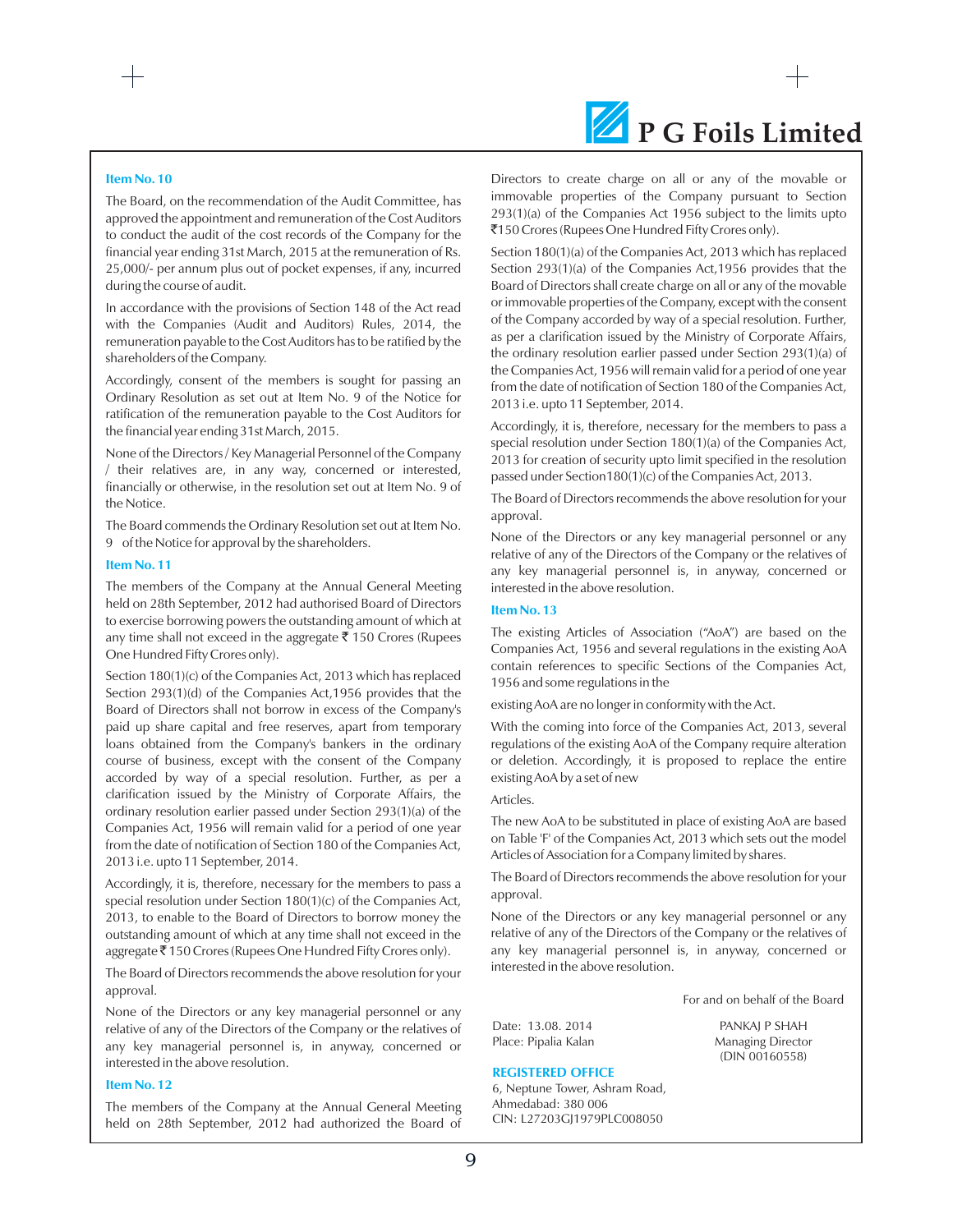# **Annexure to Notice**

 $\!+\!$ 

Date: August 13, 2014



| Name of the Director<br>Date of Birth<br>Date of Appointment<br>Experience                          |                                                                                           | Shri Sahil P Shah<br>18/03/1985<br>11/08/2007<br>having 3 years experience | Young and energetic entrepreneur                                |
|-----------------------------------------------------------------------------------------------------|-------------------------------------------------------------------------------------------|----------------------------------------------------------------------------|-----------------------------------------------------------------|
| Directorship in other Public Limited Companies As on 31st March, 2014                               |                                                                                           | Prem Foils Limted                                                          |                                                                 |
| Chairmanship/Membership of committees of Other Public Limited Companies as on 31st March 2014       |                                                                                           | None                                                                       |                                                                 |
| <b>ITEM NO. 4</b>                                                                                   |                                                                                           |                                                                            |                                                                 |
| Name of the Director<br>Date of Birth<br>Date of Appointment<br>Experience                          |                                                                                           | Shri Vimal Chand Dhadda<br>04/04/1954<br>16/05/1995                        | 38 Years Vast Business Experience                               |
| Directorship in other Public Limited Companies As on 31st March, 2014                               |                                                                                           | None                                                                       |                                                                 |
| Chairmanship/Membership of committees of Other Public Limited Companies as on 31st March 2014       |                                                                                           | None                                                                       |                                                                 |
| <b>ITEM NO. 5</b>                                                                                   |                                                                                           |                                                                            |                                                                 |
| Name of the Director<br>Date of Birth<br>Date of Appointment<br>Experience                          |                                                                                           | Shri Udhan Kumar Chordia<br>24/05/1971<br>21/03/2009                       | 22 Year Vast Business Experience                                |
| Directorship in other Public Limited Companies As on 31st March, 2014                               |                                                                                           | None                                                                       |                                                                 |
| Chairmanship/Membership of committees of Other Public Limited Companies as on 31st March 2014       |                                                                                           | None                                                                       |                                                                 |
| <b>ITEM NO. 6</b>                                                                                   |                                                                                           |                                                                            |                                                                 |
| Name of the Director<br>Date of Birth<br>Date of Appointment<br>Experience                          | Mr. Arun Mohan Lal Joshi<br>13/02/1965<br>13/08/2014<br>28 Years Vast Business Experience |                                                                            |                                                                 |
| Directorship in other Public Limited Companies As on 31st March, 2014                               | None                                                                                      |                                                                            |                                                                 |
| Chairmanship/Membership of committees of<br>Other Public Limited Companies<br>as on 31st March 2014 | I. Shareholders / Investor Grievance Committee:<br>A. Chairman:- None<br>B. Member:- None |                                                                            | II. Audit committee:<br>A. Chairman: - None<br>B. Member:- None |
| <b>ITEM NO.7</b>                                                                                    |                                                                                           |                                                                            |                                                                 |
| Name of the Director<br>Date of Birth<br>Date of Appointment<br>Experience                          | Shri Pankaj Raj Shah<br>15/07/1956<br>11/07/1979<br>35 Years of Industrial experience     |                                                                            |                                                                 |
| Directorship in other Public Limited Companies As on 31st March, 2014                               | None                                                                                      |                                                                            |                                                                 |
| Chairmanship/Membership of committees of<br>Other Public Limited Companies<br>as on 31st March 2014 | I. Shareholders / Investor Grievance Committee:<br>A. Chairman:- None<br>B. Member:- None |                                                                            | II. Audit committee:<br>A. Chairman: - None<br>B. Member:- None |
| <b>ITEM NO.8</b>                                                                                    |                                                                                           |                                                                            |                                                                 |
| Name of the Director<br>Date of Birth<br>Date of Appointment<br>Experience                          | Shri Abhay Raj Shah<br>17/02/1967<br>28/08/1982<br>32 Year Industrial Experience          |                                                                            |                                                                 |
| Directorship in other Public Limited Companies As on 31st March, 2014                               | None                                                                                      |                                                                            |                                                                 |
| Chairmanship/Membership of committees of<br>Other Public Limited Companies<br>as on 31st March 2014 | I. Shareholders / Investor Grievance Committee:<br>A. Chairman:- None<br>B. Member:- None |                                                                            | II. Audit committee:<br>A. Chairman: - None<br>B. Member:- None |
| <b>REGISTERED OFFICE</b><br>6, Neptune Tower,<br>Ashram Road,<br>AHMEDABAD-380 009                  |                                                                                           |                                                                            | By order of the Board<br>For P G Foils Limited                  |

Place : Pipalia Kalan **( PANKAJ P SHAH ) ( PANKAJ P SHAH ) ( PANKAJ P SHAH ) ( PANKAJ P SHAH ) (** PANKAJ P SHAH )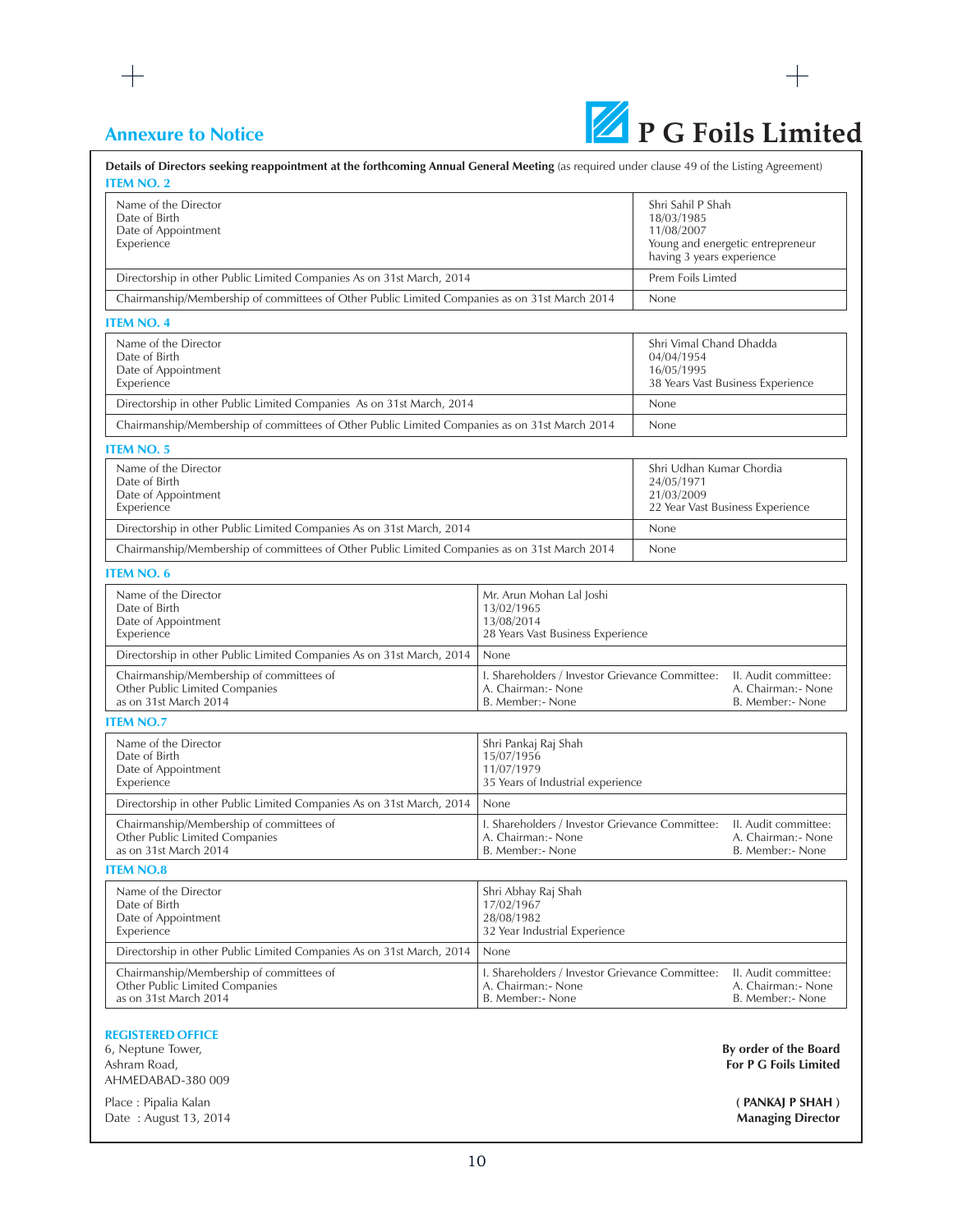# **DIRECTOR'S REPORT P G Foils Limited**

# Dear Shareholders,

The Board presents its 35th Annual Report and the Audited Statements of Accounts of the Company for the year ended 31st March, 2014.

# **FINANCIAL HIGHLIGHTS**

|                                    |          | $\mathbf{N}$ III Lacs |
|------------------------------------|----------|-----------------------|
| <b>Particulars</b>                 | 2013-14  | 2012-13               |
| <b>Total Revenue</b>               | 19745.05 | 19652.03              |
| <b>Total Expenses</b>              | 19575.30 | 19330.69              |
| Profit/(Loss) before Depreciation, |          |                       |
| Tax and Extraordinary Items        | 169.75   | 321.34                |
| Less: Depreciation                 | 290.71   | 313.40                |
| Profit/(Loss) before Taxation and  |          |                       |
| Extraordinary Items                | (120.96) | 7.94                  |
| Add: Extraordinary Items           | 832.67   | 590.40                |
| Profit before Tax                  | 711.71   | 598.34                |
| Less: Current Tax                  | 256.75   | 183.72                |
| Less/(Add): Deferred Tax           | (91.65)  | 24.74                 |
| Profit for the year                | 546.61   | 389.88                |

# **DIVIDEND AND TRANSFER TO RESERVES**

The Board of Directors of your Company has decided to retain and plough back the profits into the business of the Company, thus no dividend is being recommended for this year.

# **OPERATIONS (GENERAL REVIEW)**

During the year your company achieved a Gross turnover of Rs. 20508.89 Lacs as against Rs. 20583.20 Lacs in the previous year.

Profit before tax and extra ordinary income has decreased to Loss of Rs. 120.96 Lacs from profit of Rs. 7.94 Lacs of previous year mainly pressure on margin due to price war on excess supply market on account of capacity addition by existing and new units in industry and cheaper import.

Exports have increased to Rs.1698.15 Lacs from Rs. 751.56 Lacs.

# **ISO 9001-2008 CERTIFICATION**

The company have been awarded ISO 9001:2008 certificate on 01st May 2012 by BVQI.

# **PUBLIC DEPOSITS**

The Company has not invited/accepted any deposit from the public within the meaning of the section 58A of the companies Act, 1956 and the rules made there under.

 $(F \in \mathbb{R} \cup \{c \} \cap \{c\})$ 

Pursuant to the requirements of the Companies Act, 2013 and Articles of Association of the Company, Shri Sahil P. Shah is liable to retire by rotation and being eligible offers himself for re-appointment.

Further, in terms of section 152 of the Companies Act, 2013 your Board recommends for shareholders' approval, the period of office of Shri Pankaj Raj Shah, Managing Director and Shri Abhay Raj Shah, Whole Time Director of the Company, to be liable to determination by rotation. Your directors has approved in its board meeting held on 17.01.2014, re-appointment of Shri Pankaj Raj Shah as Managing Director of the Company for further period of 5 years from 17.01.2014 on terms and conditions as mentioned in Notice of the forthcoming Annual General Meeting.

Pursuant to the provisions of Section 161(1) of the Companies Act, 2013 and the Articles of Association of the Company, Shri Arun Mohanalal Joshi was appointed as Additional Director designated as an Independent Director w.e.f. 13th August, 2014 and he shall hold office up to the date of the ensuing Annual General Meeting. The Company has received requisite notice in writing from a member proposing Shri Arun Mohanalal Joshi for appointment as an Independent Director.

Shri Hemant Kumar Nema vacated office of Director pursuant to Section 167 of the Companies Act, 2013 on account of his absence from all meetings of Board of Directors held during a period of 12 months without obtaining leave of absence from the board and subject to the provision of Articles of Association of the Company. Board took note of vacation of office of Director in the Board meeting held on 13.08.2014.

The Company has received declarations from all the Independent Directors of the Company confirming that they meet with the criteria of independence as prescribed both under sub-section (6) of Section 149 of the Companies Act, 2013 and under Clause 49 of the Listing Agreement with the Stock Exchanges.

# **INDUSTRIAL RELATIONS**

The company continues to maintain cordial relation with its Workers, Supervisors & Officers in all divisions to enable it to achieve better performance.

# **DEMAT TRADING**

As per the directives of The Securities and Exchange Board of India (SEBI), the Company's shares are being compulsorily traded in the dematerialization mode with effect from 2nd of April, 2001. Necessary agreements have been entered by the Company with NSDL, CDSL and with M/s Sharepro Services (India) Private Limited, who is registrar for transfer of shares (Demat and physical) of the company.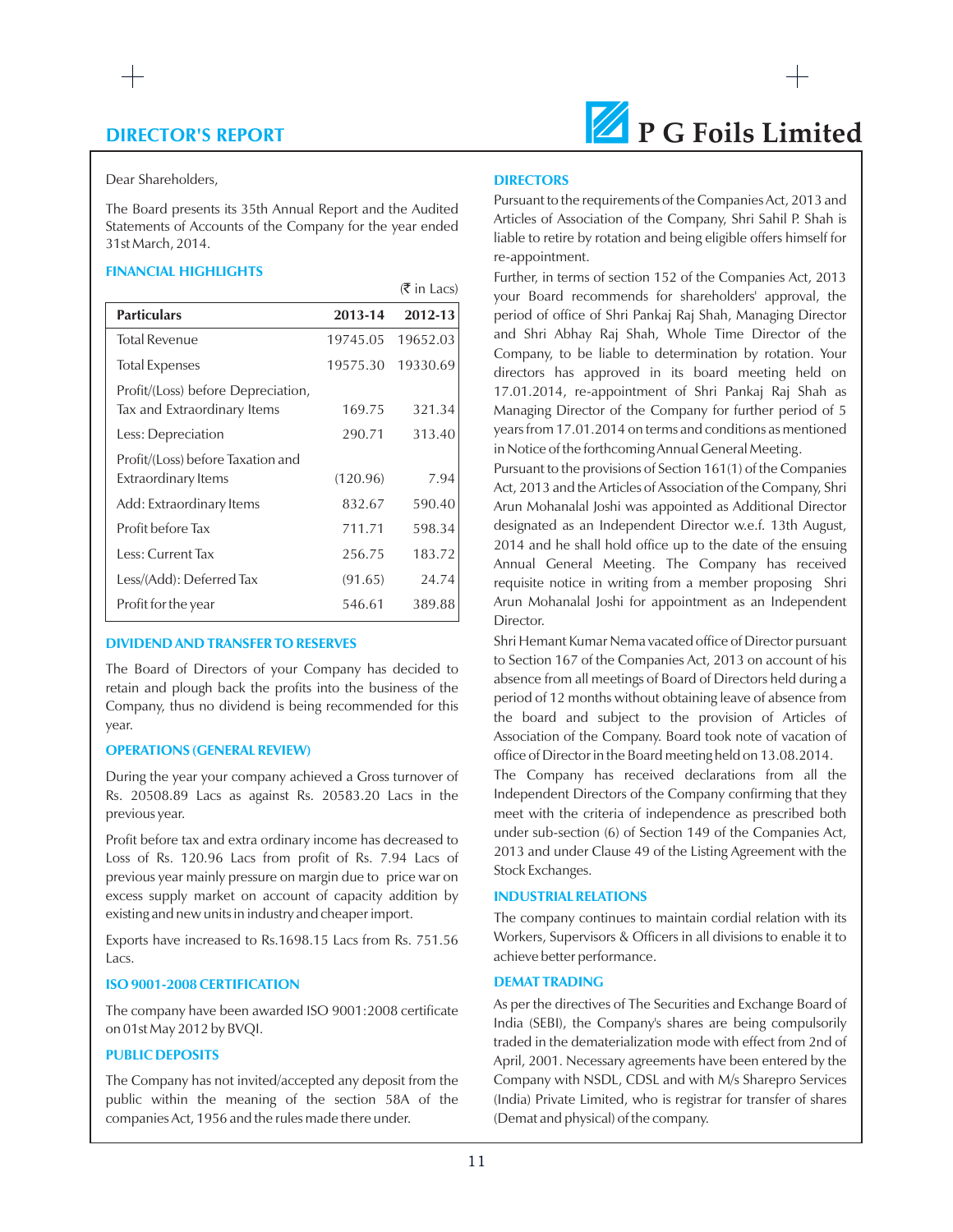

# **DIRECTORS RESPONSIBILITY STATEMENT**

According to provision of Section 217 (2AA) of the Companies Act, 1956 your Directors would like to inform the members that the audited accounts for the financial year 31st March 2014 are in full conformity with the requirements of the Companies Act, 1956. The financial results are audited by the statutory auditors M/s H M Singhvi & Co. The Directors further confirm that:-

- a. The applicable accounting standards have been followed in the preparation of the Annual Accounts and proper explanations have been furnished, relating to material departures, if any;
- b. Accounting Policies have been selected and applied consistently and reasonably, and prudent judgments have been made so as to give a true and fair view of the state of affairs of the Company as at 31st March 2014 and of the profit of the Company for the year ended on that date;
- c. Proper and sufficient care has been taken for the maintenance of adequate accounting records in accordance with the provisions of the Companies Act, 1956 for safeguarding the assets of the company and detecting fraud and other irregularities.
- d. The annual account has been prepared on a going concern basis.

# **CORPORATE GOVERNANCE**

Your Company has been practicing the principals of good corporate governance over the years and lays strong emphasis on transparency, accountability and integrity.

A separate section on Corporate Governance and a Certificate from the Auditors of the Company regarding compliance of conditions of Corporate Governance as stipulated under Clause 49 of the Listing Agreement(s) with the Stock Exchange(s) forming part of the Annual Report.

# **PARTICULARS OF EMPLOYEES**

For the year under review there are no employees covered as per the requirement of section 217 (2A) of the Companies Act, 1956 read with Companies (particulars of employee) rules 1975 as amended.

# **AUDITORS**

M/s H M Singhvi & Co., Chartered Accountants, Jaipur the Auditors of the Company hold office up to the forthcoming Annual General Meeting and resigned due to inability to accept reappointment. Board in their meeting dated 13.8.2014 has proposed M/s. .............. chartered Accountant to audit the accounts of the company for the Financial Year 2014-15. As required under the provisions of the Section 224 (1B) of the Companies Act, 1956, the Company has obtained written confirmation from M/s ............., Chartered Accountant, aware that their appointment if made would be in conformity with the limits specified in the Section.

# **AUDITOR'S REPORT**

Observations in the Auditor's Report read with relevant notes forming part of the accounts are self-explanatory and give the required information.

# **COST AUDIT**

M/s. Rajesh & Company, Cost Accountants, Jaipur have been appointed for auditing cost accounting records of the Company for the year ending 31st March, 2015. Pursuant to the provisions of Section 148 of the Companies Act, 2013 and the Rules made there under, Members are requested to consider the ratification of the remuneration payable to M/s. M/s. Rajesh & Company, Cost Accountants, Jaipur.

The due date for filing of the Cost Audit Reports for the financial year 2012-13 was 30th September, 2013. The Company has filed the Reports with the Ministry of Corporate Affairs within due date.

The Company has received letter from Cost Auditor to the effect that their re-appointment, if made, would be within the prescribed limits under Section 141(3)(g) of the Companies Act, 2013 and that they are not disqualified for reappointment.

# **CONSERVATION OF ENERGY, TECHNOLOGY ABSORPTION & FOREIGN EXCHANGE EARNINGS AND OUTGO**

Information in accordance with the provision of the section 217 (1) (e) of Companies Act 1956, read with Companies Disclosure of particulars in the report of Board of Directors Rules 1988, regarding conservation of Energy, Technology absorption & Foreign Exchange earnings and outgo is given in the Annexure "A" forming part of this report.

# **ACKNOWLEDGEMENTS**

The Board gratefully acknowledges the understanding and support received by the Company from its employees. It also places on record its deep gratitude for the unstinted support the Company has received from the Banks, Institutions, the Central Government, the various State Governments and the local authorities during the year.

Specific acknowledgement is also made for the confidence and understanding shown by the Members in the Company.

# **REGISTERED OFFICE**

| 6, Neptune Tower,<br>Ashram Road,<br>AHMEDABAD-380 009 | By order of the Board<br><b>For P G Foils Limited</b> |
|--------------------------------------------------------|-------------------------------------------------------|
| Place: Pipalia Kalan                                   | (PANKAJ P SHAH)                                       |
| Date: August 13, 2014                                  | <b>Managing Director</b>                              |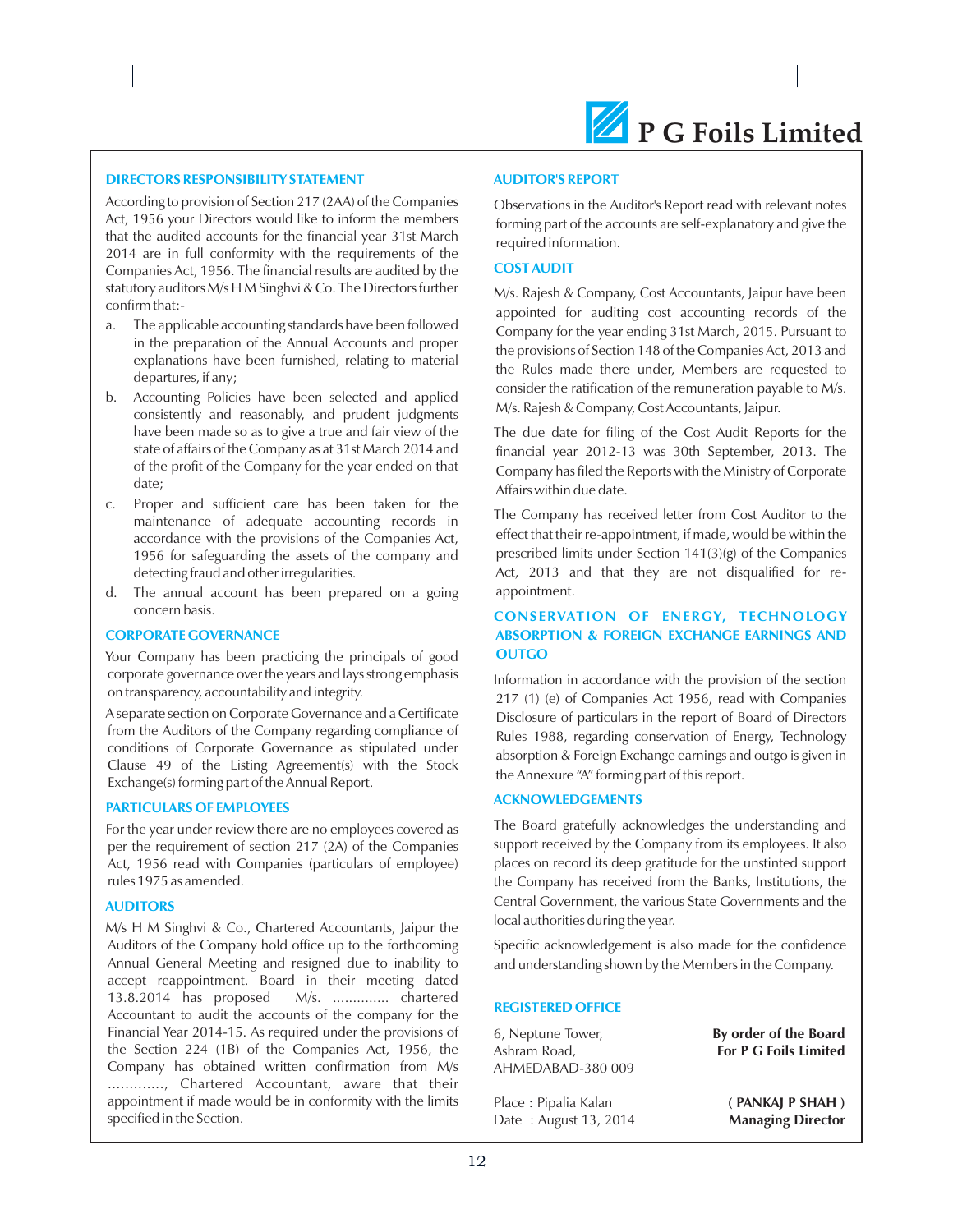STATEMENT OF PARTICULARS UNDER THE COMPANIES (DISCLOSURE OF PARTICULARS IN THE REPORT OF BOARD OF DIRECTORS) RULES, 1988

# **(A) CONSERVATION OF ENERGY**

# **(1) POWER & FUEL CONSUMPTION**

|                                                     | <b>CURRENT</b><br><b>YEAR</b> | <b>PREVIOUS</b><br><b>YEAR</b> |
|-----------------------------------------------------|-------------------------------|--------------------------------|
| <b>ELECTRICITY</b><br>(a)                           |                               |                                |
| (a) Purchased (Unit KWH)                            | 7716495                       | 8872520                        |
| Total Amount (Rs.)                                  |                               | 46237092 52709801              |
| Rate per unit (Rs.)                                 | 5.99                          | 5.94                           |
| (b) Own generation                                  |                               |                                |
| (i) Through Diesel/ LDO<br>Generator (Units)        | N.A.                          | N.A.                           |
| Unit per liter of Diesel/LDO                        | N.A.                          | NA.                            |
| Diesel/LDO Cost per liter                           | N.A.                          | N.A.                           |
| (ii) Through steam Turbine<br><b>Generator Unit</b> | N.A.                          | NA.                            |
| (b) COAL                                            | N.A.                          | N.A.                           |
| (c) FURNACE OIL                                     | N.A.                          | N.A.                           |
| Quantity(Liters)                                    | N.A.                          | N.A.                           |
| Total amount (₹In lacs)                             | N.A.                          | NA.                            |
| Average rate (per liter)                            | N.A.                          | N.A.                           |

**(d) OTHER/INTERNAL GENERATION**

# **(2) CONSUMPTION PER UNIT OF PRODUCTION**

Aluminium Foil including Poly coated Cable wrap & laminated flexible packaging

| Electricity | 1539 Kwh Per MT | 1664 Kwh Per MT |
|-------------|-----------------|-----------------|
| Furnace Oil | N.A.            | N.A             |

# **(B) TECHNOLOGY ABSORPTION**

Efforts made in technology absorption are mentioned in form "B"

# **(C) FOREIGN EXCHANGE EARNING AND OUTGO**

The company has made Export worth Rs.1698.15 Lacs during the year. Total foreign exchange utilized Rs. 1730.42 Lacs.



# **FORM 'B'**

# **FORM OF DISCLOSURE OF PARTICULARS WITH RESPECT TO ABSORPTION RESEARCH & DEVELOPMENT**

# **Research and Development (R&D) and benefits derived thereon :**

(1) Specific areas in which R&D carried out by the company :-

- a) Development of foil suitable for export mainly for Bangladesh.
- b) Manufacturing of thin & ultra thin gauge (light gauge) aluminium foil of finer thickness from 6 micron to 200 micron and in widths from 10mm to 1000 mm.
- c) Better control in process for improving quality of output
- d) Power audit for saving energy and cost.
- e) Development of imported foil substitute at new plant.
- f) Establishment of ultra modern quality control equipments.
- 2) Benefits derived as result of the above R&D:
	- a) Increase in export orders of Bangladesh & other countries
	- b) Maintaining competitive position in domestic market saving in power cost
	- c) Cost reduction in various consumables
	- d) Reduction in scrap percentage.
	- e) High Product Quality, one of the best in country.
- 3) Future plan of Action :
	- a) To achieve zero defect quality.
	- b) Development of ultra light gauge and other foils as substitute of cheaper imported foil.
	- c) To create unique product range using different specifications.
- 4) Expenditure on R & D:-

Capital Expenditure as well as recurring expenditure incurred from time to time during the year on laboratory equipments, tools, spares, handling equipments and salaries of research personnel remain merged with various heads as per established accounting policy and expenditures incurred during the year under review on Research & Development are as follows :

- (a) Capital Expenditure : NIL
- (b) Recurring expenditure : Rs. 11,62,240/-
- (c) Total research & Development expenditure : Rs. 11,62,240/-
- (d) Total R&D Expenditure as a percentage of total turnover : 0.06%

# **REGISTERED OFFICE**

| 6, Neptune Tower,     | By order of the Board        |
|-----------------------|------------------------------|
| Ashram Road,          | <b>For P G Foils Limited</b> |
| AHMEDABAD-380 009     |                              |
| Place: Pipalia Kalan  | (PANKAJ P SHAH)              |
| Date: August 13, 2014 | <b>Managing Director</b>     |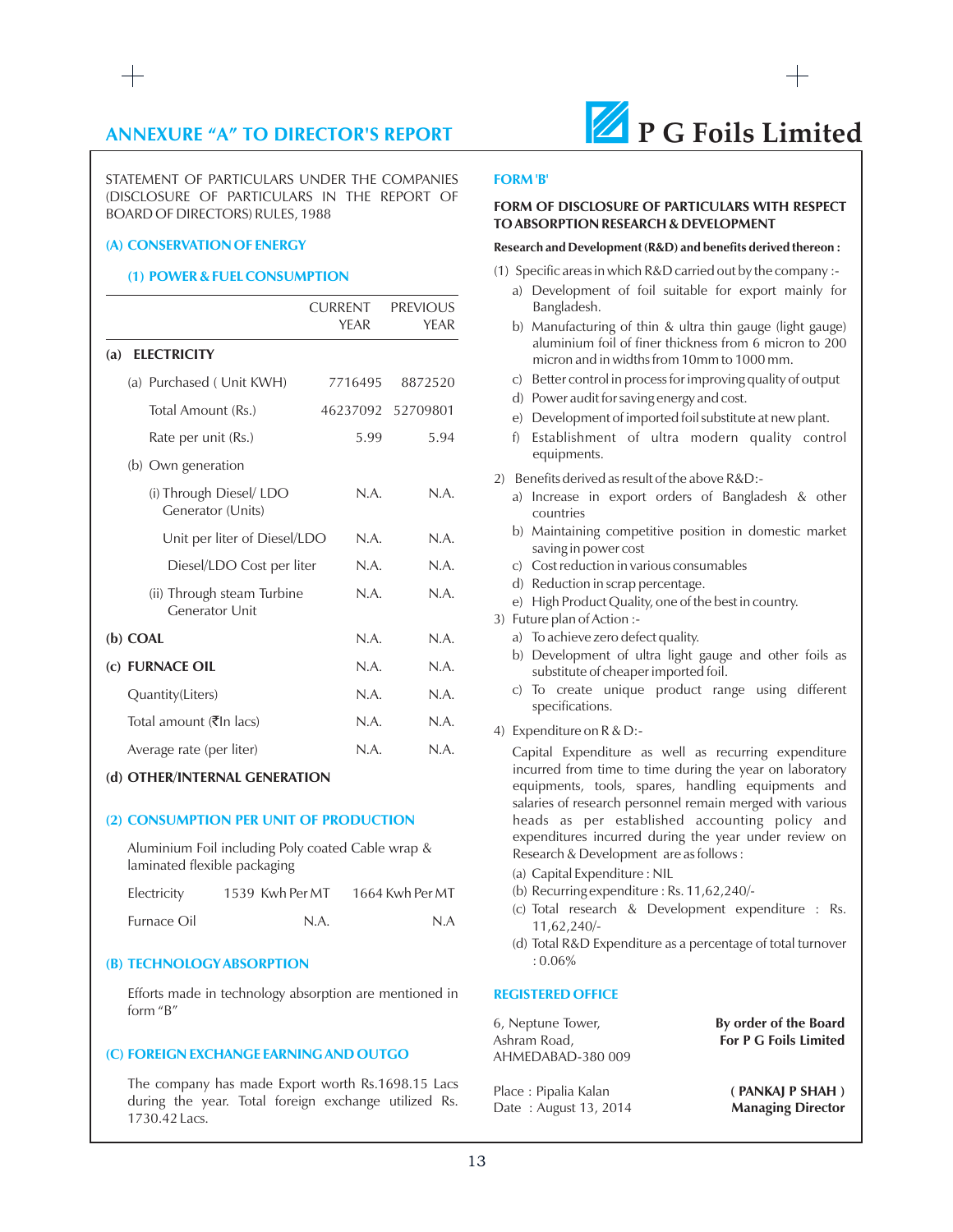

# **COMPANY'S PHILOSOPHY OF CORPORATE GOVERNANCE**

Your Company is committed to the philosophy of good corporate governance. The affairs of the company are conducted with the highest levels of integrity, accountability and transparency. It constantly endeavors to follow the practices of good corporate governance by conducting the business operation for the benefit of its stakeholders. The compliance report, as prepared and given herewith is in conformity with the requirements of the Listing Agreement with the Stock Exchanges.

# **CODE OF CONDUCT & ETHICS**

Company's Board has laid down a code of conduct for all Board members and senior management of the Company. All Board members and senior management personnel have affirmed compliance with the Code of Conduct.

# **BOARD OF DIRECTORS**

The Board comprises of eminent persons with considerable experience in diverse fields.

The Company has a policy of having optimum combination of executive and non executive directors, to ensure the independent functioning of the Board. The Board consists of six members, three of whom are independent directors. None of the Directors on the Board is a Member of more than ten committees and chairman of more than five committees across all the Companies in which they are directors. All necessary disclosures regarding the directorship have been made by the directors. The members on the Board have adequate experience, expertise and skills necessary for efficiently managing the affairs of the company.

Names and categories of directors on the Board, their attendance at Board meetings during the year and at the last Annual General Meeting held on 30th September 2013, and also the number of directorship in other committees is as follows:

| Name                     | Category                       | No. of Board<br>Meeting<br>attended | AGM<br>Attended | No. of<br>Directorship in<br>Other Companies | No of Committee<br>positions in other<br>Public companies* |            |
|--------------------------|--------------------------------|-------------------------------------|-----------------|----------------------------------------------|------------------------------------------------------------|------------|
|                          |                                | during the year                     |                 | in India                                     | Chairman                                                   | Member     |
| Shri Pankaj P Shah       | Promoter & Managing Director   | 6                                   | Not Attended    |                                              | NII.                                                       | <b>NIL</b> |
| Shri Abhay P Shah        | Promoter & Whole Time Director | 6                                   | Attended        |                                              | NII.                                                       | <b>NIL</b> |
| Shri Sahil P Shah        | Non Executive, Non Independent | 6                                   | Not Attended    | nil                                          | <b>NIL</b>                                                 | <b>NIL</b> |
| Shri Vimal Dhadda        | Independent & Non-Executive    | 6                                   | Attended        | <b>NIL</b>                                   | NII.                                                       | <b>NIL</b> |
| Shri Hemant Nema         | Independent & Non-Executive    |                                     | Not Attended    | <b>NIL</b>                                   | <b>NIL</b>                                                 | <b>NIL</b> |
| Shri Udhan Kumar Chordia | Independent & Non-Executive    | 6                                   | Not Attended    | nil                                          | <b>NIL</b>                                                 | <b>NIL</b> |

**Note** 

\* Only two Committees viz., the Audit Committee and the Shareholders'/Investors' Grievance Committee have been considered for this purpose.

# **Pursuant to good Corporate Governance the Independent Directors on Board**

- Apart from receiving Sitting Fees, if any, Directors are do not have any material pecuniary relationships or transactions with the company, its promoters, its Directors, its senior management & associates which may affect independence of the Director.
- ! Are not related to promoters or persons occupying management positions at the board level or at one level below the board.
- . Have not been an executive of the company in the immediately preceding three financial years.
- ! Are not partners or executives or were not partners or an executive during the preceding three years of the: - Statutory audit firm or the internal audit firm that is associated with the Company. - Legal firm(s) and consulting firm(s) that have a material association with the company.

! Are not substantial shareholders of the Company i.e. do not own two percent or more of the block of voting shares.

## **Information Supplied to the Board**

The Board has complete access to all information with the Company, inter-alia, the following information is regularly provided to the Board as a part of the agenda papers well in advance of the Board meetings or is tabled in the course of the Board meeting:

- ! Quarterly results for the Company.
- ! Quarterly report on receivables and recovery efforts made.
- ! Minutes of the meetings of the audit committee and other committees of the Board.
- ! Materially important show cause, demand, prosecution notices and penalty notices.
- . Any significant development in human resources.
- . Compliance status of various regulatory, statutory or listing requirements and shareholders service such as payment of dividend, share transfer, etc.

## **Meeting of Board**

Six Board Meeting were held during the Financial Year ended 31st March, 2014, on 11th April 2013, 30th May 2013, 14th August 2013, 13th November 2013, 17th January 2014 and 28th March 2014.

The maximum gap between any two Board meetings was less than 4 months.

Shri Abhay P Shah and Shri Vimal Dhadda, attended the last Annual General Meeting of the company held on 30th September 2013.

# **AUDIT COMMITTEE**

The Audit Committee has been mandated with the same terms of reference as specified in Clause 49 of the Listing Agreements with the Stock Exchanges. The terms of reference also conform to the requirements of Section 292A of the Act.

The Audit Committee functions with the following objectives:

- ! To provide directions and oversee comprehensively the operations of the internal & external audit functions and financial reporting
- To review the internal control systems with special emphasis on the accounting system, its quality and its effectiveness in terms of follow up.
- ! To approve the draft of advertisement for publishing in the newspaper in terms of requirement of listing agreements.
- ! To discuss and approve the budget of the company for all its division along with capital expenditure Budget.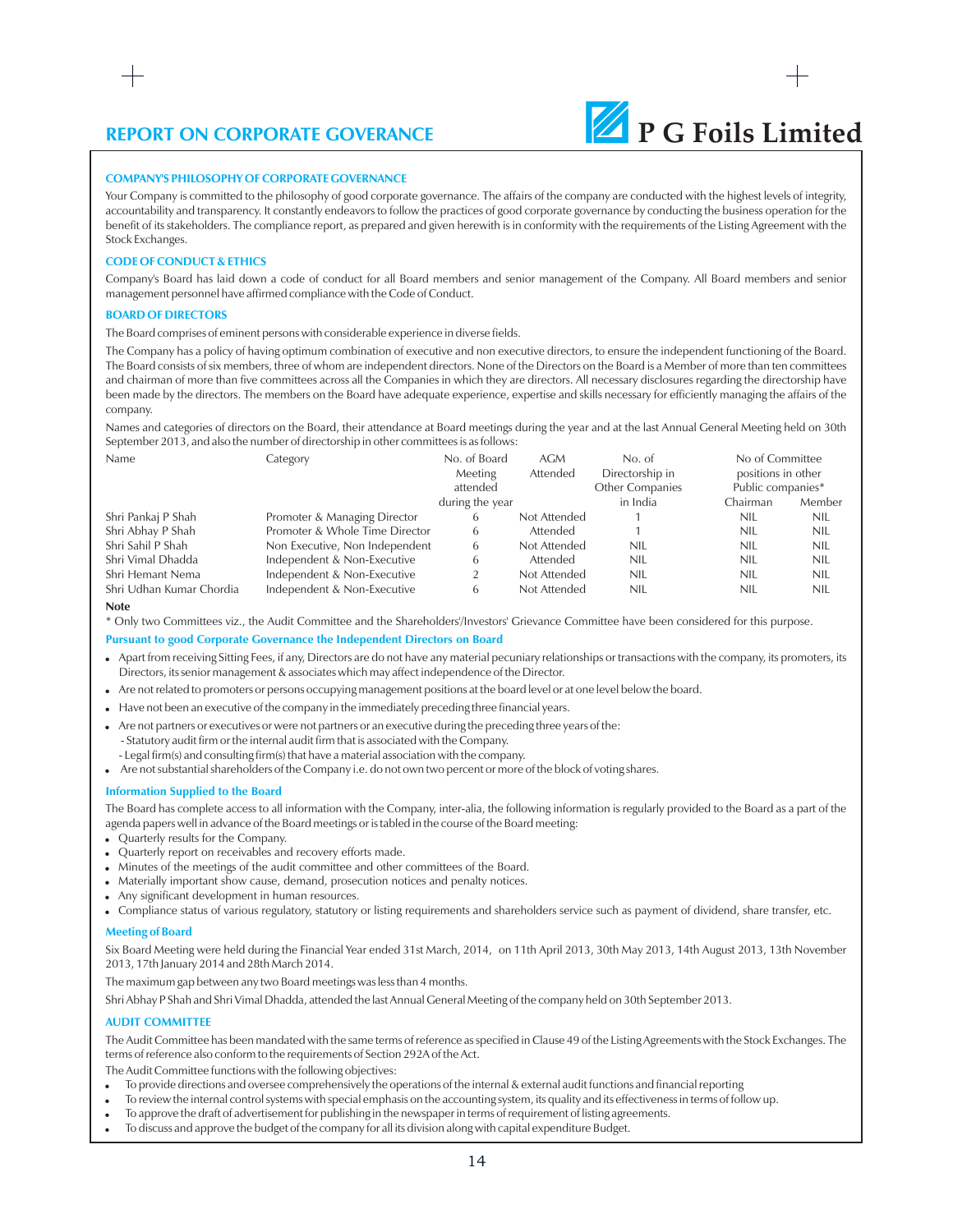

|                                                                                                                                                                                                                                                                          |                                                                                             |                   | The composition, names of members, chairperson, and particulars of the meetings and attendance of the members during the year are as follows::                                                                                                                                                                                                                                                                                                                                                                                                         |                                                                                                 |             |  |
|--------------------------------------------------------------------------------------------------------------------------------------------------------------------------------------------------------------------------------------------------------------------------|---------------------------------------------------------------------------------------------|-------------------|--------------------------------------------------------------------------------------------------------------------------------------------------------------------------------------------------------------------------------------------------------------------------------------------------------------------------------------------------------------------------------------------------------------------------------------------------------------------------------------------------------------------------------------------------------|-------------------------------------------------------------------------------------------------|-------------|--|
| S.No.                                                                                                                                                                                                                                                                    | Name of Member                                                                              | Capacity          | No. of meetings attended                                                                                                                                                                                                                                                                                                                                                                                                                                                                                                                               |                                                                                                 |             |  |
| 1.                                                                                                                                                                                                                                                                       | Shri Vimal Dhadda                                                                           | Chairman          | 5                                                                                                                                                                                                                                                                                                                                                                                                                                                                                                                                                      |                                                                                                 |             |  |
| 2.                                                                                                                                                                                                                                                                       | Shri Hemant Nema                                                                            | Member            | 5                                                                                                                                                                                                                                                                                                                                                                                                                                                                                                                                                      |                                                                                                 |             |  |
| 3.                                                                                                                                                                                                                                                                       | Shri Sahil P Shah                                                                           | Member            | 5                                                                                                                                                                                                                                                                                                                                                                                                                                                                                                                                                      |                                                                                                 |             |  |
|                                                                                                                                                                                                                                                                          |                                                                                             |                   | The Committee met Five times during the Financial Year ended 31st March, 2014 on 30th May 2013, 9th August 2013, 11th November 2013, 15th January                                                                                                                                                                                                                                                                                                                                                                                                      |                                                                                                 |             |  |
| 2014 and 26th May 2014.                                                                                                                                                                                                                                                  |                                                                                             |                   |                                                                                                                                                                                                                                                                                                                                                                                                                                                                                                                                                        |                                                                                                 |             |  |
|                                                                                                                                                                                                                                                                          | All Members of the Audit Committee are financially literate.                                |                   |                                                                                                                                                                                                                                                                                                                                                                                                                                                                                                                                                        |                                                                                                 |             |  |
|                                                                                                                                                                                                                                                                          |                                                                                             |                   | The Chairman of the Audit Committee attended the last Annual General Meeting ("AGM") held on 30th September 2013.                                                                                                                                                                                                                                                                                                                                                                                                                                      |                                                                                                 |             |  |
| <b>REMUNERATION COMMITTEE</b>                                                                                                                                                                                                                                            |                                                                                             |                   |                                                                                                                                                                                                                                                                                                                                                                                                                                                                                                                                                        |                                                                                                 |             |  |
| $\bullet$                                                                                                                                                                                                                                                                |                                                                                             |                   | Terms of reference: The committee was formed to review and approve, inter-alia, the recommendation for appointment of Managing Director/Whole<br>Time Director/Senior Management personnel and their compensation package, annual increments, incentives, additional perquisites etc.<br>Composition : The Committee comprises two Non-executive Independent Directors and a Non-executive non-independent Directors. The<br>Committee met one times on 15th January 2014 during the year and the attendance of members at the meeting was as follows: |                                                                                                 |             |  |
| Name of Member                                                                                                                                                                                                                                                           |                                                                                             | <b>Status</b>     | No of meetings attended                                                                                                                                                                                                                                                                                                                                                                                                                                                                                                                                |                                                                                                 |             |  |
| Shri Hemant Nema                                                                                                                                                                                                                                                         |                                                                                             | Chairman          | 1                                                                                                                                                                                                                                                                                                                                                                                                                                                                                                                                                      |                                                                                                 |             |  |
| Shri Vimal Dhadda                                                                                                                                                                                                                                                        |                                                                                             | Member            | 1                                                                                                                                                                                                                                                                                                                                                                                                                                                                                                                                                      |                                                                                                 |             |  |
| Shri Sahil P Shah                                                                                                                                                                                                                                                        |                                                                                             | Member            | $\mathbf{1}$                                                                                                                                                                                                                                                                                                                                                                                                                                                                                                                                           |                                                                                                 |             |  |
| $\bullet$                                                                                                                                                                                                                                                                | Details of remuneration paid to directors for the year 2013-14                              |                   |                                                                                                                                                                                                                                                                                                                                                                                                                                                                                                                                                        |                                                                                                 |             |  |
| Name of Director                                                                                                                                                                                                                                                         | Salary                                                                                      | Perquisite annual |                                                                                                                                                                                                                                                                                                                                                                                                                                                                                                                                                        |                                                                                                 |             |  |
| Shri Pankaj P Shah                                                                                                                                                                                                                                                       | $1,05,000/-$ P.M.                                                                           | Nil               |                                                                                                                                                                                                                                                                                                                                                                                                                                                                                                                                                        |                                                                                                 |             |  |
| Shri Abhay P Shah                                                                                                                                                                                                                                                        | $1,00,000/$ - P.M.                                                                          | Nil               |                                                                                                                                                                                                                                                                                                                                                                                                                                                                                                                                                        |                                                                                                 |             |  |
|                                                                                                                                                                                                                                                                          | <b>SHAREHOLDERS/INVESTORS GREIVANCE COMMITTEE</b>                                           |                   |                                                                                                                                                                                                                                                                                                                                                                                                                                                                                                                                                        |                                                                                                 |             |  |
|                                                                                                                                                                                                                                                                          | The committee is consisting of three members:                                               |                   |                                                                                                                                                                                                                                                                                                                                                                                                                                                                                                                                                        |                                                                                                 |             |  |
| S.No.                                                                                                                                                                                                                                                                    | Name of Member                                                                              | Capacity          | No of meetings attended                                                                                                                                                                                                                                                                                                                                                                                                                                                                                                                                |                                                                                                 |             |  |
| 1.                                                                                                                                                                                                                                                                       | Shri Vimal Dhadda                                                                           | Chairman          | 5                                                                                                                                                                                                                                                                                                                                                                                                                                                                                                                                                      |                                                                                                 |             |  |
| 2.                                                                                                                                                                                                                                                                       | Shri Pankaj P Shah                                                                          | Member            | 5                                                                                                                                                                                                                                                                                                                                                                                                                                                                                                                                                      |                                                                                                 |             |  |
| 3.                                                                                                                                                                                                                                                                       | Shri Abhay P Shah                                                                           | Member            | 5                                                                                                                                                                                                                                                                                                                                                                                                                                                                                                                                                      |                                                                                                 |             |  |
| 4.                                                                                                                                                                                                                                                                       | Shri Hemant Kumar Nema                                                                      | Member            | 5                                                                                                                                                                                                                                                                                                                                                                                                                                                                                                                                                      |                                                                                                 |             |  |
|                                                                                                                                                                                                                                                                          | non-receipt of dividend, non-receipt of Balance Sheet and other shareholder related issues. |                   | The committee looks into the matters relating to investor grievances viz, transfer and transmission of shares in the physical form, issue of duplicate certificates,                                                                                                                                                                                                                                                                                                                                                                                   |                                                                                                 |             |  |
| was outstanding as on 31st March, 2014.                                                                                                                                                                                                                                  |                                                                                             |                   | The committee met five times during the year 2013-14. Number of shareholders complaint received and resolved during the year was nil and no complaint                                                                                                                                                                                                                                                                                                                                                                                                  |                                                                                                 |             |  |
| <b>GENERAL BODY MEETINGS</b>                                                                                                                                                                                                                                             |                                                                                             |                   |                                                                                                                                                                                                                                                                                                                                                                                                                                                                                                                                                        |                                                                                                 |             |  |
| <b>DETAILS OF LAST THREE AGMS</b>                                                                                                                                                                                                                                        |                                                                                             |                   |                                                                                                                                                                                                                                                                                                                                                                                                                                                                                                                                                        |                                                                                                 |             |  |
| <b>YEAR</b><br><b>AGM/EGM</b>                                                                                                                                                                                                                                            | <b>LOCATION</b>                                                                             |                   |                                                                                                                                                                                                                                                                                                                                                                                                                                                                                                                                                        | <b>DATE</b>                                                                                     | <b>TIME</b> |  |
| 32nd AGM<br>2011<br>2012<br>33rd AGM<br>2013<br>34th AGM                                                                                                                                                                                                                 |                                                                                             |                   | Ahmedabad Textile Mills' Association, Ashram Road, Navrangpura, Ahmedabad – 380 009<br>Ahmedabad Textile Mills' Association, Ashram Road, Navrangpura, Ahmedabad – 380 009<br>Ahmedabad Textile Mills' Association, Ashram Road, Navrangpura, Ahmedabad – 380 009                                                                                                                                                                                                                                                                                      | 30th September 2011 11.00A.M.<br>28th September 2012 11.00A.M.<br>30th September 2013 11.00A.M. |             |  |
|                                                                                                                                                                                                                                                                          | <b>SPECIAL RESOLUTIONS PASSED IN THE PREVIOUS THREE AGMs</b>                                |                   |                                                                                                                                                                                                                                                                                                                                                                                                                                                                                                                                                        |                                                                                                 |             |  |
|                                                                                                                                                                                                                                                                          | a) AGM on 30th September, 2011: No Special Resolutions were proposed.                       |                   |                                                                                                                                                                                                                                                                                                                                                                                                                                                                                                                                                        |                                                                                                 |             |  |
|                                                                                                                                                                                                                                                                          | <b>b</b> ) <b>AGM</b> on 29th September, 2012: No Special Resolutions were proposed.        |                   |                                                                                                                                                                                                                                                                                                                                                                                                                                                                                                                                                        |                                                                                                 |             |  |
|                                                                                                                                                                                                                                                                          |                                                                                             |                   |                                                                                                                                                                                                                                                                                                                                                                                                                                                                                                                                                        |                                                                                                 |             |  |
| c) AGM on 30th September, 2013: No Special Resolutions were proposed.<br>No Special Resolution was passed during the Financial Year 2013-14 through Postal Ballot and no Special Resolution is proposed to be conducted through<br>Postal Ballot at the forthcoming AGM. |                                                                                             |                   |                                                                                                                                                                                                                                                                                                                                                                                                                                                                                                                                                        |                                                                                                 |             |  |
| <b>DISCLOSURES</b>                                                                                                                                                                                                                                                       |                                                                                             |                   |                                                                                                                                                                                                                                                                                                                                                                                                                                                                                                                                                        |                                                                                                 |             |  |
|                                                                                                                                                                                                                                                                          | may not have any potential conflict with the interest of the Company at large.              |                   | The related party disclosures are provided in notes to account forming part of the Balance Sheet. However in the opinion of the Board these transactions                                                                                                                                                                                                                                                                                                                                                                                               |                                                                                                 |             |  |
|                                                                                                                                                                                                                                                                          |                                                                                             |                   | There has been no non-compliance or penalties or strictures imposed on your company by any of the Stock Exchanges or SEBI or any statutory authority                                                                                                                                                                                                                                                                                                                                                                                                   |                                                                                                 |             |  |
| on any matter related to capital markets during the last three years.                                                                                                                                                                                                    |                                                                                             |                   |                                                                                                                                                                                                                                                                                                                                                                                                                                                                                                                                                        |                                                                                                 |             |  |

The Company has complied with the mandatory requirements of corporate governance as required by the listing agreement..

# **MEANS OF COMMUNICATION**

 $\hspace{.011cm} +$ 

Your Company's quarterly/half yearly results are communicated through newspapers in Indian Express and Financial Express. The said results are sent to Stock Exchanges where the shares of the company are listed.

Management discussion and analysis report forms part of this annual report, which is being posted to all shareholders of the company.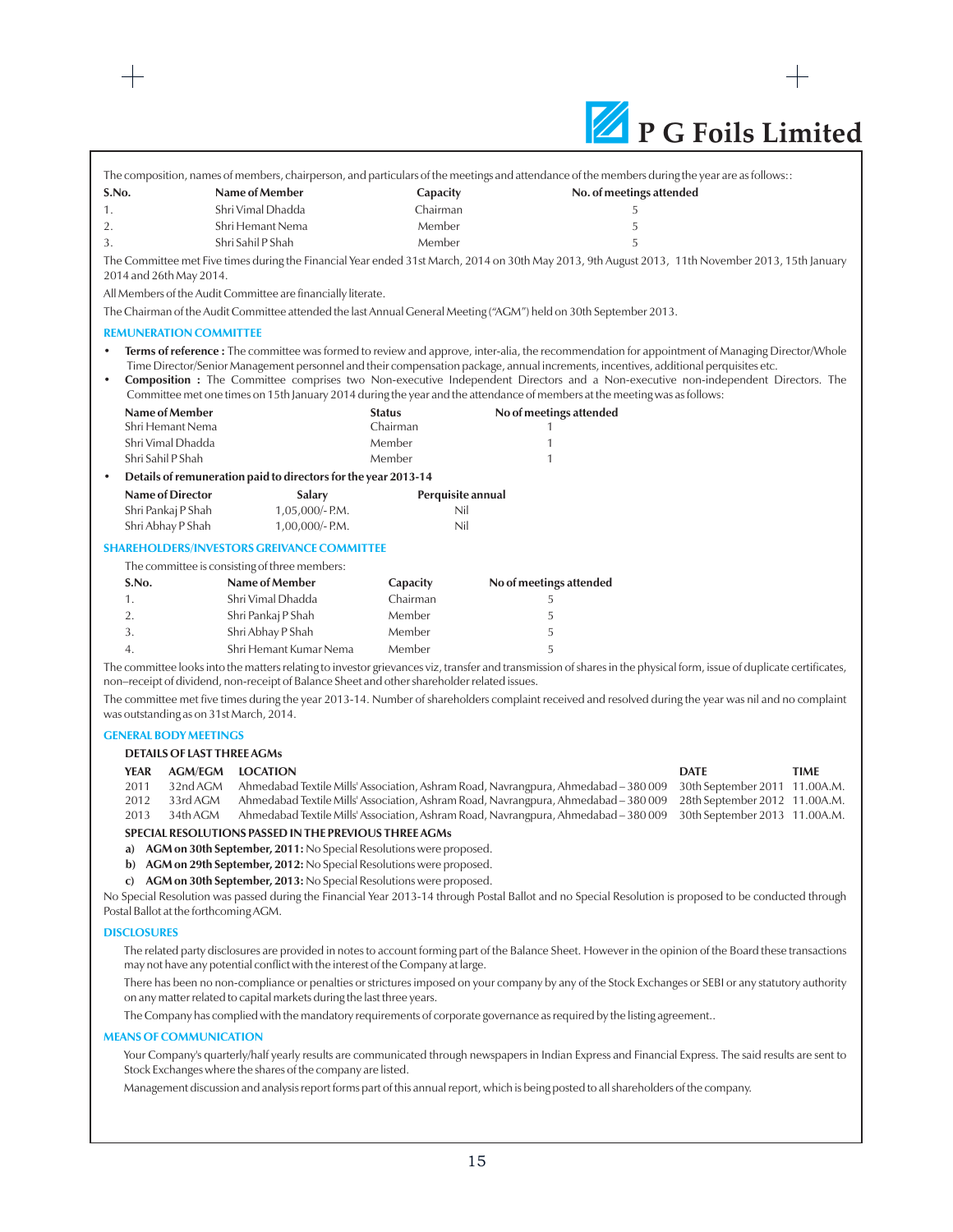

# **GENERAL SHAREHOLDER INFORMATION**

**35th Annual General Meeting: Date & Time:** 23rd September, 2014, 2:00 P.M. Venue: Ahmedabad Textile Mills' Association,

Ashram Road, Navrangpura, Ahmedabad – 380 009

# **Financial Calendar (Tentative)**

| a. Results for the first quarter ending 30th June 2014       | By 2nd Week of August 2014                                              |                     |
|--------------------------------------------------------------|-------------------------------------------------------------------------|---------------------|
| b. Results for the second quarter ending 30th September 2014 | By 2nd Week of November, 2014                                           |                     |
| c. Results for the third quarter ending 31st December 2014   | By 2nd Week of February, 2015                                           |                     |
| d. Results for the forth quarter ending 31st March 2015      | By end of May, 2015                                                     |                     |
| e. Audited results for the year ended 31st March 2015        | By end of May, 2015                                                     |                     |
| f. Annual General Meeting for the year ending March 2015     | By end of September, 2015                                               |                     |
| Date of Book Closure                                         | From 12th September, 2014 to 23th September, 2014 (Both days inclusive) |                     |
| <b>Listing on Stock Exchange</b>                             | Mumbai & Ahmedabad                                                      |                     |
| <b>Trade Code</b>                                            | 526747 of BSE and 44777 of ASE                                          |                     |
| Demat ISIN No.                                               | INE 078 D 01012                                                         |                     |
| <b>Depository Connectivity</b>                               | National Securities Depository Limited and                              |                     |
|                                                              | Central Depository Services (India) Limited                             |                     |
| <b>Stock Market Price Data: Bombay Stock Exchange (BSE)</b>  |                                                                         |                     |
| Month                                                        | HIGH( $\bar{z}$ )                                                       | LOW $(\bar{\zeta})$ |
| April, 2013                                                  | 44.90                                                                   | 27.00               |
| May, 2013                                                    | 46.90                                                                   | 32.40               |
| June, 2013                                                   | 42.40                                                                   | 33.90               |
| July, 2013                                                   | 42.00                                                                   | 35.20               |
| August, 2013                                                 | 41.85                                                                   | 36.15               |
| September, 2013                                              | 51.00                                                                   | 35.65               |
| October, 2013                                                | 45.00                                                                   | 30.60               |
| November, 2013                                               | 40.50                                                                   | 32.20               |
| December, 2013                                               | 35.25                                                                   | 29.45               |
| January, 2014                                                | 40.75                                                                   | 31.10               |
| February, 2014                                               | 37.00                                                                   | 30.20               |

March, 2014 37.90 30.00 Company's shares are not actively traded and accordingly comparison with broad based indices such as BSE Sensex, CRISIL index etc. is not made. **Share Transfer System**

The work relating to share transfers is being looked after by the RTA and share division office of company.

**Demat Registrar cum Registrar & Transfer Agent:** M/s. Sharepro Services (India) Private Limited, 416-420, 4th Floor, Devnandan Mall, Opp. Sanyash Ashram, Ellisbridge, Ahmedabad – 380 009 • Tel : 079-26582381 to 84 • Fax : 079-26582385 Email : sharepro.ahmedabad@shareproservices.com, sharepro@shareproservices.com

# **Distribution of shareholding as on 31st March, 2014**

|                               | S.No. Slab of Shareholding                  | No. of Shareholders | % of Total Holders | No. of Shares | % of Shareholding |
|-------------------------------|---------------------------------------------|---------------------|--------------------|---------------|-------------------|
|                               | $Up$ to $500$                               | 6976                | 93.43              | 817904        | 10.09             |
| $\overline{2}$                | 501 to 1000                                 | 250                 | 3.35               | 208086        | 2.56              |
| 3                             | 1001 to 2000                                | 101                 | 1.35               | 153399        | 1.89              |
| 4                             | 2001 to 3000                                | 35                  | 0.47               | 89923         | 1.11              |
| 5.                            | 3001 to 4000                                | 21                  | 0.28               | 74706         | 0.92              |
| 6                             | 4001 to 5000                                | 12                  | 0.16               | 56058         | 0.69              |
|                               | 5001 to 10000                               | 21                  | 0.28               | 160421        | 1.98              |
| 8                             | 10001 to 20000                              | 21                  | 0.28               | 292466        | 3.60              |
| 9                             | Above 20000                                 | 30                  | 0.40               | 6257037       | 77.16             |
|                               | Total                                       | 7467                | 100.00             | 8110000       | 100.00            |
|                               | Shareholding pattern as on 31st March, 2014 |                     |                    |               |                   |
|                               | Category                                    |                     | No of Shares held  |               | $%$ of holding    |
|                               | Promoters                                   |                     | 43822563           |               | 54.04             |
|                               | Mutual Funds & UTI                          |                     |                    |               | 0.00              |
| Banks, Financial Institutions |                                             |                     |                    | 0.00          |                   |
| Private Bodies Corporate      |                                             |                     | 1313328            | 16.19         |                   |
|                               | Public                                      |                     | 1868361            |               | 23.04             |
| NRI's                         |                                             |                     | 545748             |               | 6.73              |
| <b>Total</b>                  |                                             |                     | 8110000            |               | 100.00            |
|                               |                                             |                     |                    |               |                   |

**Dematerialization of shares:** Over **86.26%** of the company's paid up equity share capital has been dematerialized up to 31st March, 2014. **Plant Location :** P. O. – Pipalia Kalan, District- Pali, Rajasthan – 306 307

# **INFORMATION REQUIRED UNDER CLAUSE 49 OF THE LISTING AFREEMENT WITH RESPECT TO DIRECTOR SEEKING REAPPOINTMENT**

Shri Sahil P Shah and Shri Hemant Kumar Nema Director(s) are seeking reappointment at the forthcoming annual general meeting.

# **ADDRESS FOR CORRESONDENCE**

## **The Company Secretary, Ceneral Manager Company Secretary, Ceneral Manager**

P G Foils Limited M/s. Sharepro Services (India) Private Limited, 6, Neptune Tower, Ashram Road, **Ahmedabad-380 009** 416-420, 4th Floor, Devnandan Mall, Opp. Sanyash Ashram, Ellisbridge, **Ahmedabad- 380009** Tel.: 079-26587606, 32986262,Fax : 079-26584187 Tel.: 079-26582381 to 84, Fax : 079-26582385 Email : sharepro@shareproservices.com, sharepro.ahmedabad@shareproservices.com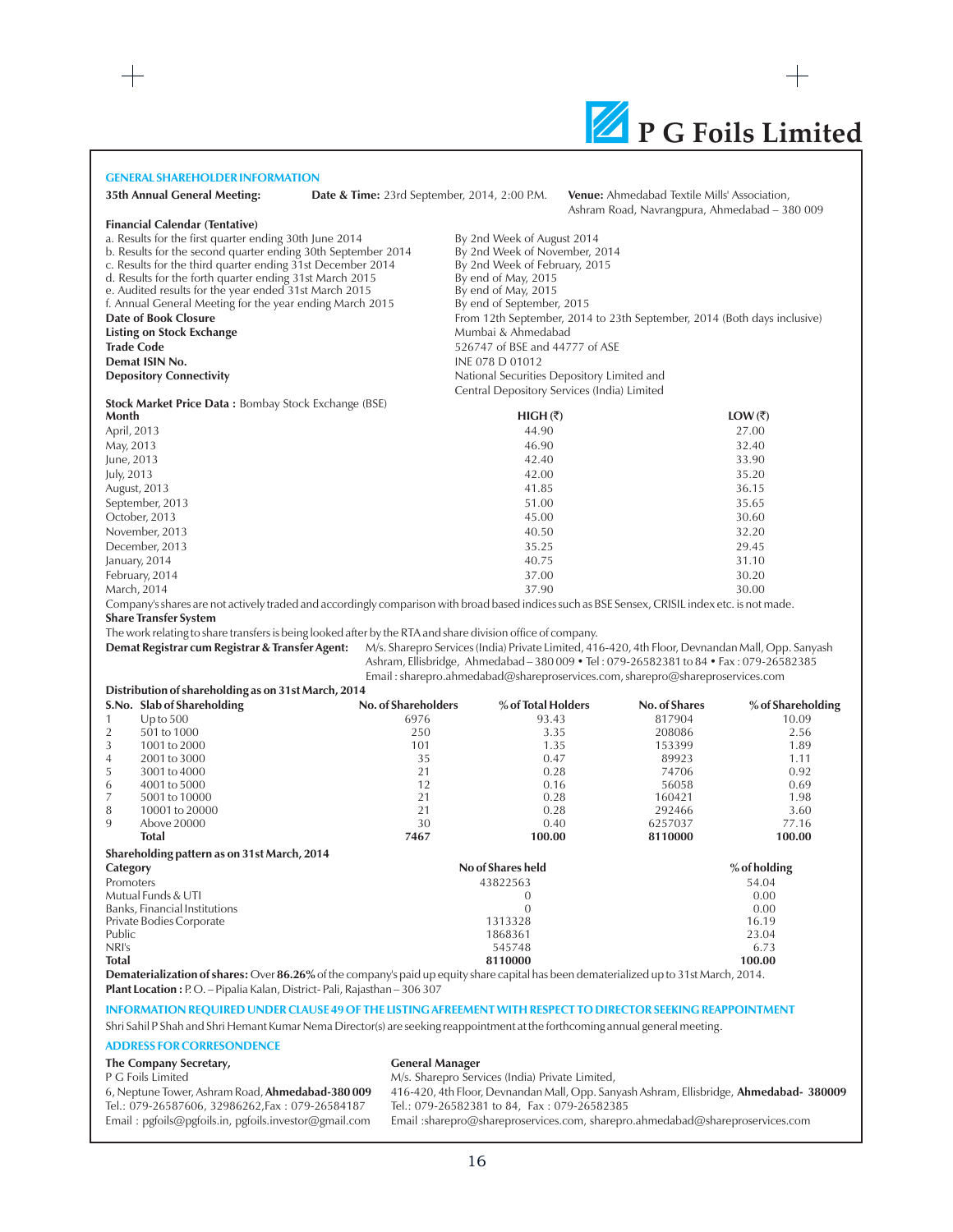# **COMPLIANCE CERTIFICATE OF THE AUDITORS**

The Statutory Auditors have certified that the Company has complied with the conditions of Corporate Governance as stipulated in Clause 49 of the Listing Agreement with the Stock Exchanges and the same is annexed to this Report.

The Certificate from the Statutory Auditors will be sent to the Listed Stock Exchanges along with the Annual Report of the Company.

Place : Pipalia Kalan For **P G Foils Limited,** The *P* G **Foils Limited,** The **P G Foils Limited,** The **P G Foils Limited,** The **P G Foils Limited,** The **P G Foils Limited**, The **P G Foils Limited**, The **P G Foils Limited** 

Managing Director

# **DECLARATION**

All Board Members and Senior Management personnel have affirmed their compliance with the 'Code of Conduct for Members of the Board and Senior Management' for the period from 1st April, 2013 to 31st March, 2014 or in case of new joinings, from the date of joining to 31st March, 2014 in terms of Clause 49(I)(D)(ii) of the Listing Agreement with the Stock Exchanges.

Place : Pipalia Kalan **(Pankaj P Shah)** Date : 30th June, 2014 Managing Director Number of the State of the Managing Director Number of the Managing Director

# **CEO / CFO CERTIFICATION**

As required by sub clause V of Clause 49 of the Listing Agreement with the Stock Exchanges, we have certified to the Board that for the Financial Year ended March 31, 2014, the Company has complied with the requirements of the said sub-clause.

Place : Pipalia Kalan **(Pankaj P Shah)** Date : 30th June, 2014 Managing Director Number of the State of the Managing Director Number of the Managing Director

# **Auditor's Certificate on Corporate Governance**

# **To the Members of P G Foils Limited**

We have examined the compliance of the conditions of Corporate Governance by P G Foils Limited for the year ended 31st March 2014, as stipulated in clause 49 of the Listing Agreement of the said Company with Stock Exchanges in India.

The compliance of conditions of Corporate Governance is the responsibility of the management. Our examination was limited to review of the procedures and implementation thereof, adopted by the Company for ensuring the compliance of the conditions of Corporate Governance as stipulated in the said clause. It is neither an audit nor an expression of the opinion on the financial statements of the Company.

In our opinion and to the best of our information and explanations given to us, and based on the representations made by the Directors and the Management, we may certify that the Company has complied with the conditions of Corporate Governance as stipulated in the clause 49 of the above mentioned listing agreement.

As required by the guidance note issued by the Institute of Chartered Accountants of India we have to state that as per the records maintained by the share transfer and investor grievance committee there was no investor grievance remaining unattended / pending for more than 30 days as at 31st March 2014 against the company.

We further state that such compliance is neither an assurance as to the future viability of the Company nor the efficiency or effectiveness with which the management has conducted the affairs of the Company.

> For **H M Singhvi & Co.,** Chartered Accountants

**(H M Singhvi)** Date : 30th June, 2014 Membership No. 006962

Place : Pipalia Kalan Partner

# **P G Foils Limited**

For **P G Foils Limited,**

For **P G Foils Limited,**

Date : 30th June, 2014 **(Pankaj P Shah)**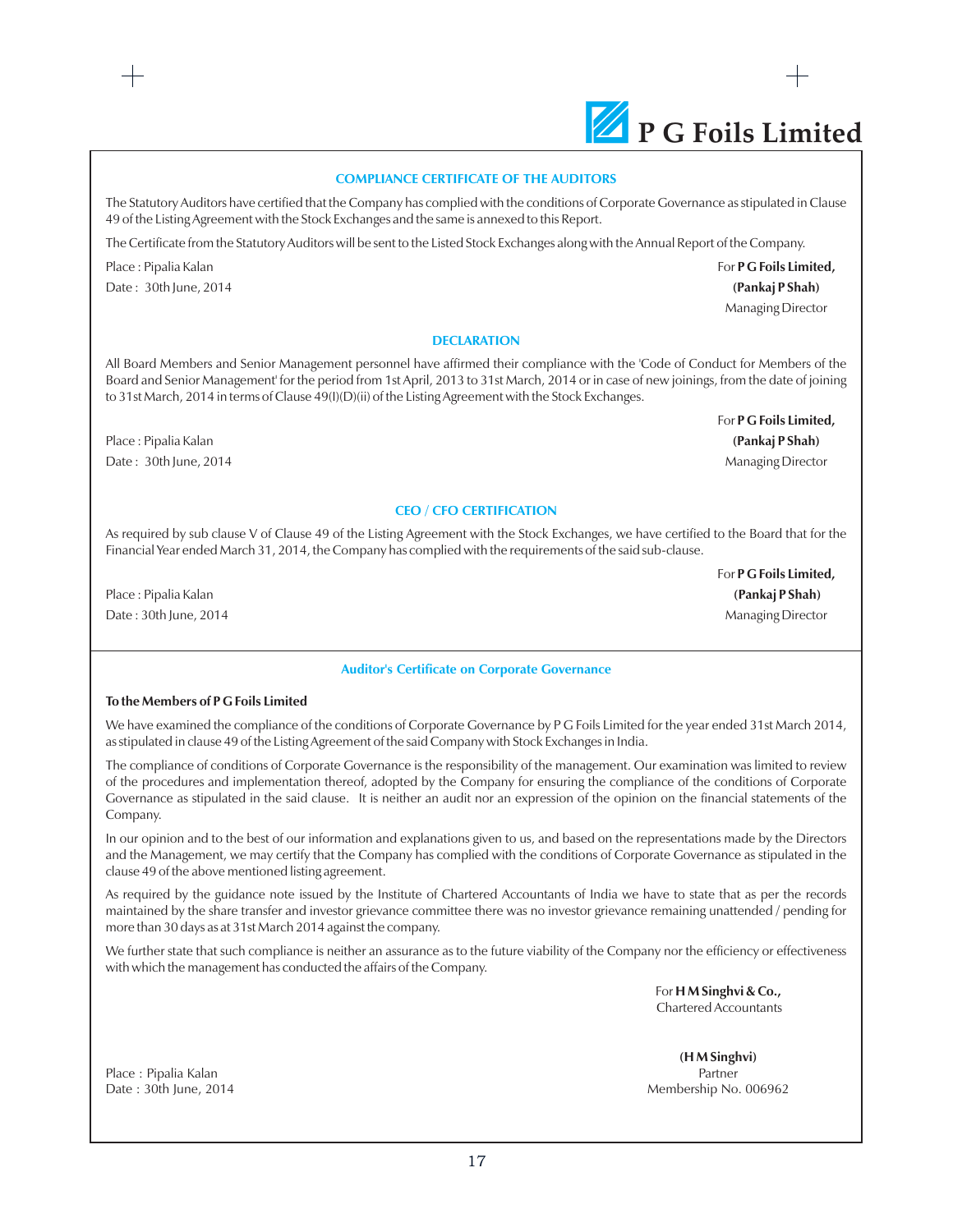# **MANAGEMENT DISCUSSION AND ANALYSIS**



The management of P G Foils Limited presents the analysis of performance of the company for the year 2013-14 and its outlook for the future. The outlook is based on assessment of the current business environment. It may very due to future economic and other developments.

# **Industry Scenario**

As aware the Indian economy has been passing through a period of sustained decline in the recent past and this continued during the year under review as well.

GDP growth rate for the year is estimated to have come down below 5%. Manufacturing sector has been affected even more and has registered only a negligible growth. Progress on infrastructure development has also been for below expectations. As a results demand for most product segments specifically Pharma and Drugs has been virtually stagnant. On the other hand cost of most inputs has continued to rise putting pressure on margins.

However, we still believe in the inherent strength of the Indian economy and are convinced that we shall soon return to a period of good growth and achieve our potential.

We have utilized this period of slow down for improve our efficiencies and cost competitiveness which has enable us to achieve a good growth and improved bottom line in future.

## **Future outlook**

Due to improvement in industrial environment after new government in country we hopeful for good growth in domestic and export of drugs and pharma resulting capacity increase in pharmaceutical industries and foil consumption.

Further company expect improvement in realization of foil due to close of few foil manufacturing units and costly import due to dollor rate increase.

# **Operational performance**

Company achieved a Gross turnover of Rs. 205.09 Crores as against Rs. 205.83 Crores in the previous year and production for the year 5012.558 MT as against last year 4875.093 MT.

# **Financial Performance**

Gross turnover for the year is Rs.205.09 Crores against Rs. 205.83 Crores in last year.

Profit for the year is Rs. 7.12 Crores compared to profit of Rs. 5.98 Crores in last year higher mainly due to insurance maturity income and loss mainly due to sales rate matching with new entrants in domestic market.

Company contributed a total Rs. 16.26 Crores to the National Exchequer as Excise Duty.

## **Resources & Liquidity**

Company continues to maintain its conservative financial profile. Company Banked with IDBI Bank Limited for their working capital needs. Company has sufficient working capital limits of Rs. 75 Crores from IDBI Bank Ltd at concessional and extremely competitive interest rate. Cash Flow for less than 2 years is adequate to extinguish its entire debts timely. Company made most of local purchases on cash basis at discounted rates but overseas purchases are on credit basis under buyer's credit facility.

# **Opportunities and outlook**

Due to closer of some units of foil manufacturing in the country and slow down of import activities due to higher dollor rate, company has opportunity to increase the selling rates and production to improve profit margin.

Company expect improvement in demand of indigenous foil due to capacity increase by pharmaceuticals companies in last one year and years to come.

# **Threats**

Due to improvement in margin, import activities from China and other countries may increase which again arose situation prevail in past.

# **Risks and Concerns**

Your company faces risk with similar to those faced by companies operating in the non ferrous metal sector. The volatility of the primary metal LME linked price on account of fluctuation in \$ and LME continues to be a key issue and success or failure is linked on how effectively companies are able to manage their purchase to tide over these critical periods. The company is exposing to risk from fluctuations in foreign exchange as nearly 70% of foil stock purchase is linked with dollar rate. Profitability may also be affected on account of competition from existing and prospective manufactures of the same products and cheap import from China.

# **Export**

The company's contribution to foreign exchange earnings amounted to Rs. 1698.15 Lacs during the year under review and the total foreign exchange utilized by the company amounted to Rs.1730.42 Lacs the details of which are provided in annexure to the director's report. Company is presently exporting to various countries and further trying to increase export to developed countries. Company is concentrating on Bangladesh foil market and expects to achieve almost 2/3rd foil market shares in years to come.

# **Human Resources**

It is your company's belief that people are at the heart of corporate & constitute the primary source of sustainable competitive advantage. The trust of your company's human resource development efforts therefore is to create a responsive and market driven organization. Your company continues its focus on strengthening competitiveness in all its business. Your directors look forward to the future with confidence.

The company has followed a conscious policy of providing training to Management Staff through in-house and external programme, for upgrading personal and technical skills in relevant areas of functional disciplines.

# **Internal Control System**

The Company has an adequate system of internal controls implemented by the management towards achieving efficiency in operations, optimum utilization of company's resources and effective monitoring thereof and compliance with applicable laws and regulations.

The Audit Committee of the Board of Directors also periodically reviews audit plans, external auditor observations and recommendations, significant risk area assessments and adequacy of internal controls.

## **Cautionary Statement**

Statements in the Management Discussion and Analysis describing the Company's objectives, expectations or predictions may be forward looking within the meaning of applicable securities, law and regulations. Actual results may differ materially from those expressed in the statement. Important factors that could influence the Company's operations include global and domestic supply and demand conditions affecting selling prices of finished goods, input availability and prices, changes in government regulations, tax laws, economic developments within the country and outside the country and other factors such as litigation and industrial relations.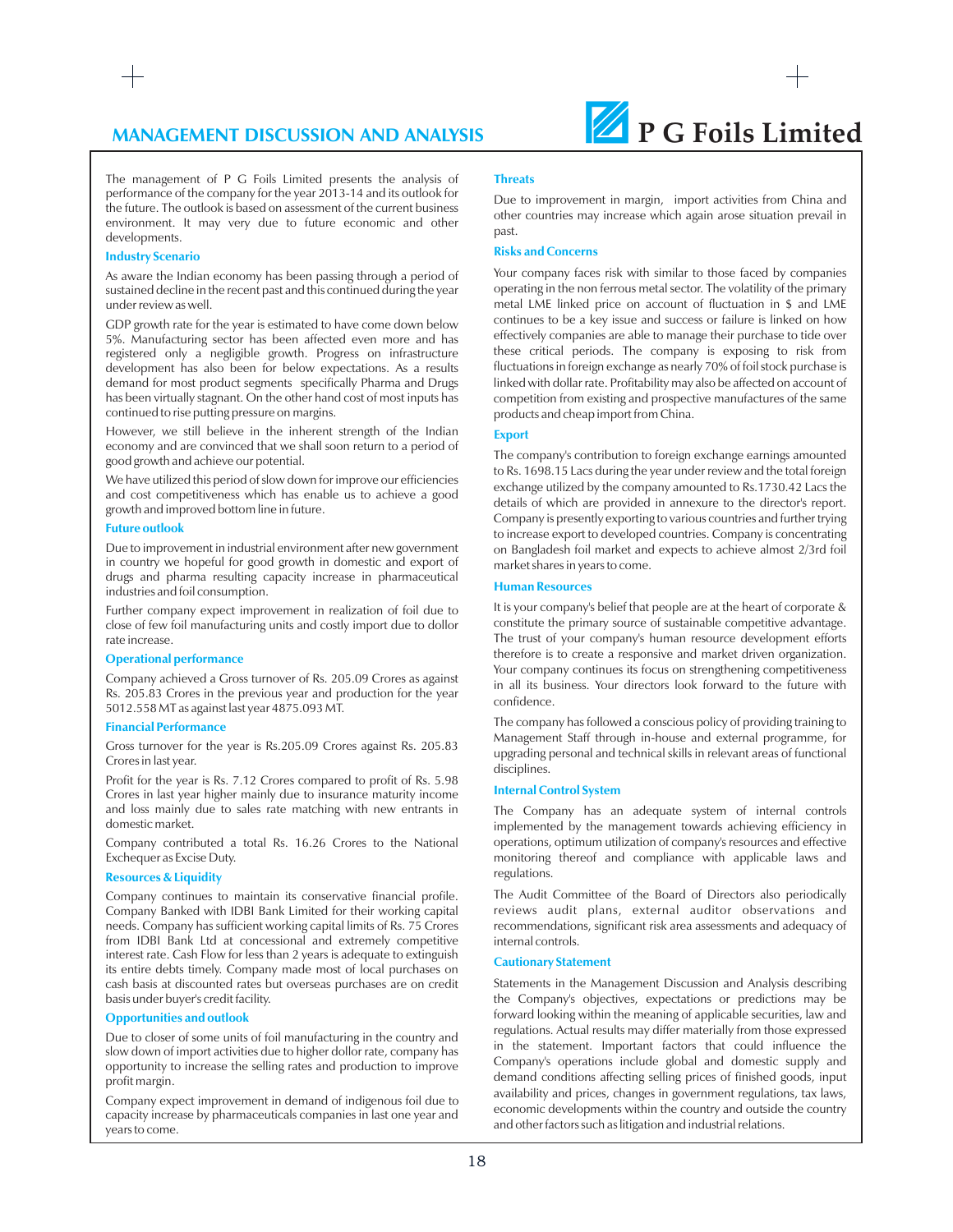

# **Report of the Financial Statements**

We have audited the accompanying financial statement of P G Foils Limited ('the Company') which comprise the balance sheet as at 31st March 2014, the statement of profit and loss and the cash flow statement for the year then ended and a summary of significant accounting policies and other explanatory information.

# **Management's Responsibility for the Financial Statements**

Management is responsible for the preparation of these financial statements that give true and fair view of the financial position, financial performance and cash flows of the Company in accordance with the accounting Standards referred to in sub-section (3C) of section 211 of the Companies Act 1956 ("the Act"). This responsibility includes the design, implementation and maintenance of internal control relevant to the preparation and presentation of the financial statements that give a true and fair view and are free from material misstatement, whether due to fraud or error.

# **Auditor's Responsibility**

Our responsibility is to express an opinion on these financial statements based on our audit. We conducted our audit in accordance with the Standards on Auditing issued by the Institute of Chartered Accountants of India. Those Standards require that we comply with ethical requirements and plan and perform the audit to obtain reasonable assurance about whether the financial statements are free from material misstatement.

An audit involves performing procedures to obtain audit evidence about the amounts and disclosures in the financial statements. The procedures selected depend on the auditor's judgment, including the assessment of the risks of material misstatement of the financial statements, whether due to fraud or error. In making those risk assessments, the auditor considers internal control relevant to the Company's preparation and fair presentation of the financial statements in order to design audit procedures that are appropriate in the circumstances. An audit also includes evaluating the appropriateness of accounting policies used and the reasonableness of the accounting estimates made by management, as well as evaluating the overall presentation of the financial statements.

We believe that the audit evidence we have obtained is sufficient and appropriate to provide a basis for our audit opinion.

# **Opinion**

In our opinion and to the best of our information and according to the explanations given to us, the financial statements give the information required by the Act in the manner so required and give a true and fair view in conformity with the accounting principles generally accepted in India.

- (i) In the case of the balance sheet, of the state of affairs of the Company as at 31st March 2014.
- (ii) In the case of the statement of profit and loss, of the profit for the year ended on that date; and
- (iii) In the case of the cash flow statement, for the cash flows for the year ended on that date.

# **Report on other legal and Requirements**

- 1. As required by the Companies (Auditor's Report) Order, 2003 ("the order") as amended, issued by the Central Government of India in terms of sub-section (4A) of section 227 of the Act, we give in the Annexure a statement on the matters specified in paragraphs 4 and 5 of the order.
- 2. As required by section 227 (3) of the Act, we report that;
	- (a) We have obtained all the information and explanations which to the best of our knowledge and belief were necessary for the purpose of our audit.
	- b. In our opinion proper books of account as required by law have been kept by the Company so far as appears from our examination of those books:
	- c. The Balance sheet, Statement of profit and loss and Cash Flow statement dealt with by this Report are in agreement with the books of account.
	- d. In our opinion, the Balance Sheet, Statement of Profit and Loss and Cash Flow statement comply with the Accounting Standard referred to in subjection (3C) of section 211 of the Companies Act, 1956; and
	- e. On the basis of written representations received from the directors as on 31st March 2014, and taken on record by the Board of Directors, none of the directors is disqualified as on 31st March 2014, from being appointed as a director in terms of clause (g) of sub-section (1) of section 274 of the Companies Act, 1956.

For **H M SINGHVI & Co.** Chartered Accountants

Place : Pipalia Kalan Partner Date: 30th May 2014 M. No. 006962

**(H M SINGHVI)**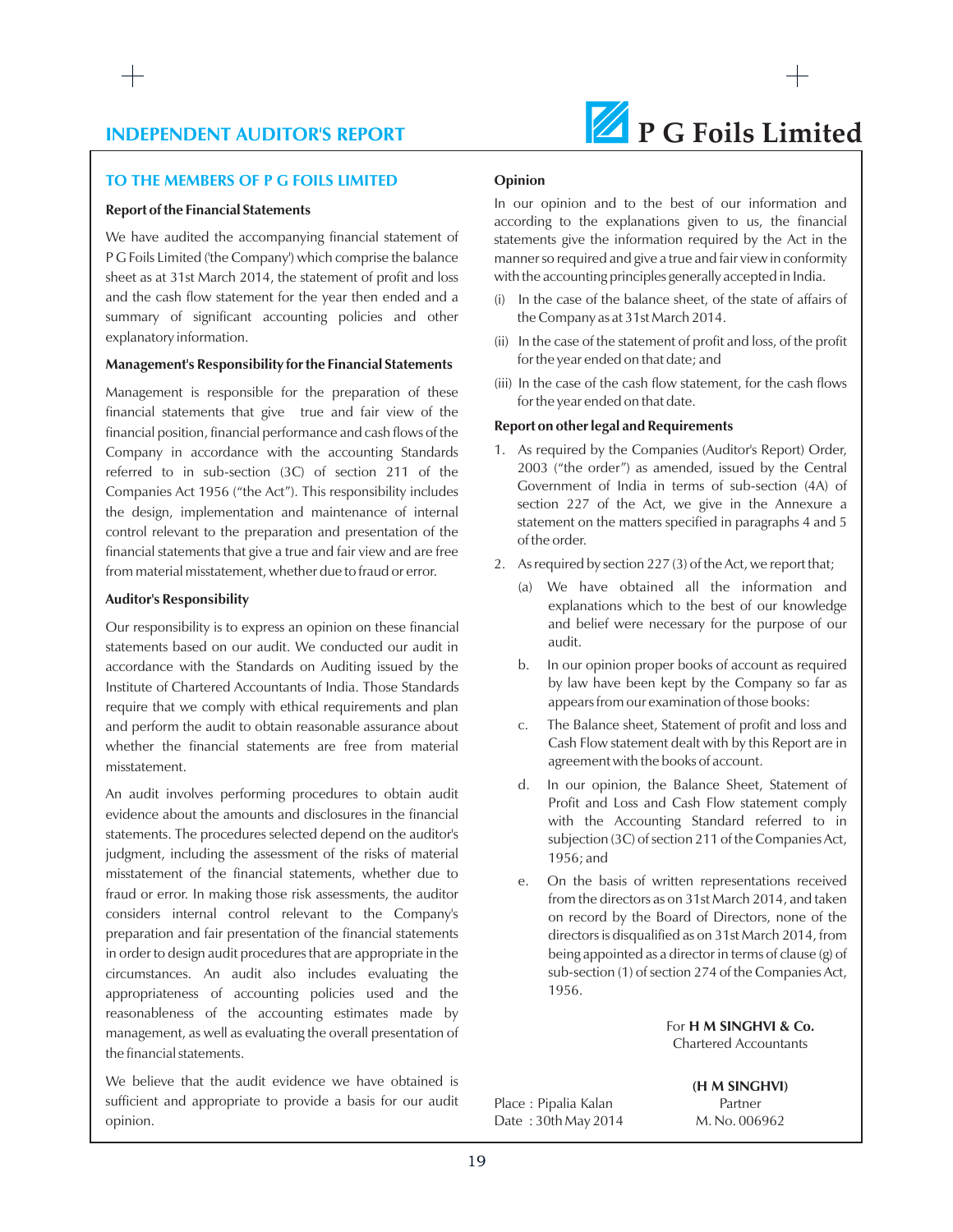# **ANNEXURE TO THE AUDITORS' REPORT**

# **1. In respect of its fixed assets.**

- a) The company has maintained proper records showing full particulars including quantitative details and situation of fixed assets on the basis of available information
- b) As explained to us, the fixed assets have been physically verified by the management during the year in a phased periodical manner, which in our opinion is reasonable, having regard to the size of the Company and nature of its assets. No material discrepancies were noticed on such physical verification
- c) In our opinion, the Company has not disposed off substantial part of fixed assets, which has bearing on the going concern assumption

# **2. In respect of its inventories**

- a) As explained to us, inventories have been physically verified by the management at regular intervals during the year.
- b) In our opinion and according to the information and explanations given to us, the procedures of physical verification of inventories followed by the management are reasonable and adequate in relation to the size of the Company and the nature of its business
- c) The Company has maintained proper records of inventories. As explained to us, there was no material discrepancies noticed on physical verification of inventory as compared to the book records.
- 3. The company has not granted loans to parties covered in the register maintained under section 301 of the companies Act, 1956 during the year.
- 4. In our opinion, and according to the information and explanations given to us, there are adequate internal control procedures commensurate with the size of the company and the nature of its business with regard to purchase of stores, raw materials including components, packing materials, plant and machinery, equipment and other assets and with regard to sale of goods. During the course of our audit, no major weakness has been noticed in the internal control procedure.
- 5. a) Based on the audit procedures applied by us and according to the information and explanations provided by the management, we are of the opinion that the transactions that need to be entered into the register maintained under section 301 have been so entered
	- b) In our opinion and according to the information and explanations given to us, the transactions made in pursuance of contracts or arrangements entered in the registers maintain under section 301 and exceeding the value of five lakh rupees in respect of any party during the year have been made at prices which are reasonable having regard to prevailing market prices at the relevant time.
- 6. According to the information and explanation provided by the management, in our opinion the company has not accepted any deposit and as such question of compliance of sanction 58, 58 AA and other relevant provisions don't apply.
- 7. The company has no internal audit system.
- 8. We have been informed by the management, cost records prescribed under section 209(1) (d) of the companies Act, 1956 in respect of product manufactured by the company has been maintained.
- 9. a) The company is regular in depositing undisputed statutory dues including Provident Fund, Wealth Tax, Income Tax, Sales Tax, Custom Duty, Excise duty, Cess and other statutory dues with the appropriate authorities. According to the information and explanations given to us, following, disputed amounts payable in respect of the aforesaid dues were outstanding as at 31st March 2014 for a period of more than six months from the date of becoming payable.

 b) Following dues are not deposited on account of disputes pending at various forums.

**P G Foils Limited**

| Name                 | Nature of<br>dues                                    | <b>Period</b> to<br>which it<br>relates                                                                    | Amount<br>in<br>(₹)                                                                                                          | <b>Interest</b><br>in<br>(3)                                                                               | Amount<br><b>Deposited</b> | Forum which it is<br>pending                                                                                                                                                                                                                                                                                                                                                 |
|----------------------|------------------------------------------------------|------------------------------------------------------------------------------------------------------------|------------------------------------------------------------------------------------------------------------------------------|------------------------------------------------------------------------------------------------------------|----------------------------|------------------------------------------------------------------------------------------------------------------------------------------------------------------------------------------------------------------------------------------------------------------------------------------------------------------------------------------------------------------------------|
| Customs Act,<br>1962 | Safeguard<br>duty<br>Redemption<br>Fine &<br>Penalty | 2009-10                                                                                                    | 11651284/-                                                                                                                   |                                                                                                            | 3800000/-                  | <b>Balance Demand Stayed</b><br>by the Commissioner of<br>Central Excise (Appeal)<br>vide order dated<br>30.01.2014                                                                                                                                                                                                                                                          |
| 1962                 | Customs Act, Safeguard duty<br>& valuation           | 2010-11                                                                                                    | 8858238/-                                                                                                                    |                                                                                                            | 3898883/-                  | Case is remanded by<br>CESTAT and pending<br>before Dy. Commissioner                                                                                                                                                                                                                                                                                                         |
| 1962                 | Customs Act, Safeguard duty<br>& valuation           | 2009-10                                                                                                    | 12576869/-                                                                                                                   |                                                                                                            | <b>NIL</b>                 | Stay granted in Hon'ble<br>High Court and<br>Case still Pending                                                                                                                                                                                                                                                                                                              |
| <b>Tax Act</b>       | Central Sales CST Demand                             | 1982-83<br>1983-84<br>1984-85<br>1990-91<br>1991-92<br>1992-93<br>1993-94<br>1994-95<br>1995-96<br>1996-97 | 413231/-<br>1472173/-<br>862071/-<br>3378241/-<br>5364057/-<br>8396797/-<br>8327394/-<br>8952669/-<br>9217606/-<br>8256211/- | 1559802/-<br>$6093420/-$<br>4462262/-<br>9415971/-<br>22129275/-<br>29641954/-<br>27323270/-<br>27771200/- |                            | 413231/-Hon'ble Supreme court<br>1472173/-Hon'ble Supreme court<br>862071/- Hon'ble Supreme court<br>3378241/- Hon'ble Supreme court<br>5364057/- Hon'ble Supreme court<br>8396797/- Hon'ble Supreme court<br>8327394/- Hon'ble Supreme court<br>8952669/- Hon'ble Supreme court<br>26301247/- 9217606/- Hon'ble Supreme court<br>21892569/- 8256211/- Hon'ble Supreme court |

- 10. The Company has not incurred any cash loss in the current year and there are no accumulated losses in the balance sheet as on 31st March, 2014.
- 11. Based on our audit procedures and on the information and explanation given by the management, we are of the opinion that the company has not defaulted in repayment of dues to banks.
- 12. According to the records of the company, in our opinion according to information and explanation given to us, the Company has not granted any loans and advances on the basis of security by way of pledge of share, debentures and other securities.
- 13. As the Company is not a chit fund, nidhi, mutual benefit fund or society the provisions of clause 4(xiii) of the companies (Auditor's Report) order, 2003 is not applicable to the Company.
- 14. As the Company is not dealing or trading in shares, securities, debentures and other investments, the provision of clause 4(xiv) of the Companies (Auditor's Report) order, 2003 is not applicable to the Company.
- 15. As per information and explanation provided by the management the company has not given any guarantee for others.
- 16. According to the records of the company, the company has taken term loan from Bank and has applied for the purpose for which the loan was obtained.
- 17. According to the information and explanations received, we report that the company has not applied short-term borrowings for longterm investments and vice versa.
- 18. According to the records of the company and the information and explanations provided by the management, the Company has not made any preferential allotment of shares during the year.
- 19. According to the records of the company, the Company has not issued any debentures during the year.
- 20. The Company has not raised any money by way of public issue during the period covered by our audit report.
- 21. As per the information and explanations given to us, no material fraud on or by the Company has been noticed during the year.

For **H M SINGHVI & Co.** Chartered Accountants

**(H M SINGHVI)**

Place : Pipalia Kalan Partner<br>
Date : 30th May 2014 M. No. 006962 Date:  $30th$  May 2014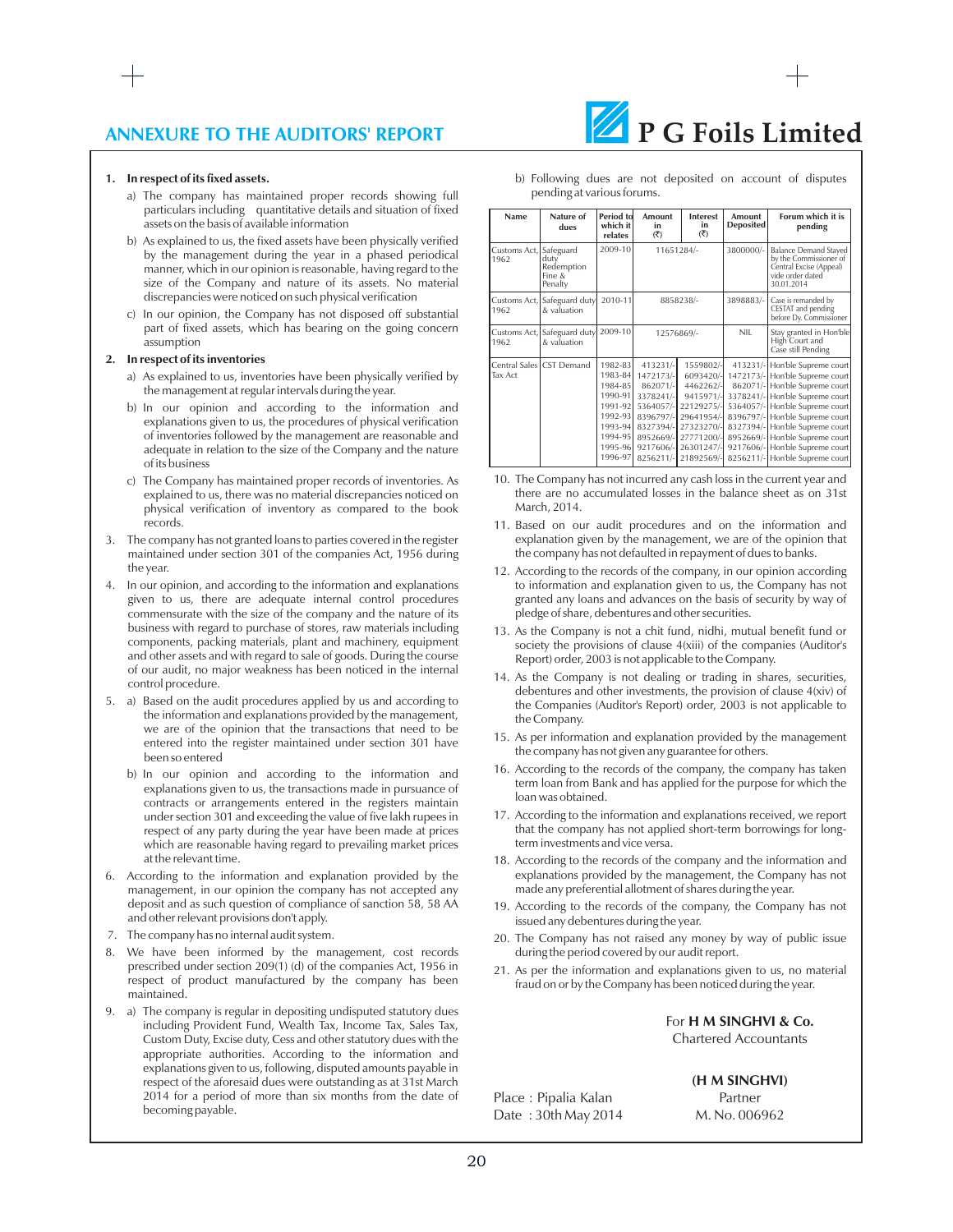



# **BALANCE SHEET AS AT 31st MARCH 2014 P G Foils Limited**

 $\hspace{0.1cm} +$ 

|                                                                 | Note No.       | AS AT 31.3.2014<br>$(\overline{\zeta})$ | AS AT 31.3.2013<br>(3)            |
|-----------------------------------------------------------------|----------------|-----------------------------------------|-----------------------------------|
|                                                                 |                |                                         |                                   |
| <b>EQUITY AND LIABILITIES</b>                                   |                |                                         |                                   |
| Shareholders' funds                                             |                |                                         |                                   |
| (a) Share capital                                               | $\mathbf{1}$   | 81,161,025.00                           | 85,861,025.00                     |
| (b) Reserves and surplus                                        | $\overline{2}$ | 845,228,808.00                          | 786,053,806.00                    |
|                                                                 |                | 926,389,833.00                          | 871,914,831.00                    |
| <b>Non-current liabilities</b>                                  |                |                                         |                                   |
| (a) Long-term borrowings                                        | 3              | 107,500,000.00                          | 22,500,000.00                     |
| (b) Deferred tax liabilities (net)                              |                |                                         | 7,902,965.00                      |
| (c) Other long-term liabilities                                 | $\overline{4}$ | 24,356,114.00                           | 25,430,371.00                     |
|                                                                 |                | 131,856,114.00                          | 55,833,336.00                     |
| <b>Current liabilities</b>                                      |                |                                         |                                   |
| (a) Short-term borrowings                                       | 5              | 454,719,049.00                          | 487,674,911.00                    |
| (b) Trade payables                                              | 6              | 63,267,335.00                           | 149,580,829.00                    |
| (c) Other current liabilities                                   | $\overline{7}$ | 166,730,125.00                          | 37,004,874.00                     |
| (d) Short-term provisions                                       | 8              | 16,872,321.00                           | 11,273,547.00                     |
|                                                                 |                | 701,588,830.00                          | 685,534,161.00                    |
| <b>TOTAL</b>                                                    |                | 1,759,834,777.00                        | 1,613,282,328.00                  |
| <b>ASSETS</b>                                                   |                |                                         |                                   |
| <b>Non-current assets</b>                                       |                |                                         |                                   |
| (a) Fixed assets                                                |                |                                         |                                   |
| (i) Tangible assets                                             | 9              | 187,213,170.00                          | 189,398,133.00                    |
| (ii) Intangible assets                                          |                |                                         |                                   |
| (iii) Capital work-in-progress                                  | 9              | 107,361,035.00                          | 5,852,862.00                      |
|                                                                 |                | 294,574,205.00                          | 195,250,995.00                    |
| (b) Non-current investments                                     | 10             |                                         | 110,000,000.00                    |
| (c) Long-term loans and advances                                | 11             | 16,662,286.00                           | 109,771,958.00                    |
| (d) Other non-current assets                                    | 12             |                                         |                                   |
| (e) Deferred tax assets (net)                                   |                | 1,262,072.00                            |                                   |
|                                                                 |                | 312,498,563.00                          | 415,022,953.00                    |
| <b>Current assets</b>                                           |                |                                         |                                   |
| (a) Current investments                                         | 13             | 110,225,000.00                          | 61,725,000.00                     |
| (b) Inventories                                                 | 14             | 169,435,357.00                          | 263,089,754.00                    |
| (c) Trade receivables                                           | 15             | 395,288,787.00                          | 383,279,600.00                    |
| (d) Cash and cash equivalents                                   | 16             | 716,624,627.00                          | 424,004,448.00                    |
| (e) Short-term loans and advances                               | 17             | 42,650,138.00                           | 52,408,367.00                     |
| (f) Other current assets                                        | 18             | 13,112,305.00<br>1,447,336,214.00       | 13,752,206.00<br>1,198,259,375.00 |
|                                                                 |                |                                         |                                   |
| <b>TOTAL</b>                                                    |                | 1,759,834,777.00                        | 1,613,282,328.00                  |
| See accompanying notes forming part of the financial statements |                |                                         |                                   |

In terms of our report attached. For H M Singhvi & Co.<br>Chartered Accountants

**H M SINGHVI** Partner M.No: 006962

For and on behalf of the Board

Whole Time Director

**Abhay P Shah P Shah P Shah P Shah P Shah P Shah P Shah P Shah P Shah Managing Director** 

Place: Pipalia Kalan Date : May 30, 2014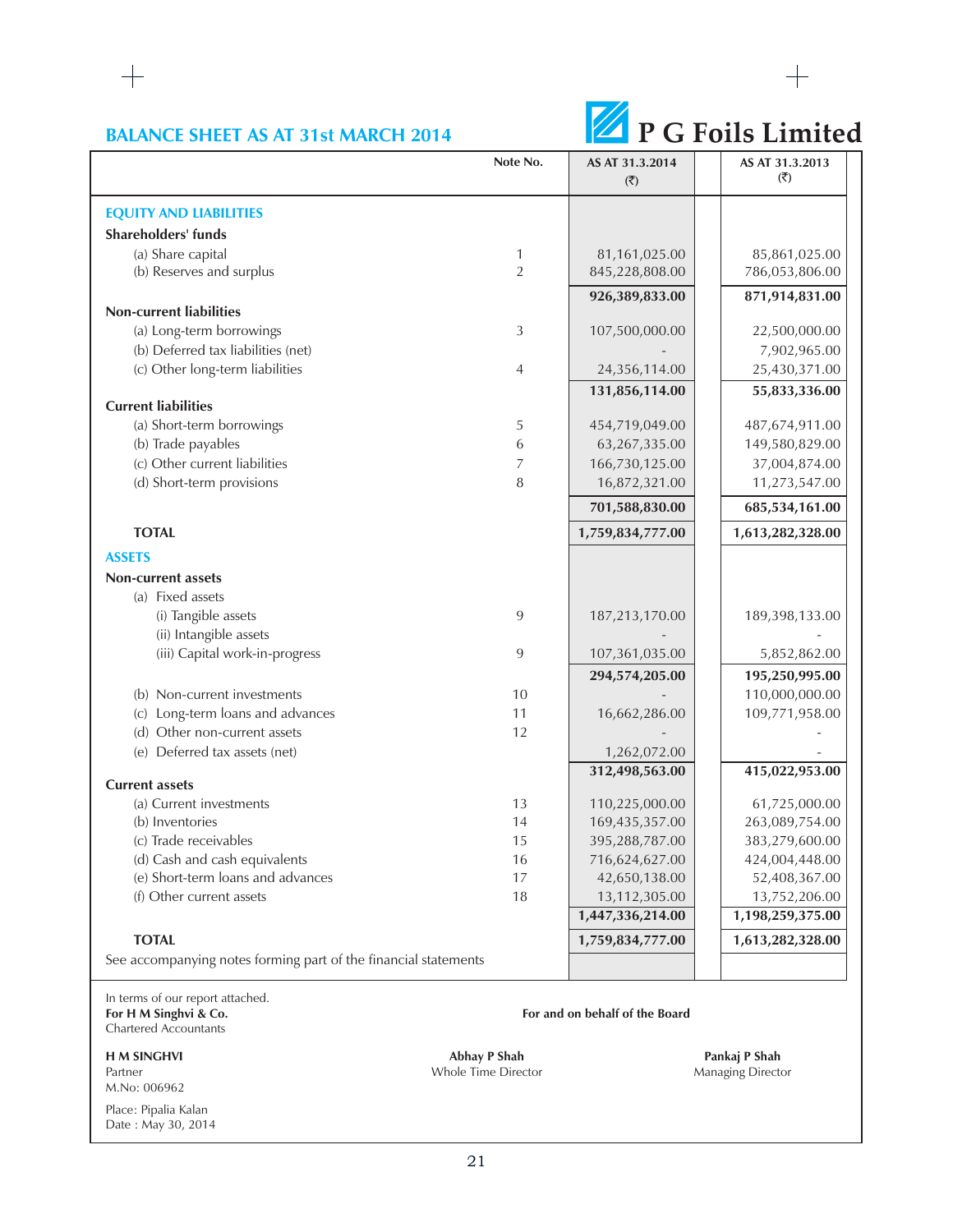

 $+$ 



# **FOR THE YEAR ENDED 31ST MARCH, 2014 P G Foils Limited**

|                                                                                    | Note No. | For the year Ended<br>31.3.2014<br>$(\overline{\zeta})$ | For the year Ended<br>31.3.2013<br>(₹) |
|------------------------------------------------------------------------------------|----------|---------------------------------------------------------|----------------------------------------|
| <b>REVENUES</b>                                                                    |          |                                                         |                                        |
| Revenue from operations (gross)                                                    | 19       | 2,050,889,582.00                                        | 2,058,320,400.00                       |
| Less: Excise duty                                                                  | 19       | 162,616,367.00                                          | 161,226,844.00                         |
| Revenue from operations (net)                                                      |          | 1,888,273,215.00                                        | 1,897,093,556.00                       |
| Other incomes                                                                      | 20       | 86,232,265.00                                           | 68,109,642.00                          |
| <b>Total revenue</b>                                                               |          | 1,974,505,480.00                                        | 1,965,203,198.00                       |
| <b>EXPENSES</b>                                                                    |          |                                                         |                                        |
| (a) Cost of materials consumed                                                     | 21       | 1,257,833,942.00                                        | 1,192,824,648.00                       |
| (b) Purchases of Traded Goods                                                      | 21       | 364,894,383.00                                          | 501,483,703.00                         |
| (c) Changes in inventories of finished goods,<br>work-in-progress and traded goods | 21       | 53,307,945.00                                           | (2,757,598.00)                         |
| (d) Employee benefits expenses                                                     | 22       | 53,762,828.00                                           | 58,555,101.00                          |
| (e) Finance costs                                                                  | 23       | 75,099,817.00                                           | 48,513,187.00                          |
| (f) Depreciation and amortisation expenses                                         | 24       | 29,071,231.00                                           | 31,340,217.00                          |
| (g) Other expenses                                                                 | 25       | 152,631,619.00                                          | 134,449,680.00                         |
| <b>Total expenses</b>                                                              |          | 1,986,601,765.00                                        | 1,964,408,938.00                       |
| Profit / (Loss) before exceptional and extraordinary items and tax                 |          | (12,096,285.00)                                         | 794,260.00                             |
| Extraordinary items                                                                |          |                                                         |                                        |
| Profit / (Loss) before extraordinary items and tax                                 |          | (12,096,285.00)                                         | 794,260.00                             |
| Extraordinary items                                                                | 26       | 83,267,205.00                                           | 59,040,000.00                          |
| Profit / (Loss) before tax                                                         |          | 71,170,920.00                                           | 59,834,260.00                          |
| Tax expenses:                                                                      |          |                                                         |                                        |
| (a) Current tax expense for current year                                           |          | 27,000,000.00                                           | 20,000,000.00                          |
| (b) (Less): MAT credit (where applicable)                                          |          |                                                         |                                        |
| (c) Current tax expense relating to prior year                                     |          | $-1,324,961.00$                                         | $-1,627,883.00$                        |
| (d) Net current tax expense                                                        |          | 25,675,039.00                                           | 18,372,117.00                          |
| (e) Deferred tax                                                                   |          | $-9,165,037.00$                                         | 2,473,894.00                           |
|                                                                                    |          | 54,660,918.00                                           | 38,988,249.00                          |
| <b>PROFIT / (LOSS) FOR THE YEAR</b>                                                |          | 54,660,918.00                                           | 38,988,249.00                          |
| Earnings per share (₹ 10/- each):                                                  |          |                                                         |                                        |
| a) Basic & Diluted                                                                 |          | 6.74                                                    | 4.81                                   |
| See accompanying notes forming part of the financial statements                    |          |                                                         |                                        |

In terms of our report attached.<br>For H M Singhvi & Co. Chartered Accountants

**H M SINGHVI** Partner M.No: 006962

Place: Pipalia Kalan Date : May 30, 2014 For and on behalf of the Board

Whole Time Director

**Abhay P Shah Pankaj P Shah Pankaj P Shah Pankaj P Shah Pankaj P Shah Managing Director**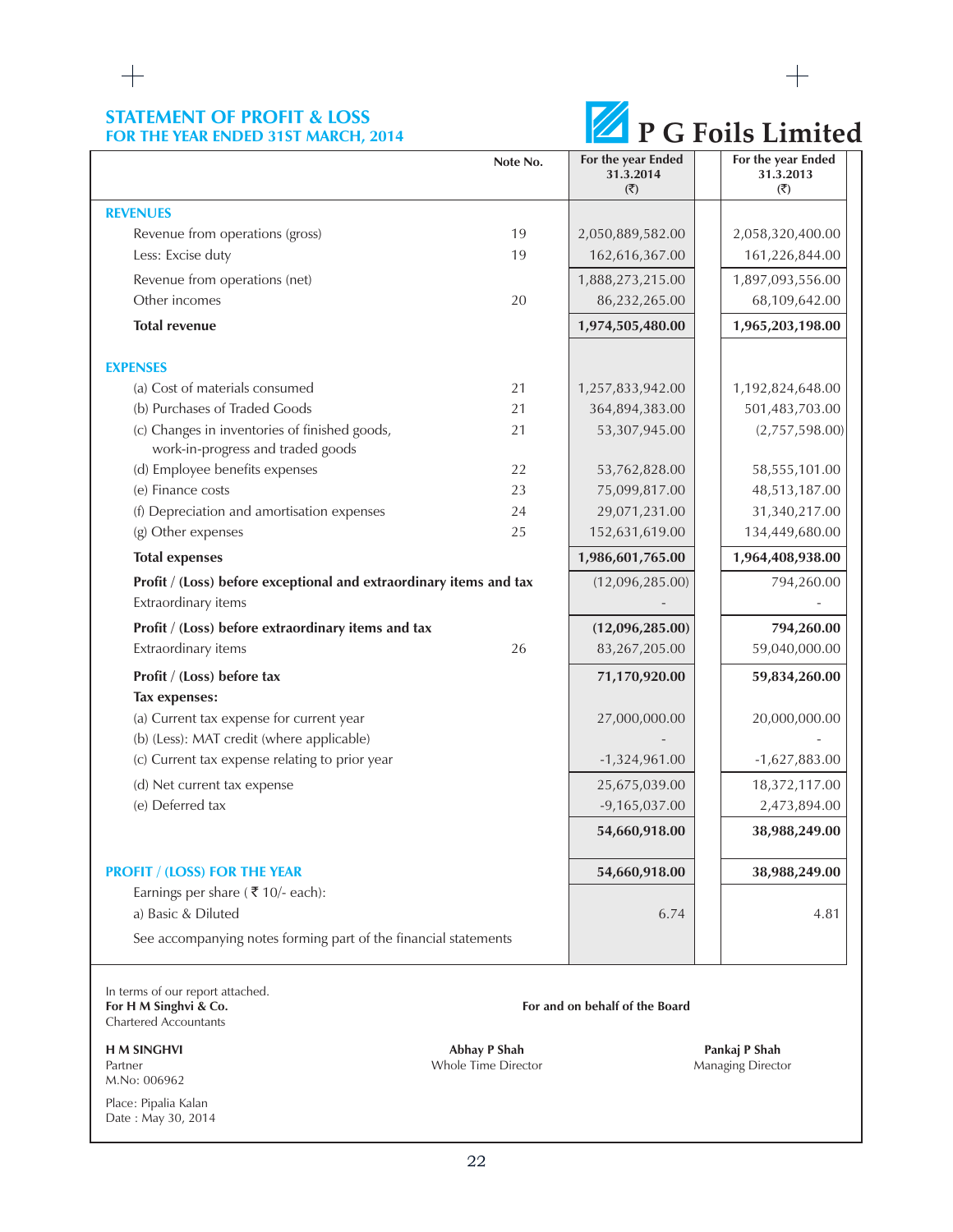

- 1. Basis of Preparation of Financial statements: The Financial Statements have been prepared in accordance with Indian Generally Accepted accounting principles (GAAP) , generally under the historical cost convention on accrual basis except insurance, Interest on debtors and other claims receivable, which are accounted for on receipt/payment basis. GAAP comprises of mandatory Accounting Standards notified by companies (Accounting Standards) Rules 2006 and relevant provisions of the companies Act 1956, the Guidelines issued by ICAI and Securities and Exchange Board of India (SEBI). Accounting Policies have been consistently adopted except where a change in existing GAAP requires a change in accounting policy hitherto in use.
- **2. Use of Estimates :** The presentation of financial statements requires estimates and assumptions to be made that affect the reported amount of assets and liabilities on the date of the financial statements and the reported amount of revenues and expenses during the reporting period. Difference between the actual results and the estimates are recognized in the period in which the results are known /materialised.

# **3. Fixed Assets, Intangible Assets and Depreciation :**

- (i) (a) Fixed assets are stated at cost of acquisition or construction less depreciation. All cost relating to the acquisition & installation are capitalized. (b) Addition in Fixed assets is stated at cost net of VAT and Cenvat credit, Custom duty (where applicable). All cost relating to acquisition and installation of fixed asset are capitalized.
	- (c) Agricultural land is shown at cost price.
- (ii) Revalued assets are recorded at revalued amount less depreciation on revalued amount.
- (iii) (a) Depreciation on fixed assets is provided on written down value basis at the rates and in the manner prescribed in Schedule XIV of Companies Act, 1956. Depreciation in respect of revalued amount, the additional depreciation attributable to revaluation is withdrawn from revaluation reserve. Depreciation on addition in fixed assets has been adjusted after deducting the amount of excise duty & VAT availed as Cenvat and VAT set off.
	- (b) Depreciation on assets added / disposed off during the year has been provided on prorata basis with reference to date of addition / disposed except for items on which 100% depreciation rate are applicable.
- (iv) Fixed assets acquired in exchange or in part exchange for another asset are recorded at the Net book value of the assets given up, adjusted for any balancing payment or receipt of cash Or other consideration.
- (v) Capital Assets under erection/installation/construction are reflected in the Balance sheet as "Capital Work in Progress".
- 4. Purchases : Purchase of all Raw materials, Aluminium wire Rods, glassine paper, packing material, Oil & Lubricants, Gas Cylinder, production , mechanical & Electrical stores, Polythene and polyester film & paper are accounted for on basic price & CST. Cenvat and VAT paid on purchase of above items are shown as Cenvat recoverable & VAT recoverable and the same is to be adjusted against the Excise/Sales Tax liabilities.
- **5. Investments :** Short term investments are stated at cost or market price, whichever is lower.

Long term Investments are stated at cost. Provision for diminution in the value of long-term investments is made only if such a decline is other than temporary in the opinion of the management.

Dividends reinvested are added to the cost of investments on the NAV of the date of distribution of dividend by mutual funds

# **6. Inventories & Other Current Assets :**

Inventories as taken and certified by the management are valued as under:

| (a) | Raw materials, dyes & Chemicals                                         | At cost excluding cenvat credit and VAT.                                                                                                                                                                                                                                     |
|-----|-------------------------------------------------------------------------|------------------------------------------------------------------------------------------------------------------------------------------------------------------------------------------------------------------------------------------------------------------------------|
|     | Packing material, Polyester Film, Paper and Polythene                   |                                                                                                                                                                                                                                                                              |
| (b) | Production, Electrical, and Mechanical and<br>consumable store & spares | : At cost excluding Cenvat, Service Tax & VAT                                                                                                                                                                                                                                |
| (C) | Oil & lubricants                                                        | : At cost excluding excise duty except HSD.                                                                                                                                                                                                                                  |
| (d) | Work in process                                                         | At estimated cost (valued as certified by the management.)                                                                                                                                                                                                                   |
| (e) | Aluminium wire rods                                                     | : At cost or market price whichever is lower.                                                                                                                                                                                                                                |
| (f) | Scrap & rejected goods                                                  | At net realizable value determined by management.                                                                                                                                                                                                                            |
| (g) | Finished goods                                                          | : Valuation of finished goods manufactured but not cleared from excise bonded<br>warehouse up to the end of the year is at cost or market price, whichever is<br>lower inclusive of Excise Duty. (Cost price estimated by deducting approx<br>7.00% from the selling price). |
| (h) | Stock at port & in transit                                              | : At Selling price                                                                                                                                                                                                                                                           |
|     | Stock in transit/ware house(Purchase)                                   | : At purchase price including clearing expenses and custom duty paid.<br>Custom duty paid.                                                                                                                                                                                   |
| (i) | DEPB licences Purchased                                                 | $:$ At cost.                                                                                                                                                                                                                                                                 |
| (k) | Gas Cylinder                                                            | $:$ At cost                                                                                                                                                                                                                                                                  |
| (1) | Returned Material outside factory                                       | At Estimated Net Realizable Value (certified by management).                                                                                                                                                                                                                 |
|     | (m) Export Goods in Transit                                             | At sale invoice value including freight thereof.                                                                                                                                                                                                                             |

**Note:** The cost of raw materials, dyes, chemicals, packing material, oil & lubricant and consumable stores are arrived at on first in first out method and in the case of basic raw material, freight inward expenses have also been considered.

# **7. Expenditure :**

(a) All other expenses are accounted for on accrual basis and consumption of stores has been taken on actual consumption.

(b) Power unit generated from Enercon wind power plant which has been wheeled for captive consumption after adjusting wheeling charges @ 10% of the energy fed into grid to RVPNL Discom(s) is accounted on effective tariff rate in power bill and simultaneously such figure was also reflected in other income.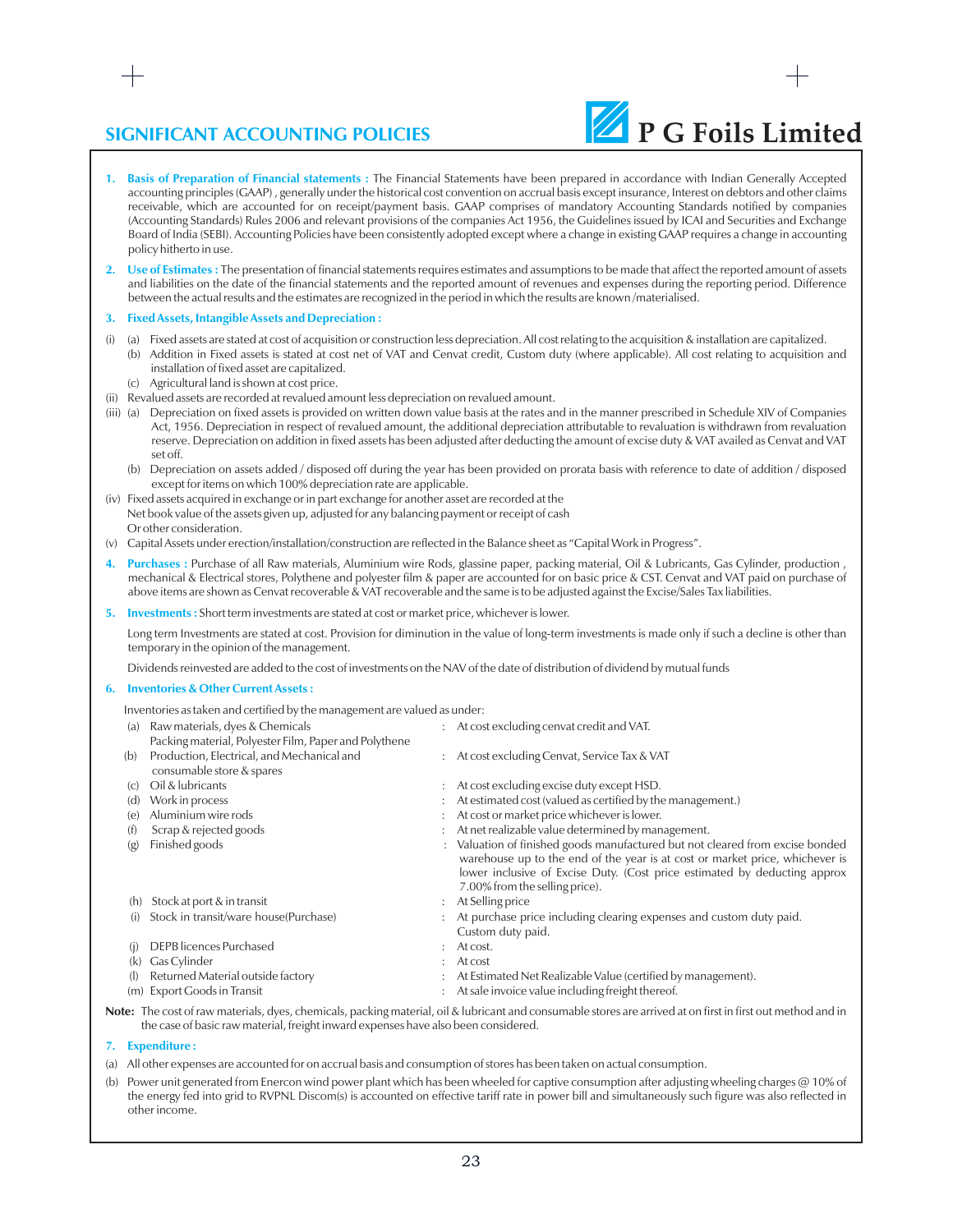# **P G Foils Limited**

| 8.  | <b>Employee Benefits:</b>                                                                                                                                                                                                                                                                                                                   |  |                                                                                                                                                                                                                                                                                                                                                                           |  |  |  |
|-----|---------------------------------------------------------------------------------------------------------------------------------------------------------------------------------------------------------------------------------------------------------------------------------------------------------------------------------------------|--|---------------------------------------------------------------------------------------------------------------------------------------------------------------------------------------------------------------------------------------------------------------------------------------------------------------------------------------------------------------------------|--|--|--|
| (a) | Defined contribution plans                                                                                                                                                                                                                                                                                                                  |  | The Company's contribution to provident fund and employee state insurance are considered as defined<br>contribution plans and are charged as an expense as they fall due based on the amount of contribution<br>required to be made.                                                                                                                                      |  |  |  |
|     | (b) Defined benefit plans                                                                                                                                                                                                                                                                                                                   |  | Gratuity payable to employees is provided on the basis of premium paid under group gratuity scheme with Life<br>Insurance Corporation of India . Provision for Leave encashment has been made on accrual basis on leave un-<br>availed as on 31.03.2014.Service awards have been adjusted/accounted on the basis of completed months of<br>service provided by employees. |  |  |  |
| (C) | Short-term employee benefits                                                                                                                                                                                                                                                                                                                |  | Short term employee benefits are recognized as an expense at the undiscounted amount in the statement of<br>profit and loss for the year in which the related service is rendered.                                                                                                                                                                                        |  |  |  |
| 9.  | <b>Borrowing Costs:</b> Borrowing costs that are attributable to the acquisition or construction of qualifying assets are capitalized as part of the cost of<br>such assets. A qualifying asset is one that necessarily takes substantial period of time to get ready for intended use. All other borrowing costs are<br>charged to revenue |  |                                                                                                                                                                                                                                                                                                                                                                           |  |  |  |
|     | 10. Revenue Recognition:                                                                                                                                                                                                                                                                                                                    |  |                                                                                                                                                                                                                                                                                                                                                                           |  |  |  |
| (a) | Sales are inclusive of Cenvat but are net of Sales returns, Shortages and other discounts & rebates but excluding value of recoveries made for                                                                                                                                                                                              |  |                                                                                                                                                                                                                                                                                                                                                                           |  |  |  |

- insurance, freight and packing forwarding expenses, which have been shown in the invoice value and are adjusted in the respective heads.
- (b) Discount and rebates on sales is accounted for as and when settled.
- (c) Export sales are accounted for, on the basis of exchange rate of LEO Date (Let Export Order) of transactions and recognized as and when Risk & Rewards are transferred.
- (d) Revenue from investment is accounted on sale/disposal of such investments.
- (e) Export Incentive: (i) Revenue from DEPB Licenses is recognized when the licenses are sold / utilized and are shown as other incomes. (ii) Revenue of duty drawback has been accounted on accrual basis.
- (f) Units generated on Enercon wind power plant has been accounted on the basis of effective tariff rate in respective month. Units generated on Suzlon wind power plant has been accounted at contract price on accrual basis.
- Interest receivable from Trade Receivables and dividend from investments are accounted on receipt basis.
- (h) The Company has purchased DEPB Licenses from market at discounts and the same has been shown as Discounts received on purchase of DEPB in other income.
- 11. Transaction in Foreign Currencies (Other than for fixed assets): Transactions denominated in foreign currencies are normally recorded at the exchange rate prevailing at the time of the transaction. Gain/Loss arising out of fluctuation in between transaction date and realization date are recognized in profit & loss account.

All foreign currency Monetary items at the year-end which not covered by foreign exchange contracts are translated at year-end rates.

Foreign Exchange Gain/Loss of buyer's credit taken from foreign bank has been recognized at the date of transaction and recognized in profit & loss account.

- **12. Impairment of Assets :**  All assets other than inventory, investment or deferred tax assets are reviewed for impairment where event or changes in circumstances indicate that the carrying amount may not be recoverable. Assets whose carrying amount exceeds their recoverable amount will be written down to recoverable amount. An impairment loss is charged to the Profit and Loss Account in the year in which an asset is identified as impaired.
- 13. Cenvat, Service Tax & VAT: The value of Cenvat, Service Tax and VAT credit benefits eligible on raw materials, other eligible inputs, production stores and capital goods is considered for the clearances of finished goods.
- **14. Accounting of Taxes on Income :**  Provision for current tax is made after taking into consideration benefits admissible under the provisions of the Income Tax Act, 1961.

Deferred tax resulting from "Timing Differences" between book and taxable profit is accounted for using the tax rates and laws that have been enacted or substantively enacted as on the balance sheet date. The deferred tax asset is recognized and carried forward only to the extent that there is a reasonable certainty that the asset will be realized in future..

- **15. Contingent Liabilities :**  The company is not providing for contingent liabilities in the account since the ultimate outcome thereof cannot be determined on the date of balance sheet. However, notes on every contingent liabilities exist on the date of balance sheet are given in notes to accounts. Contingent assets are neither recognized nor disclosed in the balance sheet.
- **16. Earnings Per Share :**  Basic and diluted earning per share are computed by dividing the net profit after tax attributable to equity shareholders for the year, with the weighted number of equity shares outstanding during the year.
- **17. Lease:**  Lease rentals under an operating lease, are recognized as an expenses in the statement of Profit & Loss Account on a straight line basis over the lease term. Lease Income from Operating lease is recognized in Profit & Loss Account on a Straight line basis over the Lease Term.
- **18. Accounting of Financial Instruments:**  The Premium or Discount arose due to difference between spot and forward rate on Forward Exchange Contracts, which are taken to hedge foreign currency risk of an existing asset/liability, is recognized over the period of contract. Premium/ discount on the above FEC for the expired period is booked as income/ expenditure in the statement of profit & loss and for unexpired period as on balance sheet date are shown as Financial Asset & Liability & Amount receivable and payable under the Forward Exchange Contract is booked as liabilities and assets accordance with Accounting Standard-31 and the same has also been subsequently recognized as per Accounting Standard-11.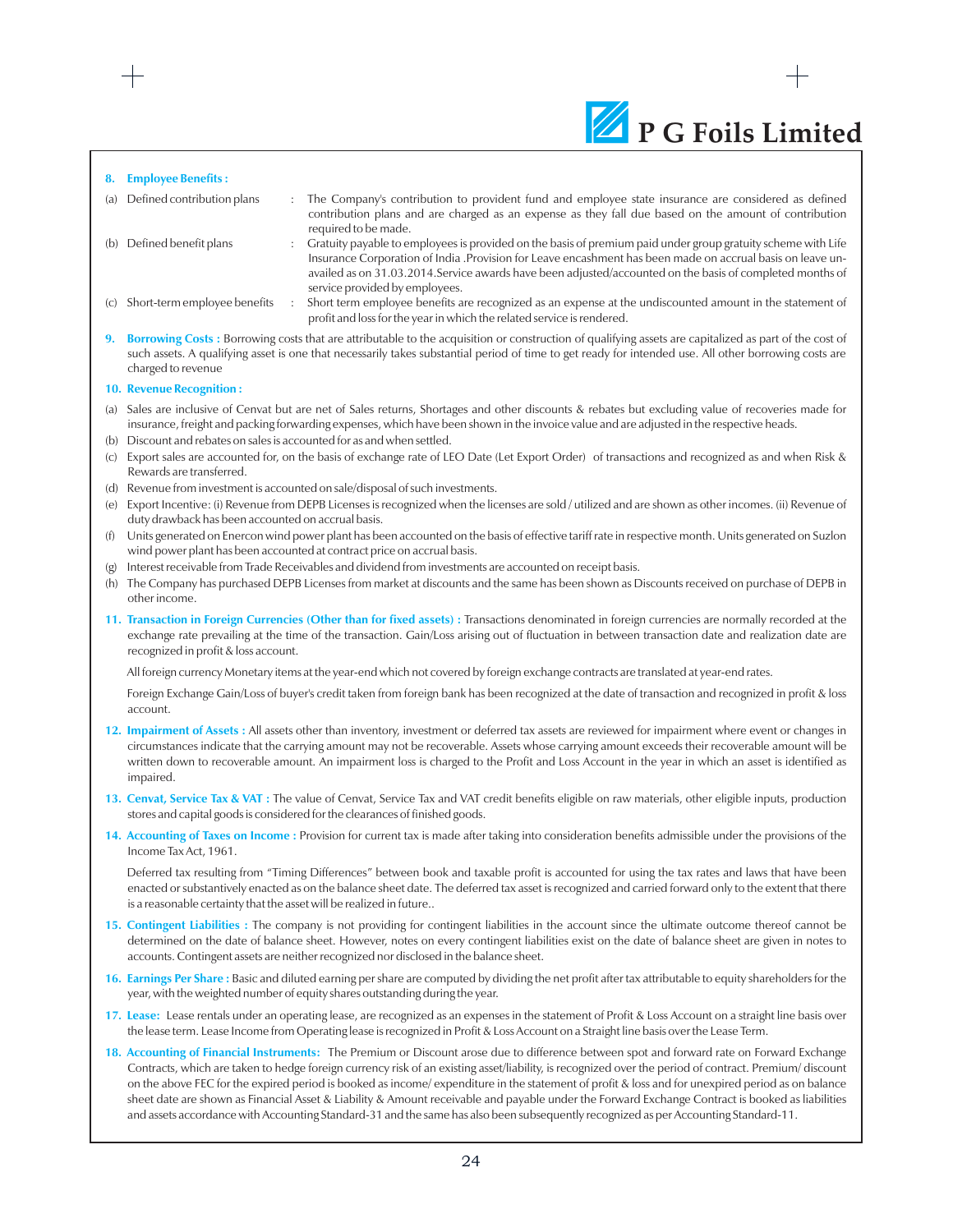# **NOTES FORMING PART OF**

 $\hspace{.011cm} +$ 



|                                                   | AS AT 31.3.2014<br>$(\overline{\zeta})$ | AS AT 31.3.2013<br>$(\overline{\zeta})$ |
|---------------------------------------------------|-----------------------------------------|-----------------------------------------|
| <b>NOTE 1 SHARE CAPITAL</b>                       |                                         |                                         |
| <b>Authorised</b>                                 |                                         |                                         |
| 1,50,00,000 Equity Shares of ₹10 each             | 15,000,000.00                           | 15,000,000.00                           |
| <b>Issued</b>                                     |                                         |                                         |
| 81,21,600 Equity Shares of ₹10 each               | 81,216,000.00                           | 81,216,000.00                           |
| Subscribed & Paid up                              |                                         |                                         |
| 81,10,000 Equity Shares of ₹10 each, fully paid   | 81,100,000.00                           | 81,100,000.00                           |
| Add : Share forfeited (amount originally paid up) | 61,025.00                               | 61,025.00                               |
| Share Warrant Forfitted Account                   |                                         | 4,700,000.00                            |
| <b>Total</b>                                      | 81,161,025.00                           | 85,861,025.00                           |

(i) The Company has only one class of equity shares having a par value of Rs. 10 per share. Each Shareholder is eligible for one vote per share.

(ii) In the event of liquidation, the equity shareholders are eligible to receive the remaining assets of the Company, after distribution of all preferential amounts, in proportion of their shareholding.

Note 1 (a) Share capital

| <b>Particulars</b>                                                                                     | Opening<br><b>Balance</b> | Fresh<br>issue | <b>Bonus</b>             | <b>ESOP</b>              | Conversion               | <b>Buy back</b> | Other<br>changes<br>(give details) | Closing<br><b>Balance</b>  |
|--------------------------------------------------------------------------------------------------------|---------------------------|----------------|--------------------------|--------------------------|--------------------------|-----------------|------------------------------------|----------------------------|
| Equity shares with voting rights<br>Year ended 31 March, 2014<br>-Number of shares<br>- Amount (10/-₹) | 8,110,000<br>81,100,000   | ۰              | $\overline{a}$           | -                        | $\overline{\phantom{a}}$ |                 |                                    | 8,110,000<br>81,100,000    |
| Year ended 31 March, 2013<br>- Number of shares<br>- Amount ( $\bar{\tau}$ 10/-)                       | 8,110,000<br>81,100,000   | -              | $\overline{\phantom{a}}$ | $\overline{\phantom{a}}$ | $\overline{\phantom{a}}$ |                 |                                    | 8,110,000<br>81,100,000.00 |

Note 1(b) Share capital

Details of shares held by each shareholder holding more than 5% shares:

| Class of shares / Name of        |                       | As at 31 March, 2014                 | As at 31 March, 2013  |                                      |  |  |
|----------------------------------|-----------------------|--------------------------------------|-----------------------|--------------------------------------|--|--|
| shareholder                      | Number of shares held | % holding in that class<br>of shares | Number of shares held | % holding in that class<br>of shares |  |  |
| Equity shares with voting rights |                       |                                      |                       |                                      |  |  |
| 1 Prem Krishi Private Limited    | 1,049,800             | 12.94%                               | 1,049,800             | 12.94%                               |  |  |
| 2 Tirumula Irons Private Limited | 843,030               | 10.39%                               | 782,610               | 8.57%                                |  |  |
| 3 Prem Cables (P) Limited        | 466,598               | 5.75%                                | 423,208               | 4.90%                                |  |  |
| <b>Total</b>                     | 2,359,428.00          | 29.08%                               | 2,255,618.00          | 26.41%                               |  |  |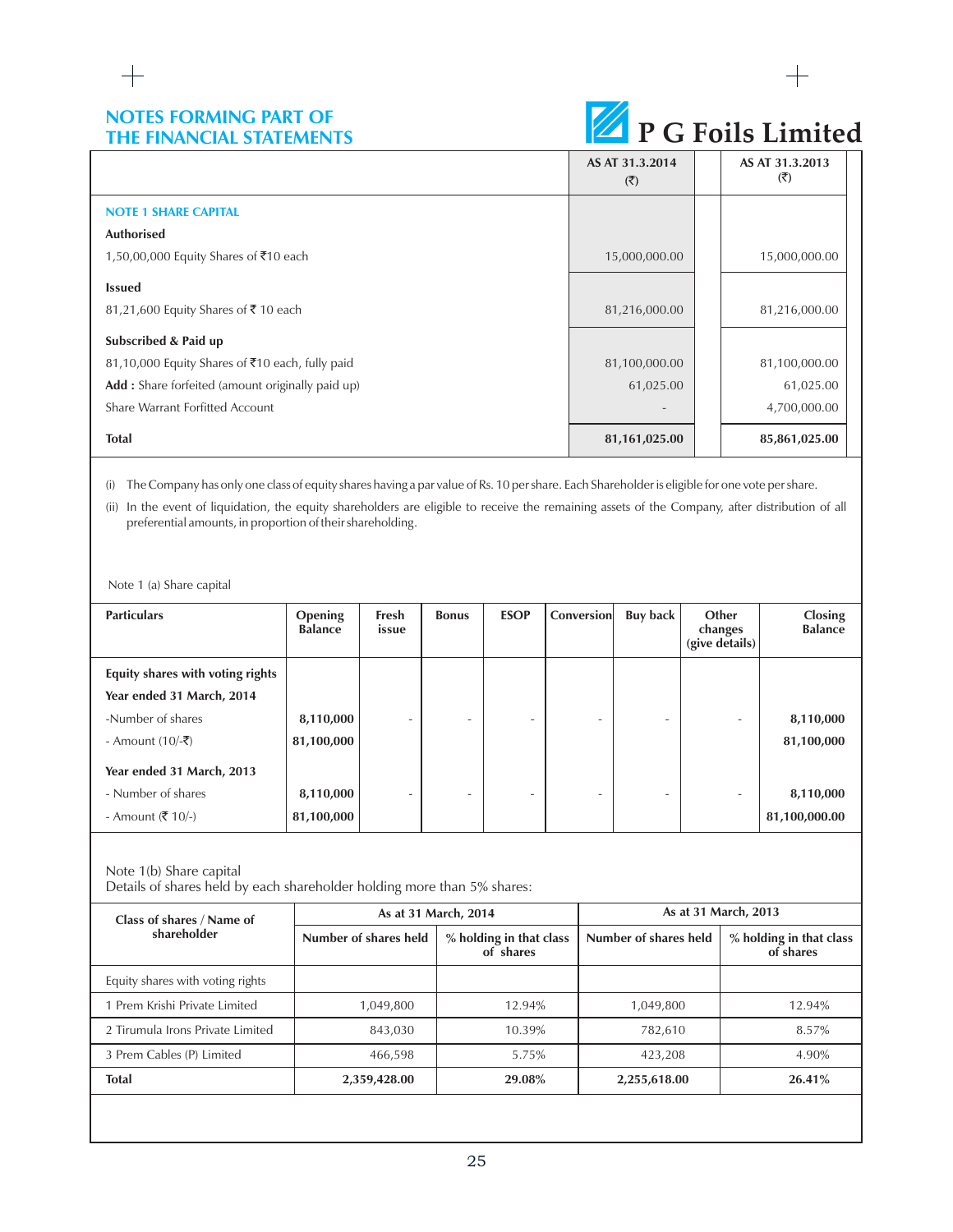$+$ 



 $\hspace{1.0cm} + \hspace{1.0cm}$ 

|     | <b>PARTICULARS</b>                                                                                                                                                                                 | AS AT 31.3.2013<br>$(\overline{\zeta})$ | AS AT 31.3.2012<br>$(\overline{\zeta})$ |
|-----|----------------------------------------------------------------------------------------------------------------------------------------------------------------------------------------------------|-----------------------------------------|-----------------------------------------|
| (a) | <b>NOTE 2 RESERVES AND SURPLUS</b><br>Capital reserve<br>Opening balance<br>Add: Transfer of Share Warrant Forfeited [Refer note (i) below]                                                        | 1,103,042.00<br>4,700,000.00            | 1,103,042.00                            |
|     | <b>Closing balance</b>                                                                                                                                                                             | 5,803,042.00                            | 1,103,042.00                            |
| (b) | <b>Revaluation Reserve</b><br>Opening balance<br>Less: Utilised / transferred during the year                                                                                                      | 2,459,835.00<br>185,916.00              | 2,671,983.00<br>212,148.00              |
|     | <b>Closing balance</b>                                                                                                                                                                             | 2,273,919.00                            | 2,459,835.00                            |
| (c) | <b>Securities Premium Account</b><br>Opening balance                                                                                                                                               | 194,447,475.00                          | 194,447,475.00                          |
|     | <b>Closing balance</b>                                                                                                                                                                             | 194,447,475.00                          | 194,447,475.00                          |
| (d) | <b>General reserve</b><br>Opening balance<br>Add: Transferred from surplus in Statement of Profit and Loss                                                                                         | 127,249,184.00                          | 127,249,184.00                          |
|     | <b>Closing balance</b>                                                                                                                                                                             | 127,249,184.00                          | 127,249,184.00                          |
| (e) | Surplus / (Deficit) in Statement of Profit and Loss<br>Opening balance<br>Add: Profit / (Loss) for the year<br>Transferred to:<br>Proposed Dividend<br>Tax on proposed Dividend<br>General reserve | 460,794,270.00<br>54,660,918.00         | 421,806,021.00<br>38,988,249.00         |
|     | <b>Closing balance</b>                                                                                                                                                                             | 515,455,188.00                          | 460,794,270.00                          |
|     | <b>Total</b>                                                                                                                                                                                       | 845,228,808.00                          | 786,053,806.00                          |
|     | Note (i) Paid up amount on Share Warrant has been forfeited in the year 2009-10<br>due to non receipt of call money, the same has been transferred to capital reserve                              |                                         |                                         |
|     | <b>NOTE 3 LONG-TERM BORROWINGS</b>                                                                                                                                                                 |                                         |                                         |
|     | <b>Term Loans</b><br>Secured<br>Unsecured                                                                                                                                                          | 107,500,000.00                          | 22,500,000.00                           |
|     | <b>Total</b>                                                                                                                                                                                       | 107,500,000.00                          | 22,500,000.00                           |

| <b>Particulars</b>                                                                                                                                                                                                                                                              | Terms of repayment and security                                                                                                                                                                                                                                                                                                                                                     |                                                                             |                | As at 31 March, 2014   |                                | As at 31 March, 2013                                       |           |
|---------------------------------------------------------------------------------------------------------------------------------------------------------------------------------------------------------------------------------------------------------------------------------|-------------------------------------------------------------------------------------------------------------------------------------------------------------------------------------------------------------------------------------------------------------------------------------------------------------------------------------------------------------------------------------|-----------------------------------------------------------------------------|----------------|------------------------|--------------------------------|------------------------------------------------------------|-----------|
|                                                                                                                                                                                                                                                                                 |                                                                                                                                                                                                                                                                                                                                                                                     |                                                                             | <b>Secured</b> | <b>Unsecured</b>       |                                | <b>Secured</b>                                             | Unsecured |
| <b>Term Loans:</b><br><b>WCTL</b>                                                                                                                                                                                                                                               | First exclusive charge on Current Assets and movable assets, collateral<br>extention of charge by way of equitable mortgage on factory, land &<br>building and Demand Promissory Note, irrecoverable and unconditional<br>personal guarantee of directors, Repayable in 12 Quartelry installment of<br>Rs. 2.50 Cr. starting from June 01, 2013.                                    |                                                                             | 100,000,000.00 |                        |                                |                                                            |           |
| For<br>Windmill                                                                                                                                                                                                                                                                 | First exclusive charge on land, building and plant & machinery on Suzlon<br>Wind Mill Installed at Jaisalmer and extending of lien on the existing<br>pledged securities. Term loan on suzlon wind mill of Rs 6.00 Crores @ IDBI<br>base rate + 2.50% p.a. payble in 16 quarterly instalment of Rs 37.50 Lacs<br>each commencing from 01.10.2011 Last instalment due on 01.07.2015. | 7,500,000.00                                                                |                |                        | 22,500,000.00                  |                                                            |           |
|                                                                                                                                                                                                                                                                                 | <b>Total</b>                                                                                                                                                                                                                                                                                                                                                                        |                                                                             | 107,500,000.00 |                        |                                | 22,500,000.00                                              |           |
|                                                                                                                                                                                                                                                                                 | <b>PARTICULARS</b>                                                                                                                                                                                                                                                                                                                                                                  | AS AT 31.3.2014<br>$(\overline{\zeta})$                                     |                | AS AT 31.3.2013<br>(₹) |                                |                                                            |           |
| <b>NOTE 4 OTHER LONG-TERM LIABILITIES</b><br>Death Claim payable<br>(a)<br>Service award accrued but not due<br>(b)<br>Trade / security deposits received<br>$\left( c\right)$<br>(d)<br><b>Statutory Remittances</b><br>Unpaid Dividend [Refer note (i) below]<br>(e)<br>Total |                                                                                                                                                                                                                                                                                                                                                                                     | 2,695,381.00<br>11,614,680.00<br>7,710,490.00<br>827,063.00<br>1,508,500.00 |                |                        | 10,321,272.00<br>25,430,371.00 | 2,875,381.00<br>9,898,155.00<br>827,063.00<br>1,508,500.00 |           |
|                                                                                                                                                                                                                                                                                 |                                                                                                                                                                                                                                                                                                                                                                                     |                                                                             |                | 24,356,114.00          |                                |                                                            |           |

**Note:** (i) Unpaid dividend of Rs.15,00,000.00/- has not been deposited with the Scheduled Bank in Unpaid Dividend Account,since the ownership of the shares is sub-judise in city civil court at Ahemdabad. And Rs. 8,500/- of others has also not been deposited. (ii) Statutory Remittances includes Rs.7,88,101/ of Entry Tax payable 2006-07. Interest liability of the same has not been provided for, as the appeal is pending before DC (Appeal)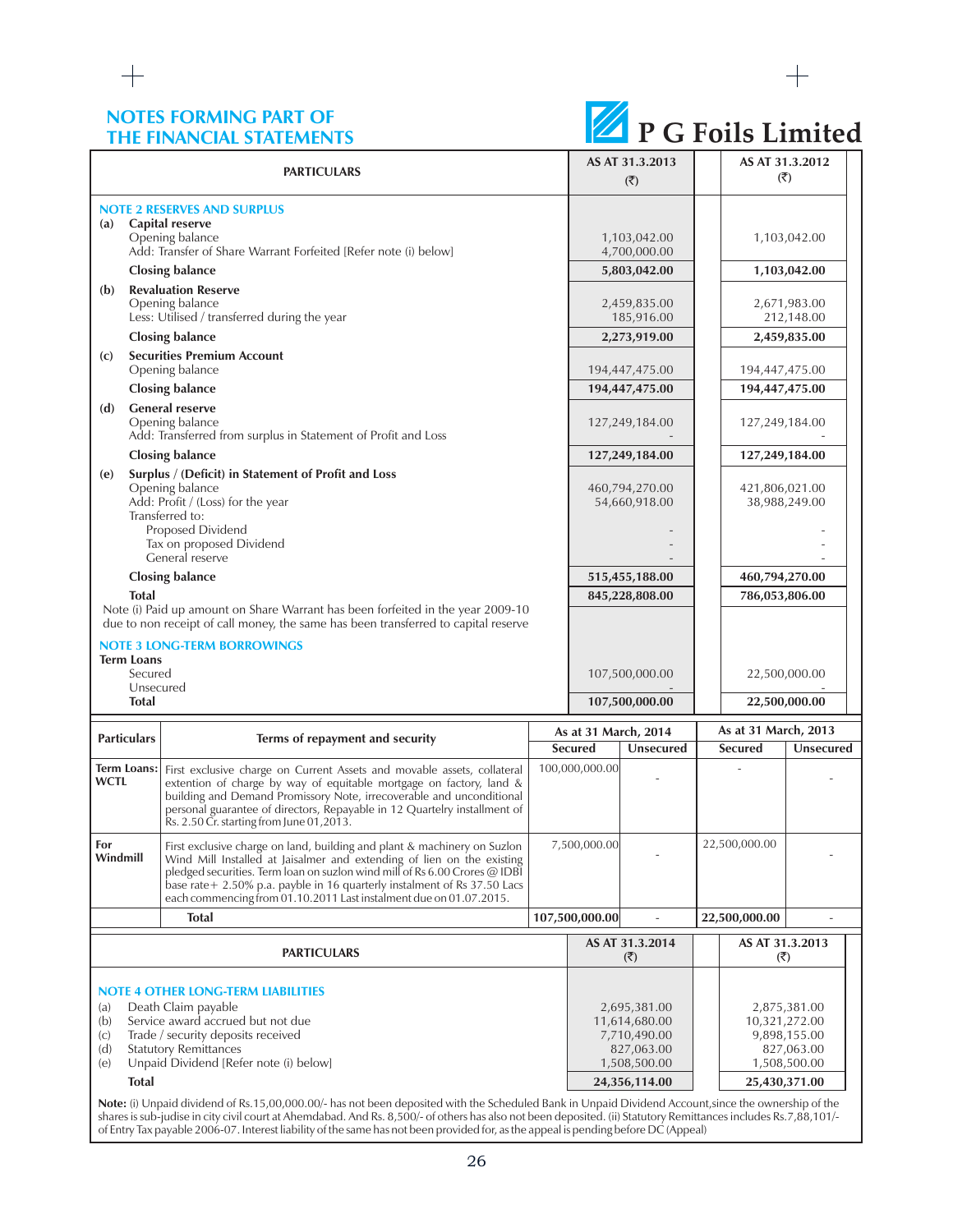

|                                                                                                                                                                                                                                                                                                                                                                                            | <b>PARTICULARS</b>                                                                                                                                                                                                                                                                                                             |               | AS AT 31.3.2014<br>$(\overline{\zeta})$                                                                  |                | AS AT 31.3.2013<br>$(\overline{\zeta})$                                                                          |
|--------------------------------------------------------------------------------------------------------------------------------------------------------------------------------------------------------------------------------------------------------------------------------------------------------------------------------------------------------------------------------------------|--------------------------------------------------------------------------------------------------------------------------------------------------------------------------------------------------------------------------------------------------------------------------------------------------------------------------------|---------------|----------------------------------------------------------------------------------------------------------|----------------|------------------------------------------------------------------------------------------------------------------|
| (a)<br>From banks<br>Secured<br>Unsecured                                                                                                                                                                                                                                                                                                                                                  | <b>NOTE 5 SHORT-TERM BORROWINGS</b><br>Overdraft and Buyers Credit                                                                                                                                                                                                                                                             | 13,619,049.00 |                                                                                                          |                | 194,574,911.00                                                                                                   |
| (b)<br>From banks<br>Secured<br>Unsecured                                                                                                                                                                                                                                                                                                                                                  | Loan Repayable on Demand                                                                                                                                                                                                                                                                                                       |               | 143,100,000.00                                                                                           |                | 243,100,000.00                                                                                                   |
| Loan From others<br>(c)<br>Secured<br>Unsecured                                                                                                                                                                                                                                                                                                                                            |                                                                                                                                                                                                                                                                                                                                |               | 298,000,000.00                                                                                           |                | 50,000,000.00                                                                                                    |
| <b>Total</b>                                                                                                                                                                                                                                                                                                                                                                               |                                                                                                                                                                                                                                                                                                                                |               | 454,719,049.00                                                                                           |                | 487,674,911.00                                                                                                   |
|                                                                                                                                                                                                                                                                                                                                                                                            | (i) Details of security for the secured short-term borrowings:                                                                                                                                                                                                                                                                 |               |                                                                                                          |                |                                                                                                                  |
| <b>Particulars</b>                                                                                                                                                                                                                                                                                                                                                                         | Nature of security                                                                                                                                                                                                                                                                                                             |               | As at 31 March, 2014<br>(3)                                                                              |                | As at 31 March, 2013<br>(₹)                                                                                      |
| Overdraft and<br>buyers credit<br>from banks                                                                                                                                                                                                                                                                                                                                               | Overdraft of Rs 1022900.39/- against pledge of FDRs of Rs. 18033381/- and working<br>capital overdraft of Rs.12596148.99/- Secured against First Charge on entire current<br>assets and collateral charge on entire movable and equitable mortgage on the factory<br>land & building, and personal guarantee of the directors. |               | 13,619,049.00                                                                                            | 194,574,911.00 |                                                                                                                  |
| Loan Repayable<br>on Demand<br>From Bank                                                                                                                                                                                                                                                                                                                                                   | The company has availed short term loan of Rs. 4.31 Crores $@$ 10.90% pa from<br>Barclays Bank PLC against pledge of HDFC FMP 36M Oct. 2011(1) growth series and<br>personal guarantee of sh. Pankaj P Shah repayable in 321 Days on 12.11.2014                                                                                |               | 43,100,000.00                                                                                            |                | 43,100,000.00                                                                                                    |
| Loan Repayable<br>First exclusive charge on Current Assets and movable assets, collateral extention of<br>on Demand<br>charge by way of equitable mortgage on factory, land & building and Demand<br>Promissory Note, irrecoverable and unconditional personal guarantee of directors,<br>From Others<br>Repayable in 12 Quartelry installment of Rs. 2.50 Cr. starting from June 01,2013. |                                                                                                                                                                                                                                                                                                                                |               | 100,000,000.00                                                                                           |                |                                                                                                                  |
|                                                                                                                                                                                                                                                                                                                                                                                            | <b>Total</b>                                                                                                                                                                                                                                                                                                                   |               |                                                                                                          | 156,719,049.00 | 237,674,911.00                                                                                                   |
| <b>NOTE 6 TRADE PAYABLES</b>                                                                                                                                                                                                                                                                                                                                                               |                                                                                                                                                                                                                                                                                                                                |               |                                                                                                          |                |                                                                                                                  |
| <b>Particulars</b>                                                                                                                                                                                                                                                                                                                                                                         |                                                                                                                                                                                                                                                                                                                                |               | As at 31 March, 2014<br>$(\overline{\zeta})$                                                             |                | As at 31 March, 2013<br>(₹)                                                                                      |
| Trade payables:<br>Others                                                                                                                                                                                                                                                                                                                                                                  | Micro Small & Medium enterprises                                                                                                                                                                                                                                                                                               |               | 30,078.00<br>63,237,257.00                                                                               |                | 689,559.00<br>148,891,270.00                                                                                     |
| <b>Total</b>                                                                                                                                                                                                                                                                                                                                                                               |                                                                                                                                                                                                                                                                                                                                |               | 63,267,335.00                                                                                            |                | 149,580,829.00                                                                                                   |
|                                                                                                                                                                                                                                                                                                                                                                                            | (i) Disclosure Required Under Section 22 of the Micro, Small And Medium Enterprise development Act, 2006                                                                                                                                                                                                                       |               |                                                                                                          |                |                                                                                                                  |
| $\left( 1\right)$                                                                                                                                                                                                                                                                                                                                                                          | Principal amount remaining unpaid to any supplier as at the end of the accounting Year<br>(ii) The amount of interest accrued and remaining unpaid at the end of the accounting year                                                                                                                                           |               | 30,078.00<br>3,861.00                                                                                    |                | 664,390.00<br>25,169.00                                                                                          |
| <b>Total</b>                                                                                                                                                                                                                                                                                                                                                                               |                                                                                                                                                                                                                                                                                                                                |               | 33,939.00                                                                                                |                | 689,559.00                                                                                                       |
|                                                                                                                                                                                                                                                                                                                                                                                            | <b>NOTE 7 OTHER CURRENT LIABILITIES</b>                                                                                                                                                                                                                                                                                        |               |                                                                                                          |                |                                                                                                                  |
| <b>Particulars</b>                                                                                                                                                                                                                                                                                                                                                                         |                                                                                                                                                                                                                                                                                                                                |               | As at 31 March, 2014<br>$(\overline{\zeta})$                                                             |                | As at 31 March, 2013<br>$(\overline{\zeta})$                                                                     |
| (a) Current maturities of Term Loan (Refer Note 3)<br>(b) Advance From Customers<br>Creditors for Capital Expenditure<br>$\left( c\right)$<br>(d) Other payables                                                                                                                                                                                                                           |                                                                                                                                                                                                                                                                                                                                |               | 115,000,000.00<br>13,985,581.00<br>2,457,499.00                                                          |                | 15,000,000.00<br>3,536,744.00<br>2,457,499.00                                                                    |
| (i) Statutory remittances<br>(ii) Service award due & payable<br>(iii) Interest accrued but not due on Buyers Credit<br>(iv) Security Deposit received from Customers<br>(v) Outstanding expenses<br>(vi) Unclaimed Dividend [Refer note (i) below]<br>(vii) Forward Contract Payable (\$)<br>(viii) Premium on booking of Forward Contract                                                |                                                                                                                                                                                                                                                                                                                                |               | 14,437,856.00<br>1,119,000.00<br>201,261.00<br>13,992,785.00<br>790,846.00<br>3,955,533.00<br>789,764.00 |                | 1,532,763.00<br>30,000.00<br>359,482.00<br>201,261.00<br>13,063,679.00<br>823,446.00<br>$\overline{\phantom{a}}$ |
| <b>Total</b>                                                                                                                                                                                                                                                                                                                                                                               | Note:- (i) Unclaimed dividend includes Rs.445384.00/- for F.Y. 2007-08 and Rs345462.00/- for F.Y. 2010-11.                                                                                                                                                                                                                     |               | 166,730,125.00                                                                                           |                | 37,004,874.00                                                                                                    |

(ii) Statutory remittance includes Rs. 1,03,73,210/- of demand for C-Form Raised for the Year 2011-12 by Sales Tax Authorities.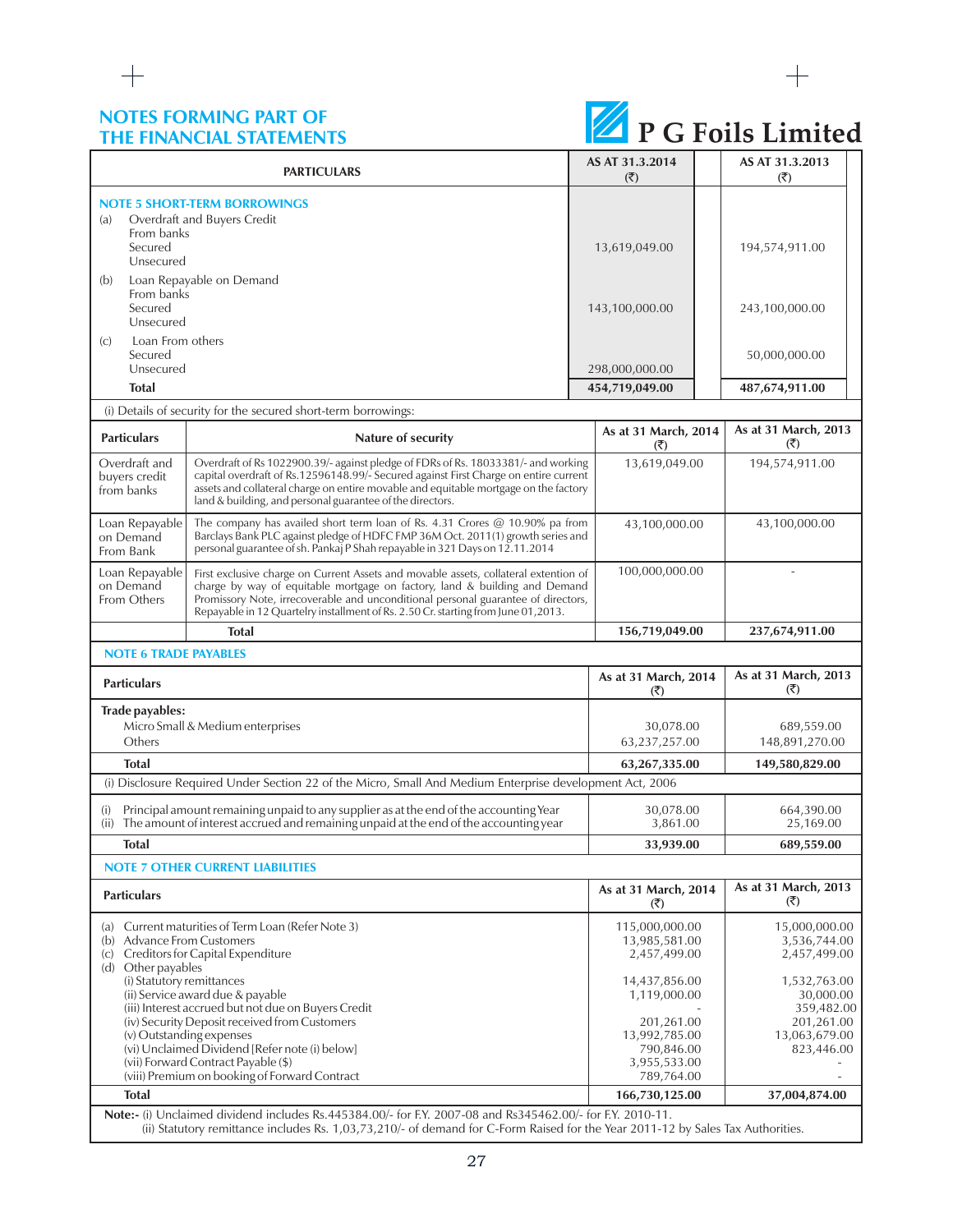

| <b>Particulars</b>                  |                | As at 31 March, 2014 | As at 31 March, 2013<br>(₹) |  |  |  |  |
|-------------------------------------|----------------|----------------------|-----------------------------|--|--|--|--|
| <b>NOTE 8 SHORT-TERM PROVISIONS</b> |                |                      |                             |  |  |  |  |
| Provision for excise duty<br>(i)    |                | 3,811,943.00         | 6,133,687.00                |  |  |  |  |
| (ii) Provision for Income tax       | 2,70,00,000.00 |                      | 5,139,860.00                |  |  |  |  |
| Less:- Advance tax                  | 1,39,39,622.00 | 13,060,378.00        |                             |  |  |  |  |
| Total                               | 16,872,321.00  | 11,273,547.00        |                             |  |  |  |  |

# **NOTE : 9 FIXED ASSETS**

 $+$ 

| <b>PARTICULARS</b>                                                                                                                                                                                                                                                                                                                                                                                                                                                                                                               |                                    |                 | <b>GROSS BLOCK</b>           |                                       |                     |                               |            | <b>DEPRECIATION / AMORTISATION</b>           |                           |                                       | <b>NET BLOCK</b>                             |
|----------------------------------------------------------------------------------------------------------------------------------------------------------------------------------------------------------------------------------------------------------------------------------------------------------------------------------------------------------------------------------------------------------------------------------------------------------------------------------------------------------------------------------|------------------------------------|-----------------|------------------------------|---------------------------------------|---------------------|-------------------------------|------------|----------------------------------------------|---------------------------|---------------------------------------|----------------------------------------------|
|                                                                                                                                                                                                                                                                                                                                                                                                                                                                                                                                  | <b>BLANCE</b><br>AS AT<br>01.04.13 | <b>ADDITION</b> | <b>DISPOSALS</b>             | <b>BALANCE</b><br>AS AT<br>31.03.2014 | UP TO<br>01.04.2013 | <b>FOR THE</b><br><b>YEAR</b> |            | <b>DISPOSALS</b>                             | <b>UPTO</b><br>31.03.2014 | <b>BALANCE</b><br>AS AT<br>31.03.2014 | <b>BALANCE</b><br>AS AT<br>31.03.2013        |
|                                                                                                                                                                                                                                                                                                                                                                                                                                                                                                                                  |                                    |                 |                              |                                       |                     |                               |            |                                              |                           |                                       |                                              |
| <b>AGRICULTURE LAND</b>                                                                                                                                                                                                                                                                                                                                                                                                                                                                                                          | 577767                             |                 |                              | 577767                                |                     |                               |            |                                              |                           | 577767                                | 577767                                       |
| <b>BUILDING</b>                                                                                                                                                                                                                                                                                                                                                                                                                                                                                                                  |                                    |                 |                              |                                       |                     |                               |            |                                              |                           |                                       |                                              |
| A) BUILDING OTHER THAN                                                                                                                                                                                                                                                                                                                                                                                                                                                                                                           |                                    |                 |                              |                                       |                     |                               |            |                                              |                           |                                       |                                              |
| <b>FACTORY BUILDING</b>                                                                                                                                                                                                                                                                                                                                                                                                                                                                                                          | 13577904                           | 19938752        | $\mathbf 0$                  | 33516656                              | 5973252             |                               | 901918     | $\mathbf{0}$                                 | 6875170                   | 26641486                              | 7604652                                      |
| <b>B) FACTORY BUILDING</b>                                                                                                                                                                                                                                                                                                                                                                                                                                                                                                       | 31641698                           |                 | $\mathbf{0}$<br>$\mathbf{0}$ | 31641698                              | 18694650            |                               | 1294705    |                                              | 19989355                  | 11652343                              | 12947048                                     |
| <b>PLANT &amp; MACHINERY</b>                                                                                                                                                                                                                                                                                                                                                                                                                                                                                                     |                                    |                 |                              |                                       |                     |                               |            |                                              |                           |                                       |                                              |
| A) UNIT NO.1                                                                                                                                                                                                                                                                                                                                                                                                                                                                                                                     | 223528541                          | 6587031         | $\mathbf{0}$                 | 230115572                             | 211501353           |                               | 4161589    | $\mathbf{0}$                                 | 215662942                 | 14452630                              | 12027188                                     |
| <b>B) LOADING MACHINE</b>                                                                                                                                                                                                                                                                                                                                                                                                                                                                                                        | 2192331                            |                 | $\mathbf{0}$<br>$\mathbf{0}$ | 2192331                               | 2054454             |                               | 41363      | $\mathbf{0}$                                 | 2095817                   | 96514                                 | 137877                                       |
| C) UNIT NO.2                                                                                                                                                                                                                                                                                                                                                                                                                                                                                                                     | 54762486                           |                 | $\mathbf{0}$<br>$\mathbf{0}$ | 54762486                              | 53573156            |                               | 330872     | $\mathbf{0}$                                 | 53904028                  | 858458                                | 1189330                                      |
| D) WIND MILL                                                                                                                                                                                                                                                                                                                                                                                                                                                                                                                     | 118618642                          |                 | $\mathbf{0}$<br>$\mathbf{0}$ | 118618642                             | 50361133            |                               | 9494619    | $\mathbf{0}$                                 | 59855752                  | 58762890                              | 68257509                                     |
| D) UNIT NO. 3                                                                                                                                                                                                                                                                                                                                                                                                                                                                                                                    | 128749428                          |                 | $\mathbf{0}$<br>$\mathbf{0}$ | 128749428                             | 52180793            | 10650697                      |            | $\mathbf{0}$                                 | 62831490                  | 65917938                              | 76568635                                     |
| <b>FURNITURE &amp; FIXTURE</b>                                                                                                                                                                                                                                                                                                                                                                                                                                                                                                   | 7913608                            | 98000.00        | $\bf{0}$                     | 8011608                               | 7168781             |                               | 134493     | $\bf{0}$                                     | 7303274                   | 708334                                | 744827                                       |
| <b>VEHICLES</b>                                                                                                                                                                                                                                                                                                                                                                                                                                                                                                                  | 17321522                           |                 | $\bf{0}$<br>$\bf{0}$         | 17321522                              | 10086005            |                               | 1873280    | $\bf{0}$                                     | 11959285                  | 5362237                               | 7235517                                      |
| <b>OFFICE &amp; COMPUTER</b>                                                                                                                                                                                                                                                                                                                                                                                                                                                                                                     | 8125264                            | 448400          | $\bf{0}$                     | 8573664                               | 6017483             |                               | 373608     | $\bf{0}$                                     | 6391091                   | 2182573                               | 2107781                                      |
| <b>EQUIPEMENTS</b>                                                                                                                                                                                                                                                                                                                                                                                                                                                                                                               |                                    |                 |                              |                                       |                     |                               |            |                                              |                           |                                       |                                              |
| <b>TOTAL</b>                                                                                                                                                                                                                                                                                                                                                                                                                                                                                                                     | 607009191                          | 27072183        | $\bf{0}$                     | 634081374                             | 417611060           | 29257144                      |            | $\bf{0}$                                     | 446868204                 | 187213170                             | 189398131                                    |
| <b>Figures For The Previous Year</b>                                                                                                                                                                                                                                                                                                                                                                                                                                                                                             | 610283627                          | 4146164         | 7420600                      | 607009191                             | 388387535           | 31552367                      |            | 2328841                                      | 417611061                 | 189398130                             | 221896093                                    |
| <b>CAPITAL WORK IN PROGRESS</b><br>(See note no. 32)                                                                                                                                                                                                                                                                                                                                                                                                                                                                             | 5852862 101758669                  |                 | 250496                       | 107361035                             | <b>NIL</b>          |                               | <b>NIL</b> | <b>NIL</b>                                   | <b>NIL</b>                | 107361035                             | 5852862                                      |
| <b>Firgures For The Previous Year</b>                                                                                                                                                                                                                                                                                                                                                                                                                                                                                            | 5054006                            | 1290592         | 491736                       | 5852862                               | <b>NIL</b>          |                               | <b>NIL</b> | <b>NIL</b>                                   | <b>NIL</b>                | 5852862                               | 5054006                                      |
| NOTE: 100% DEPRECIATION TAKEN ON ITEMS OF LESS THEN Rs. 5000/-                                                                                                                                                                                                                                                                                                                                                                                                                                                                   |                                    |                 |                              |                                       |                     |                               |            |                                              |                           |                                       |                                              |
| <b>NOTE 10 NON-CURRENT INVESTMENTS</b>                                                                                                                                                                                                                                                                                                                                                                                                                                                                                           |                                    |                 |                              |                                       |                     |                               |            |                                              |                           |                                       |                                              |
| <b>Particulars</b>                                                                                                                                                                                                                                                                                                                                                                                                                                                                                                               |                                    |                 |                              | As at 31 March, 2014                  |                     |                               |            |                                              | As at 31 March, 2013      |                                       |                                              |
|                                                                                                                                                                                                                                                                                                                                                                                                                                                                                                                                  |                                    |                 | Quoted                       | Unquoted                              |                     | <b>Total</b>                  |            | Quoted                                       | Unquoted                  |                                       | <b>Total</b>                                 |
|                                                                                                                                                                                                                                                                                                                                                                                                                                                                                                                                  |                                    |                 | (3)                          | $(\overline{\zeta})$                  |                     | $(\overline{\zeta})$          |            | $(\overline{\zeta})$                         | (3)                       |                                       | $(\overline{\zeta})$                         |
| HDFC FMP 36 m Oct. 2011 (1) growth series XIXI                                                                                                                                                                                                                                                                                                                                                                                                                                                                                   |                                    |                 |                              |                                       |                     |                               |            | 50,000,000.00                                |                           |                                       | 50,000,000.00                                |
| Sundram Fixed Term Plan Cp 370 Days Growth                                                                                                                                                                                                                                                                                                                                                                                                                                                                                       |                                    |                 |                              |                                       |                     | $\overline{a}$                |            |                                              |                           |                                       |                                              |
| BARCLAYS EQUITY LINKED 25 MONTHS NCD                                                                                                                                                                                                                                                                                                                                                                                                                                                                                             |                                    |                 |                              |                                       |                     |                               |            |                                              | 60,000,000.00             |                                       | 60,000,000.00                                |
| <b>Total</b>                                                                                                                                                                                                                                                                                                                                                                                                                                                                                                                     |                                    |                 |                              |                                       |                     |                               |            | 50,000,000.00                                |                           |                                       | 60,000,000.00 110,000,000.000                |
|                                                                                                                                                                                                                                                                                                                                                                                                                                                                                                                                  |                                    |                 |                              |                                       |                     |                               |            |                                              |                           |                                       |                                              |
| NOTE 11 LONG-TERM LOANS AND ADVANCES (UNSECURED, CONSIDERED GOOD)                                                                                                                                                                                                                                                                                                                                                                                                                                                                |                                    |                 |                              |                                       |                     |                               |            |                                              |                           |                                       |                                              |
|                                                                                                                                                                                                                                                                                                                                                                                                                                                                                                                                  |                                    |                 |                              |                                       |                     |                               |            | As at 31 March, 2014                         |                           |                                       | As at 31 March, 2013                         |
| <b>Particulars</b>                                                                                                                                                                                                                                                                                                                                                                                                                                                                                                               |                                    |                 |                              |                                       |                     |                               |            | $(\overline{\zeta})$                         |                           |                                       | $(\overline{\zeta})$                         |
|                                                                                                                                                                                                                                                                                                                                                                                                                                                                                                                                  |                                    |                 |                              |                                       |                     |                               |            |                                              |                           |                                       |                                              |
| (a) Capital advances                                                                                                                                                                                                                                                                                                                                                                                                                                                                                                             |                                    |                 |                              |                                       |                     |                               |            |                                              | 0.00                      |                                       | 92,742,117.00                                |
| Earnest money deposit<br>(b)                                                                                                                                                                                                                                                                                                                                                                                                                                                                                                     |                                    |                 |                              |                                       |                     |                               |            | 375,712.00                                   |                           |                                       | 375,712.00                                   |
| Security deposits with others<br>(c)                                                                                                                                                                                                                                                                                                                                                                                                                                                                                             |                                    |                 |                              |                                       |                     |                               |            | 15,395,176.00                                |                           |                                       | 15,396,676.00                                |
| Prepaid expenses (2015-16 & 2016-17)<br>(d)                                                                                                                                                                                                                                                                                                                                                                                                                                                                                      |                                    |                 |                              |                                       |                     |                               |            | 52,197.00                                    |                           |                                       | 54327.00                                     |
| Balances with government authorities [Refer note (i) below]<br>(e)                                                                                                                                                                                                                                                                                                                                                                                                                                                               |                                    |                 |                              |                                       |                     |                               |            | 839,201.00                                   |                           |                                       | 839,201.00                                   |
| <b>Other Receivables</b><br>(f)                                                                                                                                                                                                                                                                                                                                                                                                                                                                                                  |                                    |                 |                              |                                       |                     |                               |            |                                              |                           |                                       | 363,925.00                                   |
| <b>Total</b>                                                                                                                                                                                                                                                                                                                                                                                                                                                                                                                     |                                    |                 |                              |                                       |                     |                               |            | 16,662,286.00                                |                           |                                       | 109,771,958.00                               |
|                                                                                                                                                                                                                                                                                                                                                                                                                                                                                                                                  |                                    |                 |                              |                                       |                     |                               |            |                                              |                           |                                       |                                              |
| Note:- Balances with government includes a sum of Rs.6,00,000/- was deposited by the company as pre-deposit of penalty as per directions given by the Custom Excice &<br>Gold (control) Appellate New Delhi by order dated 03.02.2003 against total amount of penalty of Rs.25 lacs to be deposited by Shri Pankaj P. Shah(Managing Director) and<br>Shri Ashok P. Shah (Ex-Director) of the company, the appeal has been dismissed by the tribunal. The company has filed an appeal before High Court. Matter is still pending. |                                    |                 |                              |                                       |                     |                               |            |                                              |                           |                                       |                                              |
| <b>NOTE 12 OTHER NON-CURRENT ASSETS</b>                                                                                                                                                                                                                                                                                                                                                                                                                                                                                          |                                    |                 |                              |                                       |                     |                               |            |                                              |                           |                                       |                                              |
| <b>Particulars</b>                                                                                                                                                                                                                                                                                                                                                                                                                                                                                                               |                                    |                 |                              |                                       |                     |                               |            | As at 31 March, 2014<br>$(\overline{\zeta})$ |                           |                                       | As at 31 March, 2013<br>$(\overline{\zeta})$ |
| Unamortised expenditure                                                                                                                                                                                                                                                                                                                                                                                                                                                                                                          |                                    |                 |                              |                                       |                     |                               |            |                                              |                           |                                       |                                              |
| <b>Total</b>                                                                                                                                                                                                                                                                                                                                                                                                                                                                                                                     |                                    |                 |                              |                                       |                     |                               |            |                                              | $\blacksquare$            |                                       | $\overline{a}$                               |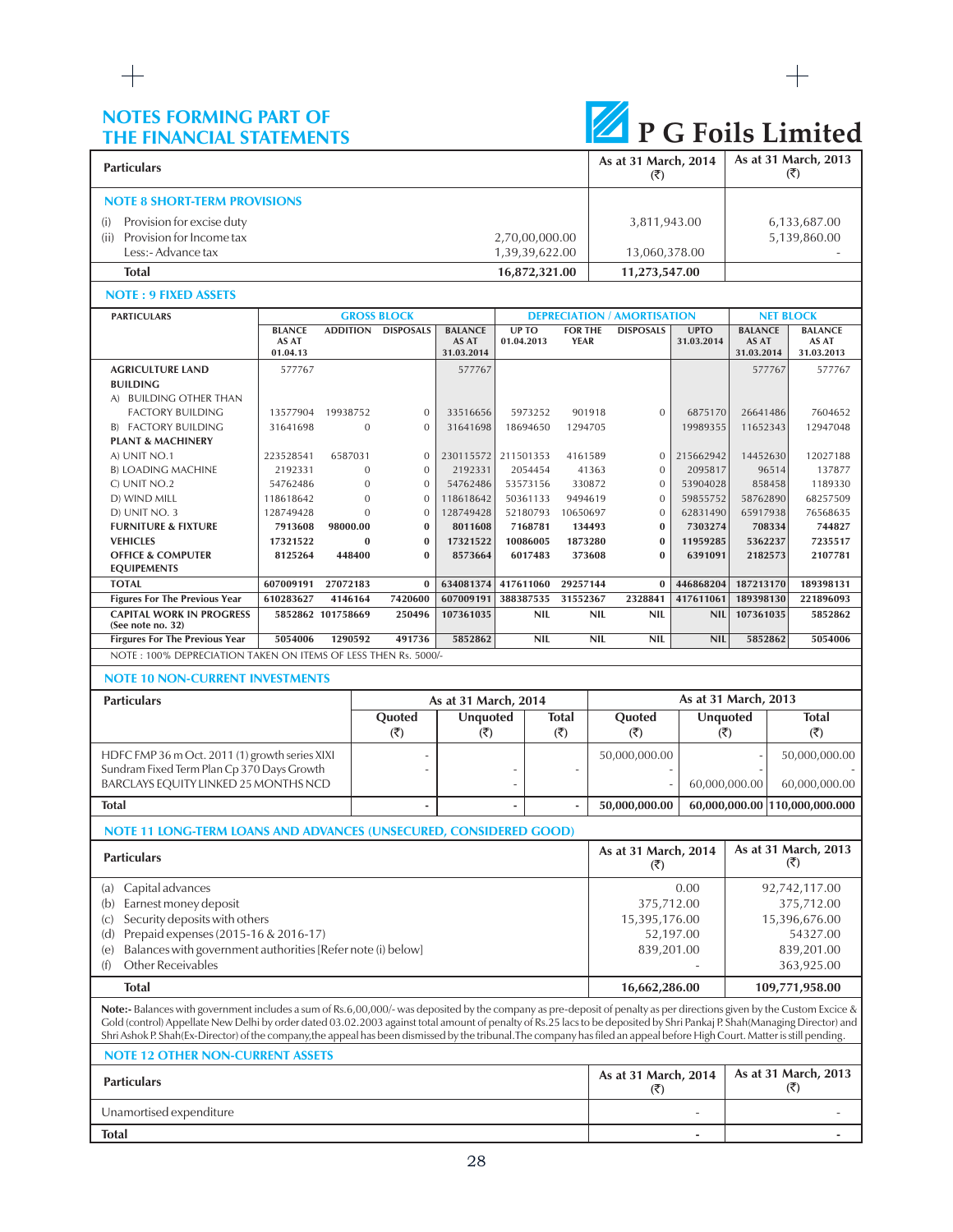

 $+$ 



 $\boldsymbol{+}$ 

| <b>Particulars</b>                                                                                                                                                                                     | As at 31 March, 2014<br>$(\overline{\zeta})$ | As at 31 March, 2013<br>$(\overline{\zeta})$ |
|--------------------------------------------------------------------------------------------------------------------------------------------------------------------------------------------------------|----------------------------------------------|----------------------------------------------|
| <b>NOTE 13 CURRENT INVESTMENTS</b>                                                                                                                                                                     |                                              |                                              |
| (A) Quoted-At Cost                                                                                                                                                                                     |                                              |                                              |
| SUNDARAM FIXED TERM PLAN CP 370 DAYS                                                                                                                                                                   |                                              | 20,000,000.00                                |
| <b>Total</b>                                                                                                                                                                                           | $\sim$                                       | 20,000,000.00                                |
| (B) Unquoted-At Cost                                                                                                                                                                                   |                                              |                                              |
| Equity shares of Bikaner builders Private Ltd. Face value Rs.10/- each<br>MUTHOOT FINCORP LIMITED NCDR 12.5%                                                                                           | 225,000.00                                   | 225,000.00                                   |
| BARCLAYS EQUITY LINKED NONCONVERTIBLE DEBENTURES                                                                                                                                                       | 60,000,000.00                                | 1,500,000.00<br>40,000,000.00                |
| HDFC FMP 36 Month Oct 2014                                                                                                                                                                             | 50,000,000.00                                |                                              |
| <b>Total</b>                                                                                                                                                                                           | 110,225,000.00                               | 41,725,000.00                                |
| <b>TOTAL INVESTMENTS (A+B)</b>                                                                                                                                                                         | 110,225,000.00                               | 61,725,000.00                                |
| Current Value of Barclays Equity Linked 25 Months NCD<br>as on 31st March, 2014 is Rs. 8,15,46,000/-.<br>Current Value of HDFC FMP 36 Month Oct2014<br>as on 31st March, 2014 is Rs. 6,29,91,874.00/-. |                                              |                                              |
| <b>NOTE 14 INVENTORIES</b><br>(At lower of cost and net realisable value)                                                                                                                              |                                              |                                              |
| (a) Raw materials & Dyes                                                                                                                                                                               | 67,629,579.00                                | 104,163,770.00                               |
| Stock With Jobber                                                                                                                                                                                      |                                              | 3,488,414.00                                 |
| Stock At Plant<br>Goods-in-transit                                                                                                                                                                     | 16,616,144.00                                | 2,130,034.00<br>18,740,893.00                |
|                                                                                                                                                                                                        | 84,245,723.00                                | 128,523,111.00                               |
| (b) Work-in-progress                                                                                                                                                                                   | 5,996,815.00                                 | 45,070,675.00                                |
|                                                                                                                                                                                                        | 5,996,815.00                                 | 45,070,675.00                                |
| Finished goods(Other than traded)<br>$\left( c\right)$                                                                                                                                                 | 34,652,903.00                                | 55,758,990.00                                |
| Goods In Transit (Export Goods)                                                                                                                                                                        | 10,213,689.00                                | 13,397,169.00                                |
|                                                                                                                                                                                                        | 44866592.00                                  | 69,156,159.00                                |
| (d) Packing Material & Consumables store                                                                                                                                                               | 17,105,621.00                                | 13,280,559.00                                |
|                                                                                                                                                                                                        | 17,105,621.00                                | 13,280,559.00                                |
| (e) Scrap                                                                                                                                                                                              | 17,220,606.00                                | 7,059,250.00                                 |
|                                                                                                                                                                                                        | 17,220,606.00                                | 7,059,250.00                                 |
| Stock in trade (Aluminium Wire Rods)<br>(t)                                                                                                                                                            |                                              |                                              |
|                                                                                                                                                                                                        |                                              |                                              |
| <b>Total</b>                                                                                                                                                                                           | 169,435,357.00                               | 263,089,754.00                               |
|                                                                                                                                                                                                        |                                              |                                              |
| <b>NOTE 15 TRADE RECEIVABLES</b><br>(Unsecured, considered good)                                                                                                                                       |                                              |                                              |
| Trade receivables outstanding for a period exceeding six months                                                                                                                                        |                                              |                                              |
| from the date they were due for payment<br>Other Trade receivables                                                                                                                                     | 16,517,296.00<br>378,771,491.00              | 29,586,841.00<br>353,692,759.00              |
| <b>Total</b>                                                                                                                                                                                           | 395,288,787.00                               | 383,279,600.00                               |
|                                                                                                                                                                                                        |                                              |                                              |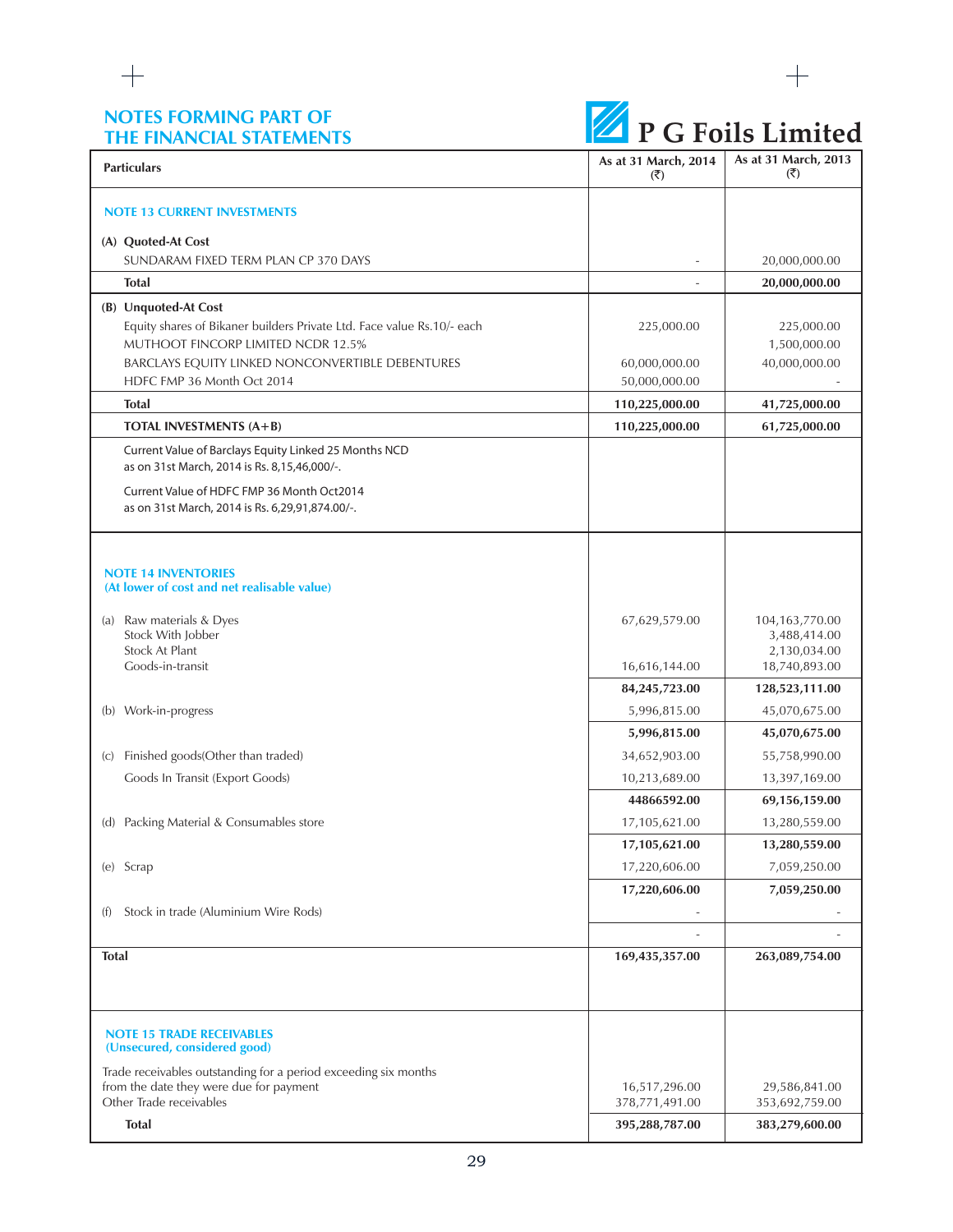

| <b>Particulars</b>                                                                                                                                                                                                                                                                                                                                   | As at 31 March, 2014<br>(3)                                  | As at 31 March, 2013<br>$(\overline{\zeta})$                 |
|------------------------------------------------------------------------------------------------------------------------------------------------------------------------------------------------------------------------------------------------------------------------------------------------------------------------------------------------------|--------------------------------------------------------------|--------------------------------------------------------------|
|                                                                                                                                                                                                                                                                                                                                                      |                                                              |                                                              |
| <b>NOTE 16 CASH AND CASH EQUIVALENTS</b>                                                                                                                                                                                                                                                                                                             |                                                              |                                                              |
| (a) Cash in hand<br>(b) Cheques, drafts on hand                                                                                                                                                                                                                                                                                                      | 373,682.00                                                   | 337,850.00                                                   |
| Balances with banks<br>(c)                                                                                                                                                                                                                                                                                                                           |                                                              |                                                              |
| (i) In current accounts                                                                                                                                                                                                                                                                                                                              | 36,032,377.00                                                | 50,257,496.00                                                |
| (ii) Term Deposit(STDR) [Refer note (i) below]                                                                                                                                                                                                                                                                                                       | 679,427,722.00                                               | 372,585,656.00                                               |
| (STDR of 1,80,33,381/- pledged as margin money against bank guarantee)<br>(iii) Dividend Account                                                                                                                                                                                                                                                     | 790,846.00                                                   | 823,446.00                                                   |
| <b>Total</b>                                                                                                                                                                                                                                                                                                                                         | 716,624,627.00                                               | 424,004,448.00                                               |
|                                                                                                                                                                                                                                                                                                                                                      |                                                              |                                                              |
| <b>NOTE 17 SHORT-TERM LOANS AND ADVANCES</b><br>(Unsecured, considered good)                                                                                                                                                                                                                                                                         |                                                              |                                                              |
| (a) Advances to suppliers and others                                                                                                                                                                                                                                                                                                                 | 5,942,070.00                                                 | 1,895,452.00                                                 |
| (b) Advances to employees                                                                                                                                                                                                                                                                                                                            | 1,214,667.00                                                 | 687,215.00                                                   |
| (c) Prepaid expenses                                                                                                                                                                                                                                                                                                                                 | 212,098.00                                                   | 829,384.00                                                   |
| (d) Advance Tax<br>13939622.00<br>Less:- Provision for Income Tax<br>13939622.00                                                                                                                                                                                                                                                                     |                                                              |                                                              |
| Balances with government authorities<br>(e)                                                                                                                                                                                                                                                                                                          | 35,281,303.00                                                | 48,996,316.00                                                |
| <b>Total</b>                                                                                                                                                                                                                                                                                                                                         | 42,650,138.00                                                | 52,408,367.00                                                |
| has not been provided for, as the same stayed by the Commisioner of Central Excise (Appeal).<br>Note (ii) Balances with Govt.Authorities includes Rs.38,98,883/- deposited against demand of<br>Rs.88,58,238/- for safeguard duty, and valuation. Liability for the balance amount has not been<br>provided for, as the same demanded by the CESTAT. |                                                              |                                                              |
| <b>NOTE 18 OTHER CURRENT ASSETS</b>                                                                                                                                                                                                                                                                                                                  |                                                              |                                                              |
| (a) Electricity expense receivable                                                                                                                                                                                                                                                                                                                   | 10,339.00                                                    | 14,110.00                                                    |
| <b>Export Entitlement Receivable</b><br>(b)                                                                                                                                                                                                                                                                                                          | 1,853,541.00                                                 | 903,268.00                                                   |
| Interest income Receivable<br>(c)<br>DEPB in Hand                                                                                                                                                                                                                                                                                                    | 3,479,962.00                                                 | 10,320,710.00                                                |
| (d)<br>Stock of gas cylinder<br>(e)                                                                                                                                                                                                                                                                                                                  | 113,006.00                                                   | 562,775.00<br>85,144.00                                      |
| Unamortised expenditure<br>(f)                                                                                                                                                                                                                                                                                                                       |                                                              |                                                              |
| Gain on units Generated Wind Mill Receivable<br>(g)                                                                                                                                                                                                                                                                                                  | 215,400.00                                                   | 225,743.00                                                   |
| (h) Jodhpur Discom                                                                                                                                                                                                                                                                                                                                   | 1,330,986.00                                                 | 1,639,356.00                                                 |
| Rent Receivable<br>(i)                                                                                                                                                                                                                                                                                                                               | 1,100.00                                                     | 1,100.00                                                     |
| Cenvat credit Receivable<br>(i)<br>Forward Contract Receivable<br>(k)                                                                                                                                                                                                                                                                                | 1,227,829.00<br>4,880,142.00                                 |                                                              |
| <b>Total</b>                                                                                                                                                                                                                                                                                                                                         | 13,112,305.00                                                | 13,752,206.00                                                |
|                                                                                                                                                                                                                                                                                                                                                      |                                                              |                                                              |
| <b>NOTE 19 REVENUE FROM OPERATIONS</b>                                                                                                                                                                                                                                                                                                               |                                                              |                                                              |
| <b>Particulars</b>                                                                                                                                                                                                                                                                                                                                   | For the year ended<br>31 March, 2014<br>$(\overline{\zeta})$ | For the year ended<br>31 March, 2013<br>$(\overline{\zeta})$ |
| Sale of products (Refer Note (i) below)<br>(a)                                                                                                                                                                                                                                                                                                       | 1,940,218,208.00                                             | 2,001,562,136.00                                             |
| Job Charges<br>(b)                                                                                                                                                                                                                                                                                                                                   |                                                              | 587,905.00                                                   |
| Other operating revenues (Refer Note (ii) below)<br>$\left( c\right)$                                                                                                                                                                                                                                                                                | 110,671,374.00                                               | 56,170,359.00                                                |
| Less: Excise duty<br>(d)                                                                                                                                                                                                                                                                                                                             | 2,050,889,582.00<br>162,616,367.00                           | 2,058,320,400.00<br>161,226,844.00                           |
| <b>Total</b>                                                                                                                                                                                                                                                                                                                                         | 1,888,273,215.00                                             | 1,897,093,556.00                                             |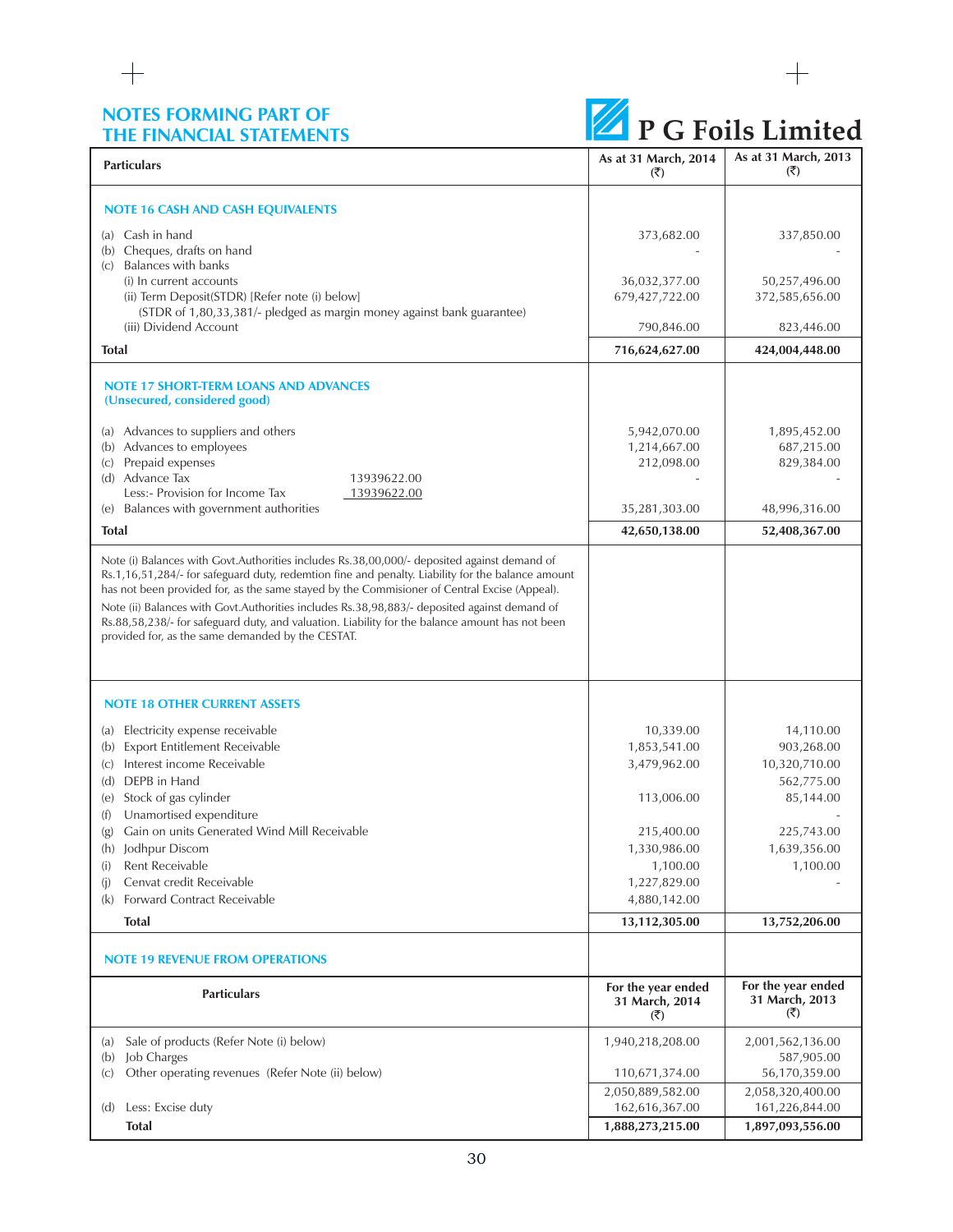$+$ 



 $\boldsymbol{+}$ 

| <b>Particulars</b>                                                                                                  | For the year ended<br>31 March, 2014<br>$(\overline{\zeta})$ | For the year ended<br>31 March, 2013<br>$(\overline{\zeta})$ |
|---------------------------------------------------------------------------------------------------------------------|--------------------------------------------------------------|--------------------------------------------------------------|
| Note (i)                                                                                                            |                                                              |                                                              |
| Sale of products comprises:                                                                                         |                                                              |                                                              |
| <b>Manufactured goods</b>                                                                                           |                                                              |                                                              |
| Aluminium Foil                                                                                                      | 1,548,780,106.00                                             | 1,487,568,972.00                                             |
| <b>Glassine Paper</b>                                                                                               | 15,943,715.00                                                | 20,405,845.00                                                |
| Chemical<br>Polythene                                                                                               | 18,397,280.00                                                | 2,528,192.00                                                 |
| Total                                                                                                               | 1,583,121,101.00                                             | 1,510,503,009.00                                             |
| Less: Sales Returns                                                                                                 | 14,286,551.00                                                | 20,305,837.00                                                |
| Discount, Rebate & Shortage                                                                                         | 1,236,227.00                                                 | 1,587,794.00                                                 |
| Total - Sale of manufactured goods                                                                                  | 1,567,598,323.00                                             | 1,488,609,378.00                                             |
| <b>Traded goods</b>                                                                                                 |                                                              |                                                              |
| Aluminium Wire Rod & Ingots<br>Aluminium Core                                                                       | 204,007,647.00                                               | 502,700,855.00                                               |
| Alu Foil Stock                                                                                                      | 5,268,680.00                                                 | 20,992.00<br>9,671,144.00                                    |
| <b>Precious Stones</b>                                                                                              |                                                              |                                                              |
| Grannuals                                                                                                           | 8,252,429.00                                                 | 310,626.00                                                   |
| Vinol<br>Paper                                                                                                      |                                                              | 239,190.00<br>9,951.00                                       |
| Chemical                                                                                                            |                                                              |                                                              |
| <b>VMCH</b>                                                                                                         |                                                              |                                                              |
| Diamond                                                                                                             | 156,441,438.00                                               |                                                              |
| Less: Sales Returns<br>Discount, Rebate & Shortage                                                                  | 1,350,309.00                                                 |                                                              |
| <b>Total - Sale of traded goods</b>                                                                                 | 372,619,885.00                                               | 512,952,758.00                                               |
| <b>Total - Sale of products</b>                                                                                     | 1,940,218,208.00                                             | 2,001,562,136.00                                             |
| Note (ii)                                                                                                           |                                                              |                                                              |
|                                                                                                                     |                                                              |                                                              |
| Other operating revenues comprises :<br>Export Incentives etc                                                       | 3,885,789.00                                                 | 3,576,203.00                                                 |
| Process Scrap Sale                                                                                                  | 93,938,075.00                                                | 39,545,949.00                                                |
| Gain on wind power generations                                                                                      | 12,847,510.00                                                | 13,048,207.00                                                |
| <b>Total - Other operating revenues</b>                                                                             | 110,671,374.00                                               | 56,170,359.00                                                |
| <b>NOTE 20 OTHER INCOME</b>                                                                                         |                                                              |                                                              |
|                                                                                                                     |                                                              | For the year ended                                           |
| <b>Particulars</b>                                                                                                  | For the year ended<br>31 March, 2014<br>(₹)                  | 31 March, 2013<br>(3)                                        |
| Interest income (Refer Note (i) below)<br>(a)                                                                       | 64,445,662.00                                                | 26, 133, 734.00                                              |
| Dividend Income<br>(b)                                                                                              |                                                              |                                                              |
| Net gain on foreign currency transactions and translation<br>(c)                                                    |                                                              |                                                              |
| (other than considered as finance cost)                                                                             | 888,697.00                                                   |                                                              |
| Other non-operating income (net of expenses directly attributable to such income)<br>(d)<br>(Refer Note (ii) below) | 20,897,906.00                                                | 41,975,908.00                                                |
|                                                                                                                     |                                                              |                                                              |
| <b>Total</b>                                                                                                        | 86,232,265.00                                                | 68,109,642.00                                                |
| Note (i)                                                                                                            |                                                              |                                                              |
| Interest income comprises:                                                                                          |                                                              |                                                              |
| Interest from Bank on Fixed Deposits                                                                                | 57,101,638.00                                                | 17,721,417.00                                                |
| Interest on Trade Receivables                                                                                       | 2,773,586.00                                                 | 4,923,111.00                                                 |
| Interest on IT Refunds                                                                                              | 717,137.00                                                   | 2,803,643.00                                                 |
| Interest on Others                                                                                                  | 3,853,301.00                                                 | 685,563.00                                                   |
| <b>Total - Interest income</b>                                                                                      | 64,445,662.00                                                | 26, 133, 734.00                                              |
|                                                                                                                     |                                                              |                                                              |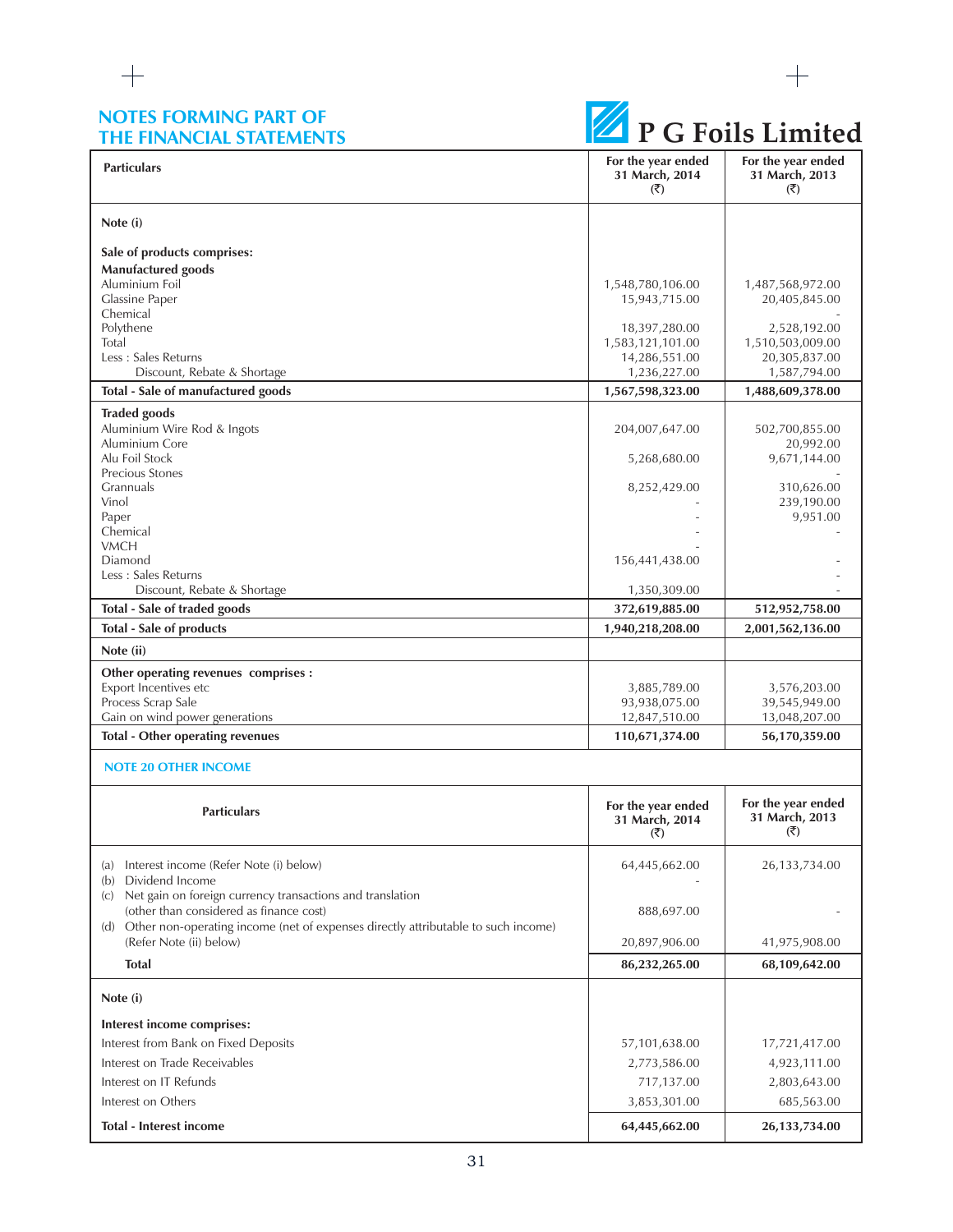| P G Foils Limited |  |
|-------------------|--|
|-------------------|--|

 $\! \!+\!$ 

| V M VCD AL D'IT AL LIVILI V LO                                                                 |                                                              |                                                              |
|------------------------------------------------------------------------------------------------|--------------------------------------------------------------|--------------------------------------------------------------|
| <b>Particulars</b>                                                                             | For the year ended<br>31 March, 2014<br>$(\overline{\zeta})$ | For the year ended<br>31 March, 2013<br>(3)                  |
| Note (ii)                                                                                      |                                                              |                                                              |
| Other non-operating income comprises:                                                          |                                                              |                                                              |
| Rental income                                                                                  | 13,200.00                                                    | 13,200.00                                                    |
| Service Tax Refund<br>Liabilities / provisions no longer required written back                 | 1,411,087.00<br>7,483,925.00                                 | 13,520,179.00                                                |
| <b>Bad Debts Recovered back</b>                                                                | 2,509,899.00                                                 | 1,200,858.00                                                 |
| Cash Discount Received                                                                         | 65,029.00                                                    | 12,537,104.00                                                |
| Discount on purchase of DEPB                                                                   | 840,715.00                                                   | 464,044.00                                                   |
| Prior Period Income (net) [See Note (iii) below]<br>Debenture Income                           | 86,563.00<br>5,916,040.00                                    | 20,383.00<br>10,075,000.00                                   |
| Miscellaneous Income                                                                           | 456,850.00                                                   | 22,704.00                                                    |
| Net Gain on Sale of Investment<br>Premium Allocated on Forward Contract                        | 2,014,600.00                                                 | 4,122,436.00                                                 |
| Total - Other non-operating income                                                             | 99,998.00<br>20,897,906.00                                   | 41,975,908.00                                                |
|                                                                                                |                                                              |                                                              |
| Note (iii)<br>Prior Period Income                                                              | 426,746.00                                                   | 994,237.00                                                   |
| Prior Period Expenses                                                                          | 340,183.00                                                   | 973,854.00                                                   |
| <b>Total-Prior Period Items</b>                                                                | 86,563.00                                                    | 20,383.00                                                    |
| <b>NOTE 21 COST OF MATERIALS CONSUMED (Including Packing Material &amp; Consumable stores)</b> |                                                              |                                                              |
| <b>Particulars</b>                                                                             | For the year ended<br>31 March, 2014<br>$(\overline{\zeta})$ | For the year ended<br>31 March, 2013<br>$(\overline{\zeta})$ |
| <b>Opening stock</b>                                                                           | 115,172,493.00                                               | 175,728,667.00                                               |
| Add: Purchases                                                                                 | 1,234,276,641.00                                             | 1,139,007,732.00                                             |
|                                                                                                | 1,349,449,134.00                                             | 1,314,736,399.00                                             |
| Less: Cost Of Sales(Traded Item)                                                               |                                                              |                                                              |
| Less: Purchase return<br>Less: Closing stock                                                   | 11,996,619.00<br>79,618,573.00                               | 6,739,258.00<br>115,172,493.00                               |
| Cost of material consumed                                                                      | 1,257,833,942.00                                             | 1,192,842,648.00                                             |
| <b>NOTE 21 PURCHASE OF TRADED GOODS</b>                                                        |                                                              |                                                              |
| Grannuals                                                                                      | 7,222,294.00                                                 | 245,464.00                                                   |
| Vinol                                                                                          |                                                              | 181,010.00                                                   |
| Alu Foil Stock                                                                                 | 4,216,294.00                                                 | 7,991,023.00                                                 |
| Paper<br><b>VMCH</b>                                                                           |                                                              | 9,354.00                                                     |
| Chemicals                                                                                      |                                                              |                                                              |
| Aluminium Ingots<br>Aluminium Wire Rod                                                         | 199,277,227.00                                               | 124,552,235.00<br>368,487,882.00                             |
| Diamonds                                                                                       | 154,178,568.00                                               |                                                              |
| Aluminium Core                                                                                 |                                                              | 16,735.00                                                    |
| <b>Total</b>                                                                                   | 364,894,383.00                                               | 501,483,703.00                                               |
| NOTE 21 CHANGES IN INVENTORIES OF FINISHED GOODS, WORK-IN-PROGRESS AND STOCK-IN-TRADE          |                                                              |                                                              |
| Inventories at the end of the year:                                                            |                                                              |                                                              |
| <b>Finished Goods</b><br>Work in Process                                                       | 44,760,718.00<br>5,996,815.00                                | 69,156,159.00<br>45,070,675.00                               |
| Scrap                                                                                          | 17,220,606.00                                                | 7,059,250.00                                                 |
| Stock in Trade(Aluminium Wire Rod)<br>Stock with consigment Agent                              |                                                              |                                                              |
|                                                                                                | 67,978,139.00                                                | 121,286,084.00                                               |
| Inventories at the beginning of the year:                                                      |                                                              |                                                              |
| <b>Finished Goods</b>                                                                          | 69,156,159.00                                                | 31,068,148.00                                                |
| Work in Process<br>Scrap                                                                       | 45,070,675.00<br>7,059,250.00                                | 64,038,581.00<br>21,054,989.00                               |
| Stock in Trade(Aluminium Wire Rod)                                                             |                                                              | 1,139,170.00                                                 |
| Stock with consigment Agent                                                                    |                                                              | 1,227,598.00                                                 |
|                                                                                                | 121,286,084.00                                               | 118,528,486.00                                               |
| Net (increase) / decrease                                                                      | 53,307,945.00                                                | (2,757,598.00)                                               |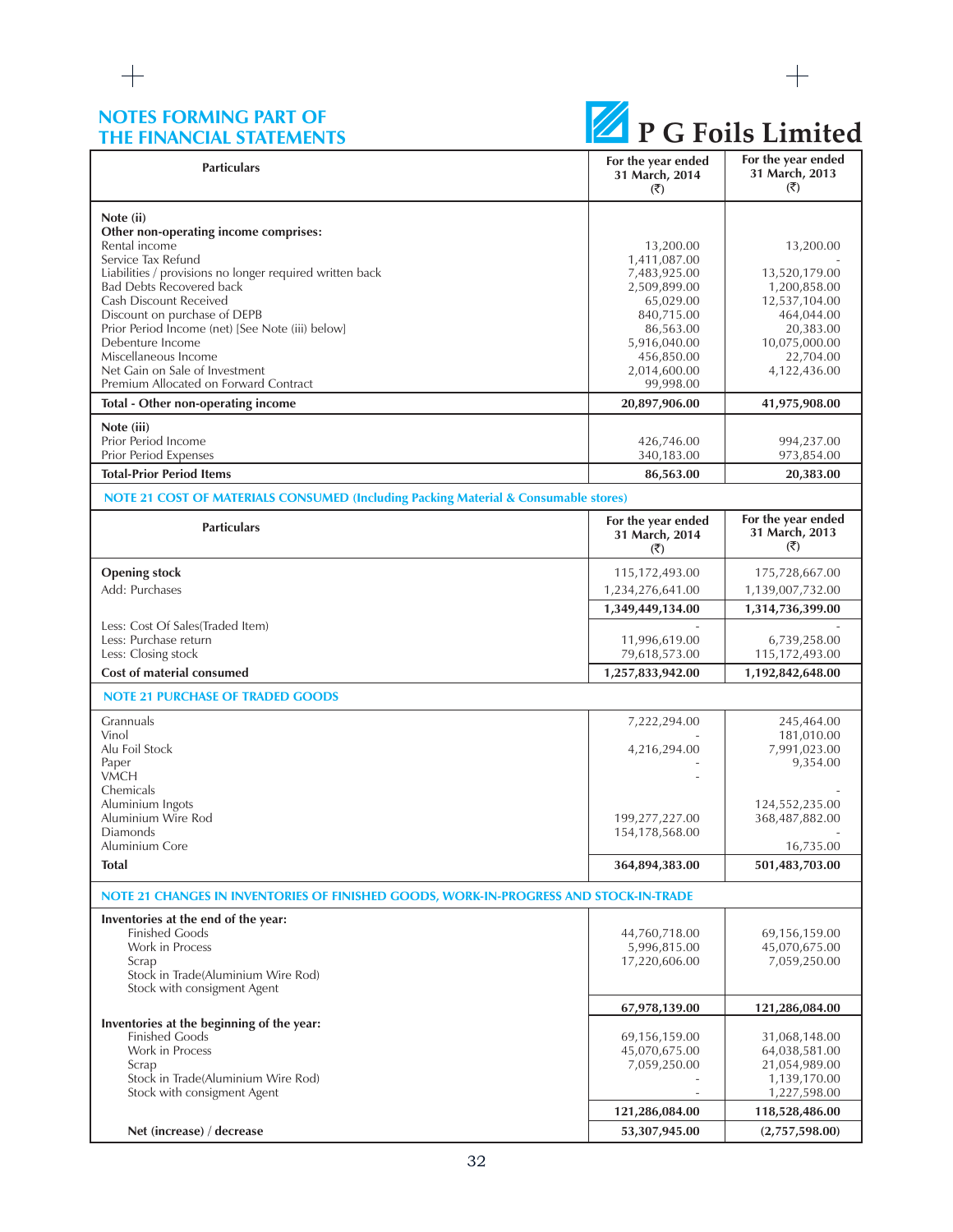

# **NOTE 22 EMPLOYEE BENEFITS EXPENSES**

| <b>Particulars</b>                                                                                                                                                                         | For the year ended<br>31 March, 2014<br>$(\overline{\zeta})$ | For the year ended<br>31 March, 2013<br>(3)                  |
|--------------------------------------------------------------------------------------------------------------------------------------------------------------------------------------------|--------------------------------------------------------------|--------------------------------------------------------------|
| Salaries and wages (including Bonus And Alloances)<br>Contributions to provident and other funds (refer note (i) below)<br>Directors Remuneration and allowances<br>Staff welfare expenses | 43,667,357.00<br>7,325,967.00<br>2,460,000.00<br>309,504.00  | 51,137,644.00<br>4,254,358.00<br>2,460,000.00<br>703,099.00  |
| <b>Total</b>                                                                                                                                                                               | 53,762,828.00                                                | 58,555,101.00                                                |
| Note:- (i) Contribution to Keyman Insurance premium amounting to Rs. 2,34,330/-                                                                                                            |                                                              |                                                              |
| <b>NOTE 23 FINANCE COSTS</b>                                                                                                                                                               |                                                              |                                                              |
| <b>Particulars</b>                                                                                                                                                                         | For the year ended<br>31 March, 2014<br>$(\overline{\zeta})$ | For the year ended<br>31 March, 2013<br>$(\overline{\zeta})$ |
| Interest expense on:<br>(a)<br><b>Bank Borrowings</b><br>(i)<br>Trade payables<br>(ii)                                                                                                     | 51,361,979.00                                                | 20,295,233.00                                                |
| (a) Interest to SSI<br>(b) Interest to others<br>(iii) Others                                                                                                                              | 3,861.00                                                     | 25,169.00                                                    |
| - Others                                                                                                                                                                                   | 393,043.00                                                   | 3,598,416.00                                                 |
| Other borrowing costs<br>(b)                                                                                                                                                               | 168,282.00                                                   | 190,128.00                                                   |
| <b>Bank Charges</b><br>(c)                                                                                                                                                                 | 3,534,780.00                                                 | 2,584,124.00                                                 |
| Net (gain) / loss on foreign currency transactions and translation (other than operations)<br>(d)                                                                                          | 18,503,000.00                                                | 21,625,826.00                                                |
| Forward booking Cancellation Loss<br>(e)                                                                                                                                                   | 1,134,872.00                                                 | 194,291.00                                                   |
| <b>Total</b>                                                                                                                                                                               | 75,099,817.00                                                | 48,513,187.00                                                |
| <b>NOTE 24 DEPRECIATION &amp; AMORTISATION EXPENSES</b>                                                                                                                                    |                                                              |                                                              |
| <b>Particulars</b>                                                                                                                                                                         | For the year ended<br>31 March, 2014<br>$(\overline{\zeta})$ | For the year ended<br>31 March, 2013<br>$(\overline{\zeta})$ |
| Depreciation & Amortisation<br>Less: Transfer from revaluation reserve                                                                                                                     | 29,257,147.00<br>185,916.00                                  | 31,552,365.00<br>212,148.00                                  |
| <b>Total</b>                                                                                                                                                                               | 29,071,231.00                                                | 31,340,217.00                                                |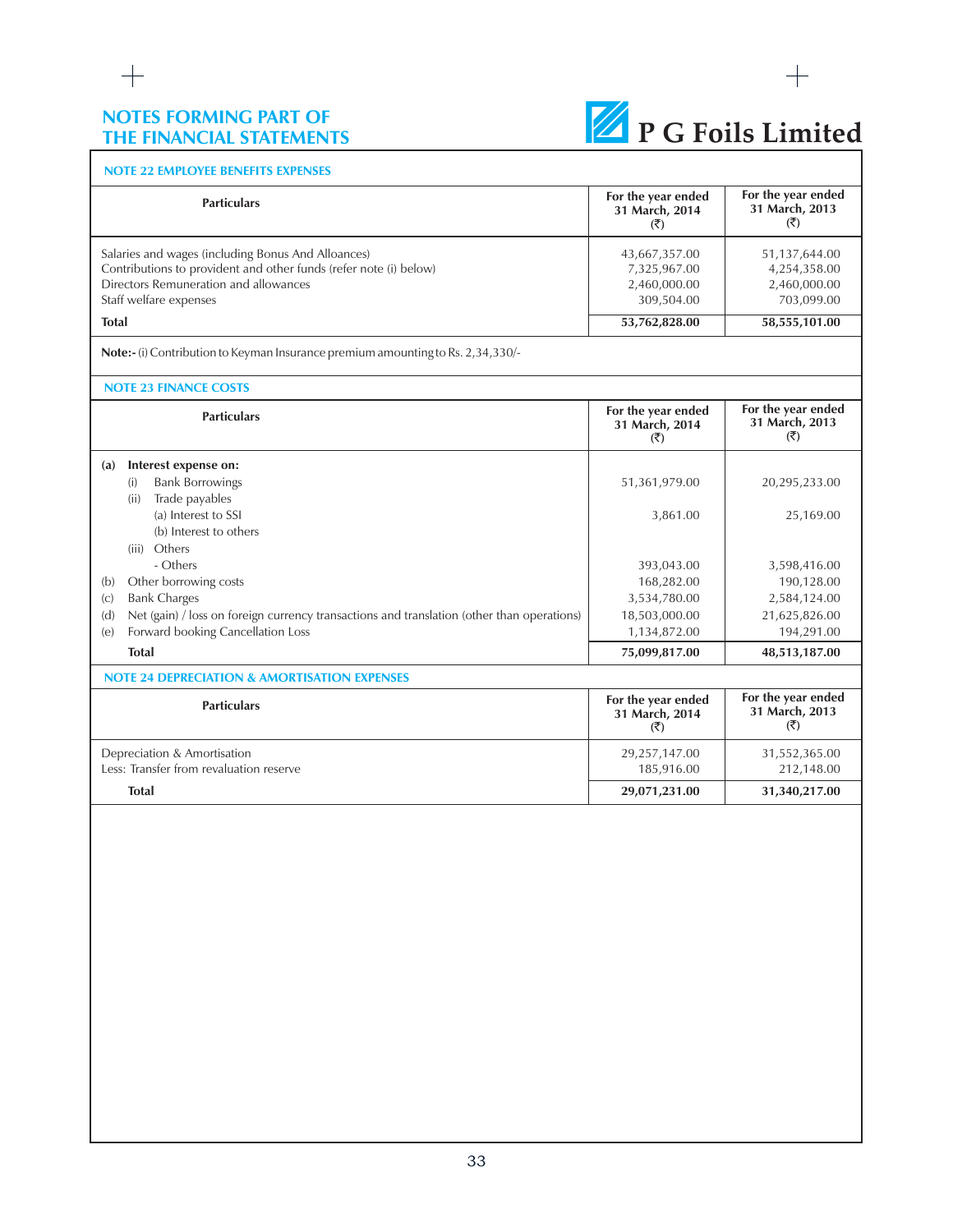

# **NOTE 25 OTHER EXPENSES**

 $\qquad \qquad +$ 

L

| <b>Particulars</b>                                                                                                                                                                                                                                                                                | For the year ended<br>31 March, 2014<br>$(\overline{\zeta})$ | For the year ended<br>31 March, 2013<br>$(\overline{\zeta})$ |
|---------------------------------------------------------------------------------------------------------------------------------------------------------------------------------------------------------------------------------------------------------------------------------------------------|--------------------------------------------------------------|--------------------------------------------------------------|
| A) Manufacturing Expenses                                                                                                                                                                                                                                                                         |                                                              |                                                              |
| Consumption of Chemical                                                                                                                                                                                                                                                                           | 831,849.00                                                   | 1,607,132.00                                                 |
| Power & Fuel                                                                                                                                                                                                                                                                                      | 46,237,092.00                                                | 45,154,958.00                                                |
| Freight Inward                                                                                                                                                                                                                                                                                    | 16,529,153.00                                                | 15,723,700.00                                                |
| Repair & Maintence (Machinery)                                                                                                                                                                                                                                                                    | 12,605,840.00                                                | 15,067,423.00                                                |
| Other Manufacturing Expenses                                                                                                                                                                                                                                                                      | 11,750,108.00                                                | 7,991,738.00                                                 |
| <b>Total Manufacturing Expenses</b>                                                                                                                                                                                                                                                               | 87,954,042.00                                                | 85,544,951.00                                                |
| B) Administrative expenses                                                                                                                                                                                                                                                                        |                                                              |                                                              |
| Sales Tax Demands                                                                                                                                                                                                                                                                                 | 35,580,647.00                                                | 8,261.00                                                     |
| Provision for Excise Duty                                                                                                                                                                                                                                                                         | 3,811,943.00                                                 | 6,133,687.00                                                 |
| Rent                                                                                                                                                                                                                                                                                              | 697,800.00                                                   | 722,300.00                                                   |
| Bad Debts/Advances written off                                                                                                                                                                                                                                                                    | 1,891,889.00                                                 | 77,914.00                                                    |
| Legal & Professional Charges                                                                                                                                                                                                                                                                      | 872,571.00                                                   | 1,573,142.00                                                 |
| Travelling Expenses (Including directors travelling Rs. 50282/- previous year Rs. 218957/-                                                                                                                                                                                                        | 1,269,827.00                                                 | 1,396,673.00                                                 |
| Vehicles (running, repair & maintence etc.)                                                                                                                                                                                                                                                       | 844,264.00                                                   | 1,024,122.00                                                 |
| Repair & Maintence (Building)                                                                                                                                                                                                                                                                     | 359,396.00                                                   | 1,603,629.00                                                 |
| Repair & Maintence (Others)                                                                                                                                                                                                                                                                       | 975,216.00                                                   | 655,207.00                                                   |
| Net loss on currency fluctuation and translation                                                                                                                                                                                                                                                  | 424,469.00                                                   | 3,474.00                                                     |
| Discount on sale of DEPB                                                                                                                                                                                                                                                                          | 17,384.00                                                    |                                                              |
| Prior Period Items (net)                                                                                                                                                                                                                                                                          |                                                              |                                                              |
| Audiors Remuneration {refer to note below (i) }                                                                                                                                                                                                                                                   | 284,387.00                                                   | 252,389.00                                                   |
| Postage, Telephone & Fax Expenses                                                                                                                                                                                                                                                                 | 847,765.00                                                   | 785,426.00                                                   |
| Gunny Tax Refundable W/off                                                                                                                                                                                                                                                                        | 185,417.00                                                   |                                                              |
| Other Administrative expenses<br>Interest on CST Demands                                                                                                                                                                                                                                          | 2,005,721.00                                                 | 2,798,370.00<br>4,503.00                                     |
| Interest on Excise                                                                                                                                                                                                                                                                                |                                                              | 658.00                                                       |
| Interest on TDS                                                                                                                                                                                                                                                                                   |                                                              | 14,550.00                                                    |
| Interest on Sales tax                                                                                                                                                                                                                                                                             | 2,581,414.00                                                 | 4,704.00                                                     |
| Interest on Service Tax                                                                                                                                                                                                                                                                           | 16,266.00                                                    | 6,180.00                                                     |
| Interest on Income Tax                                                                                                                                                                                                                                                                            | 453,766.00                                                   |                                                              |
| <b>Arbitration Expense</b>                                                                                                                                                                                                                                                                        |                                                              | 313,598.00                                                   |
| Rates & Taxes                                                                                                                                                                                                                                                                                     | 226,699.00                                                   | 25,642,692.00                                                |
| <b>Total Administrative Expenses</b>                                                                                                                                                                                                                                                              | 53,346,841.00                                                | 43,021,479.00                                                |
| C) Selling And Distribution Expense                                                                                                                                                                                                                                                               |                                                              |                                                              |
| Advertisement                                                                                                                                                                                                                                                                                     | 65,808.00                                                    | 110,709.00                                                   |
| Freight outward, octroi & insurance                                                                                                                                                                                                                                                               | 9,394,998.00                                                 | 4,026,722.00                                                 |
| Cash Discount Paid                                                                                                                                                                                                                                                                                | 22,542.00                                                    | 91,496.00                                                    |
| Commission to selling agents                                                                                                                                                                                                                                                                      | 1,804,422.00                                                 | 1,625,151.00                                                 |
| Sales Promotion Expenses                                                                                                                                                                                                                                                                          | 42,966.00                                                    | 29,172.00                                                    |
| <b>Total Selling And Distribution Expense</b>                                                                                                                                                                                                                                                     | 11,330,736.00                                                | 5,883,250.00                                                 |
| <b>Total</b>                                                                                                                                                                                                                                                                                      | 152,631,619.00                                               | 134,449,680.00                                               |
| Notes :                                                                                                                                                                                                                                                                                           |                                                              |                                                              |
| Payments to the auditors comprises:<br>(i)                                                                                                                                                                                                                                                        |                                                              |                                                              |
| As auditors - statutory audit                                                                                                                                                                                                                                                                     | 150,000.00                                                   | 125,000.00                                                   |
| For taxation matters                                                                                                                                                                                                                                                                              | 30,000.00                                                    | 30,000.00                                                    |
| For Certification                                                                                                                                                                                                                                                                                 | 55,000.00                                                    | 30,000.00                                                    |
| Reimbursement of expenses                                                                                                                                                                                                                                                                         | 49,387.00                                                    | 67,389.00                                                    |
| <b>Total</b>                                                                                                                                                                                                                                                                                      | 284,387.00                                                   | 252,389.00                                                   |
| <b>NOTE 26 EXTRAORDINARY ITEMS</b>                                                                                                                                                                                                                                                                |                                                              |                                                              |
| <b>Particulars</b>                                                                                                                                                                                                                                                                                | For the year ended<br>31 March, 2014<br>$(\overline{\zeta})$ | For the year ended<br>31 March, 2013<br>$(\overline{\zeta})$ |
| Insurance maturity income                                                                                                                                                                                                                                                                         | 83,267,205.00                                                | 59,040,000.00                                                |
| <b>Total</b>                                                                                                                                                                                                                                                                                      | 83,267,205.00                                                | 59,040,000.00                                                |
| Note (i) During the year company has received maturity amount of Rs. 8,30,08,205/- from LIC of India against maturity of Bima Nivesh Policies taken under<br>Keyman Plan, and amount of Rs.2,59,000/- from the against the partial withdrawal of premium under Employer -Employee Insurance Plan. |                                                              |                                                              |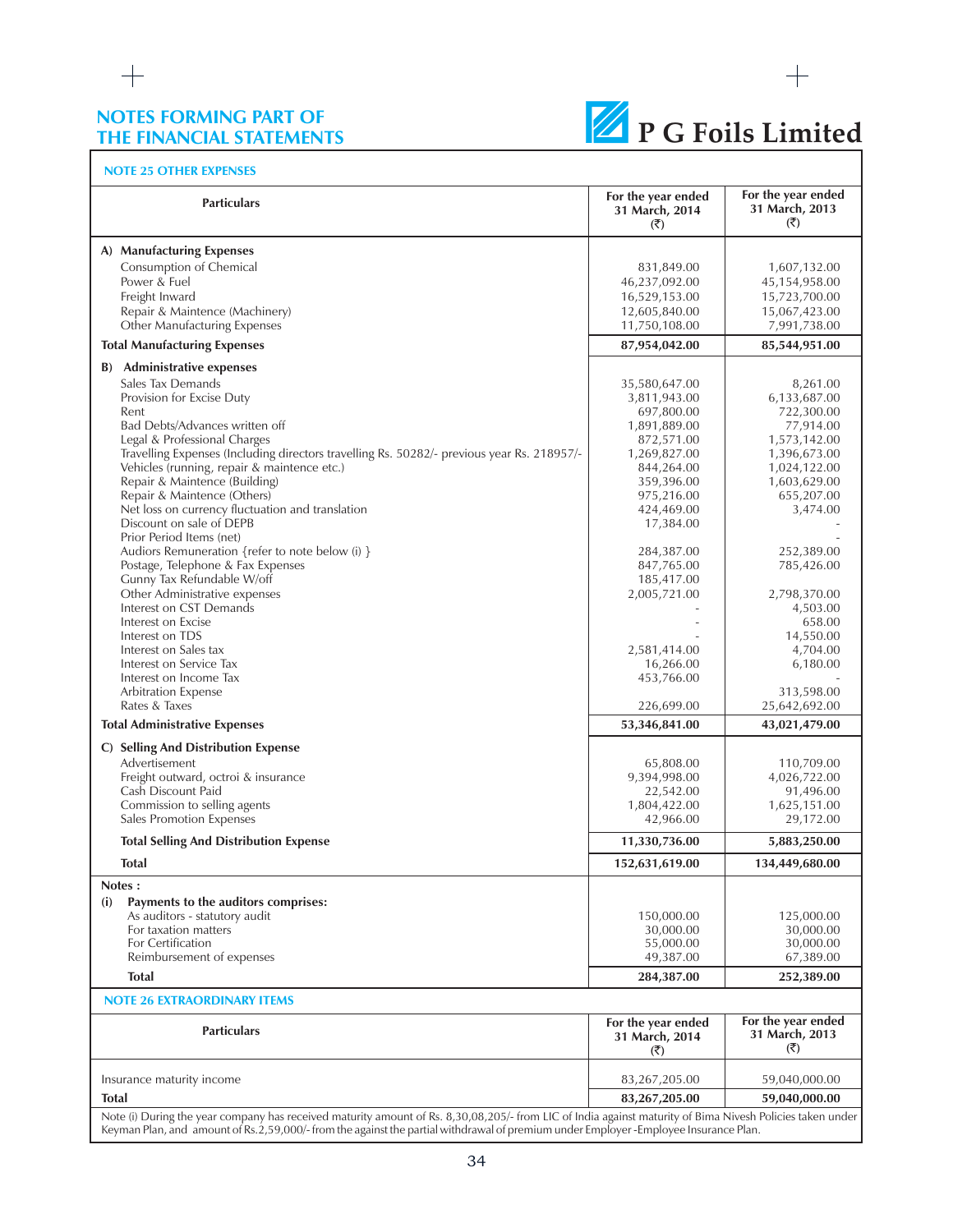

# **27. CONTIGENT LIABILITIES AND COMMITMENTS NOT PROVIDED FOR:**

- (a) Guarantees given by bank in favour of buyers/suppliers, & Central Excise for Rs. 501.39 Lac (previous Year Rs. 598.24 Lac).
- (b) Letter of Credit of Rs. 1649.5 Lac (previous Year Rs.519.81 Lac) opened in favour of Raw Material Suppliers.
- (c) Estimated amount of contract remaining to be executed on capital account & not provided for Rs. 935.98 Lacs (previous year Rs. 1103.30 Lacs) against which advances given Rs. 826.76 Lacs (previous year Rs. 922.16)
- (d) Personal Guarantee by the Managing Director and Whole Time Director have been given to IDBI bank Limited against working Capital facilities sanctioned to company.
- (e) Uncompleted/reopened assessments of sales tax
- (f) Suit filed by NECLO for Sum of Rs. 227085/- against which a sum of Rs.25,000/- has been deposited in the city Civil Court Ahmedabad.

\*Matter pending since more than 14 years and company does not expect any liability.\

- 28. The lease deed regarding land at Jaisalmer where Enercon Make wind mill is installed has not been executed..
- 29. Balances of Trade Receivables, Trade Payables and Loans & Advances as on 31.3.2014 are subject to reconciliation & confirmation by the parties.
- 30. Income Tax & Sales tax assessments have been completed up to the Assessment Year 2011-12.
- 31. During the year the company has paid a sum of Rs. 2,34,330/- to LIC Of India towards premium of key man insurance policy. This policy has been taken on 28th January 1995 for 25 years. Regarding this the company has taken the undertaking from Shri Pankaj P Shah, And Shri Abhay P Shah the director who are covered up under this policy, for non-claiming of end benefits of the policy on maturity..
- 32. The company has entered into an agreement with Shreenivas Cotton Mills Limited on 19th day of Nov.2010 to purchase a flat in World One Tower, Mumbai on a total consideration of Rs.9,23,97,834.00/- and in addition Rs.12 Lac will be paid on possession towards non refundable club membership. The company has paid Rs. 7,70,91,016/- as per terms of agreement in advance. Registry of the above flat executed on 24th February,2014. The same has now been shown under capital work in progress including borrowing cost capitalized till 31.03.2014 of Rs. 2,16,74,264/-. The possession of the flat is expected to be taken on 31st December,2015.
- 33. Director remuneration : Salaries Rs. 24,60,000/-
- 34. (a) During the year, the Company has DEPB licenses face value of Rs. 3,23,20,500/- purchased for Rs. 3,14,79,785. The Difference between face value and purchase price has been treated as discount and shown under the head Other income.
- (b) Out of Own DEPB Licenses in hand Rs. 1,94,255/-, DEPB valuing Rs.14,012/- utilized against import of material and credited to export incentives and shown under the head other income. The Balance DEPB licenses Rs.1,80,010/- sold and booked as export incentives under the head other operating income.
- (c) Duty Draw Back of Rs. 36,91,766/- shown as income under head other income against export made during the year,.
- 35. Company has installed one Wind Mill of 0.6 MW capacities at Soda Bandan District Jaisalmer with agreement with Rajastahn Rajya Vidhut Vitran Nigam Limited, and Jodhpur Vidhut Vitran Nigam Limited for wheeling of Energy for captive consumption. During the year 7,19,974 units adjusted in power bill amounting to Rs. 46,50,832/-.
- 36. Cenvat recoverable on the date of balance sheet.

On Raw Material : Rs. 1,03,09,210/-

On Capital Goods : Rs. 14,51,178/-

This amount was shown under the head Short Term loans & advances.

- 37. The Company has purchased 60 nos. of equity linked nonprincipal protected debentures aggregating to Rs.600 Lacs from Barclays Investments and Loans (India) Ltd. for 24 months at a contingent coupon rate of 20% p.a.
- 38. (a) Interest of Rs. 89,72,373/- has been capitalized by crediting interest to Bank on advance given to Shreeniwas Cotton Mills Ltd. for Mumbai flat.
	- (b) Interest of Rs.10,07,006/- has been capitalized by crediting interest to Bank on advance given Rosedale Developers Pvt.Ltd. for Kolkata flat.
	- (c) Interest of Rs. 69,936/- has been capitalized by crediting interest to Bank on advance given against capital work in progress.
- 39. Company has taken a flat in Mumbai for a period of 99 years lease on monthly lease rent of Rs.2500/- which will be increased by 10% after the expiry of 36 months from the date of agreement and company has deposited Rs.95,00,000/- as interest free security deposit with right to purchase the property on further payment of Rs.5,00,000/- This lease agreement has not been registered. The unexpired period to said lease is 90 years.
- 40. Lease rent in respect of leasehold land for factory building and township are accounted for on accrual basis. The unexpired portion of said lease hold lands are 51 and 52 years respectively.
- 41. Sales tax demand of Rs. 276.77 Lac has been deposited with sales tax department against the demand for the year 1982-83 to 1984-85 & 1990-91 to 1996-97 and the same has been debited to Statement of profit and loss Interest payable under the demand of Rs.17,65,90,970/- has not been provided for, as the demand and interest is disputed and the same is pending before supreme court.
- 42. Consequent to the accounting standard for differed tax the company has created total differed Tax Assets/ (Liability) of Rs.1262072.00 for the year ended 31st March 2014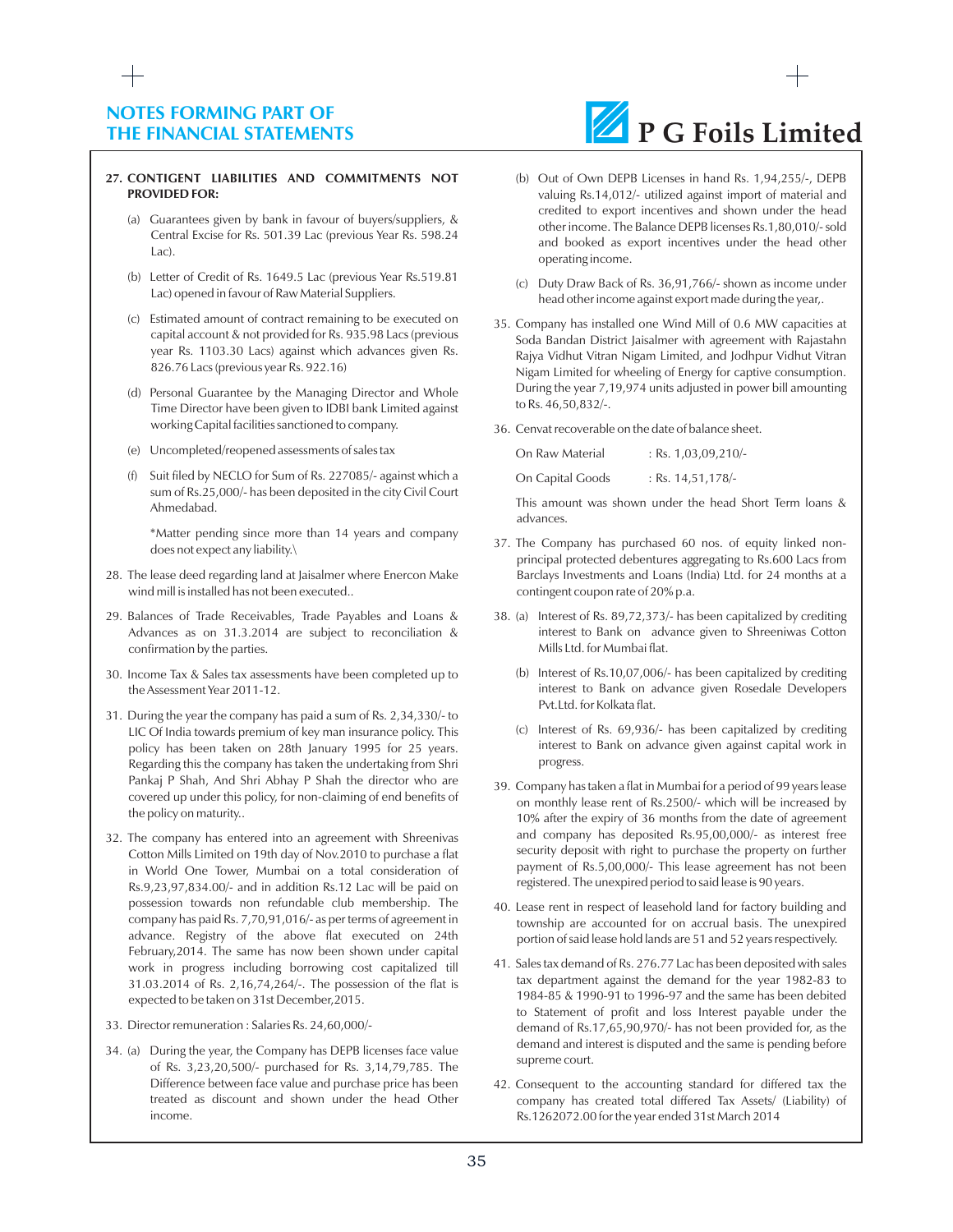# **THE FINANCIAL STATEMENTS**



| Deferred Tax Assets/(Liabilities)                                                                                                                                                                           |                                                                                                                                                                                                                                                                                                                                                                                                | As on<br>31.03.13          | <b>Changes</b><br>for the period | (In ₹)<br>As on<br>31.03.14 |
|-------------------------------------------------------------------------------------------------------------------------------------------------------------------------------------------------------------|------------------------------------------------------------------------------------------------------------------------------------------------------------------------------------------------------------------------------------------------------------------------------------------------------------------------------------------------------------------------------------------------|----------------------------|----------------------------------|-----------------------------|
| Difference between WDV as per Books and as per IT Act<br>Tax impact of expenses charged off in financial statement but allowance under tax law deferred                                                     |                                                                                                                                                                                                                                                                                                                                                                                                | (1,03,44,228)<br>24,41,263 | 6738940<br>2426097               | (36,05,288)<br>48,67,360    |
| <b>TOTAL</b>                                                                                                                                                                                                |                                                                                                                                                                                                                                                                                                                                                                                                | (79, 02, 965)              | 9165037                          | 1262072.00                  |
| 43. The information in regards to SSI Units has been compiled in respect to parties to the extent to which they could be identified as SSI units on<br>the basis of information available with the company. |                                                                                                                                                                                                                                                                                                                                                                                                |                            |                                  |                             |
| 44. (a) Bank balances are subject to bank reconciliations.                                                                                                                                                  |                                                                                                                                                                                                                                                                                                                                                                                                |                            |                                  |                             |
| (b) Balances of Fixed Deposits are subject to Note no.16.                                                                                                                                                   |                                                                                                                                                                                                                                                                                                                                                                                                |                            |                                  |                             |
| 45. There is no agriculture produce from the Agriculture land.                                                                                                                                              |                                                                                                                                                                                                                                                                                                                                                                                                |                            |                                  |                             |
| Since the company does not have any subsidiary AS 21 is not applicable<br>46.                                                                                                                               |                                                                                                                                                                                                                                                                                                                                                                                                |                            |                                  |                             |
| 47.                                                                                                                                                                                                         | Foreign exchange loss (net) of Rs. 4,24,469/- includes foreign exchange gain/loss in respect of purchase, sales and buyers credit.                                                                                                                                                                                                                                                             |                            |                                  |                             |
| EARNING PER SHARE:<br>48.                                                                                                                                                                                   |                                                                                                                                                                                                                                                                                                                                                                                                |                            |                                  |                             |
| <b>PARTICULARS</b>                                                                                                                                                                                          |                                                                                                                                                                                                                                                                                                                                                                                                | AS AT 31ST MARCH 2014      |                                  | AS AT 31ST MARCH 2013       |
| Profit after Taxation (Rs,)                                                                                                                                                                                 |                                                                                                                                                                                                                                                                                                                                                                                                | 5,46,60,918                |                                  | 3,89,88,249                 |
| Number of share outstanding:                                                                                                                                                                                |                                                                                                                                                                                                                                                                                                                                                                                                | 81,10,000                  |                                  | 81,10,000                   |
| Total number of shares outstanding at the beginning of the year                                                                                                                                             |                                                                                                                                                                                                                                                                                                                                                                                                | 81,10,000                  |                                  | 81,10,000                   |
| Number of shares outstanding during the year                                                                                                                                                                |                                                                                                                                                                                                                                                                                                                                                                                                | 81,10,000                  |                                  | 81,10,000                   |
| Basic and Diluted Earnings per share (Rs,)                                                                                                                                                                  |                                                                                                                                                                                                                                                                                                                                                                                                | 6.74                       |                                  | 4.81                        |
| (Face Value per Share Rs.10/-)                                                                                                                                                                              |                                                                                                                                                                                                                                                                                                                                                                                                |                            |                                  |                             |
| 49. SEGMENT REPORTING                                                                                                                                                                                       |                                                                                                                                                                                                                                                                                                                                                                                                |                            |                                  |                             |
|                                                                                                                                                                                                             | Based on the guidance notes given in the accounting standard on Segment Reporting (AS 17) issued by the Institute of Chartered accountants<br>of India the Company is single reportable segment company, engaged in the business of manufacture and sale of Aluminium Foil in the various<br>form. As the Company operates in single primary segment, disclosure requirement is no applicable. |                            |                                  |                             |
| 50. RELATED PARTY DISCLOSURE AS PER ACCOUNTING STANDARD 18:                                                                                                                                                 |                                                                                                                                                                                                                                                                                                                                                                                                |                            |                                  |                             |
| List of Related Parties:                                                                                                                                                                                    |                                                                                                                                                                                                                                                                                                                                                                                                |                            |                                  |                             |
| Key Managerial Personnel<br>a.                                                                                                                                                                              |                                                                                                                                                                                                                                                                                                                                                                                                |                            |                                  |                             |
| 01. Shri Pankaj P Shah                                                                                                                                                                                      | Managing Director                                                                                                                                                                                                                                                                                                                                                                              |                            |                                  |                             |
| 02. Shri Abhay P Shah                                                                                                                                                                                       | Whole Time Director                                                                                                                                                                                                                                                                                                                                                                            |                            |                                  |                             |
| 03. Shri Sahil P Shah                                                                                                                                                                                       | Director                                                                                                                                                                                                                                                                                                                                                                                       |                            |                                  |                             |
| Related Parties with whom transactions have been taken place.<br>b.                                                                                                                                         |                                                                                                                                                                                                                                                                                                                                                                                                |                            |                                  |                             |
| 01. Prem Cables Private Limited                                                                                                                                                                             |                                                                                                                                                                                                                                                                                                                                                                                                |                            |                                  |                             |
| 02. Miracle Carriers & Trading Company                                                                                                                                                                      |                                                                                                                                                                                                                                                                                                                                                                                                |                            |                                  |                             |
| 03. Prem Nagar Industrial Estates Pvt. Ltd.                                                                                                                                                                 |                                                                                                                                                                                                                                                                                                                                                                                                |                            |                                  |                             |
| 04. Pipalia Cables & Wires Pvt. Ltd                                                                                                                                                                         |                                                                                                                                                                                                                                                                                                                                                                                                |                            |                                  |                             |
| 05. Miracle Foils Pvt. Ltd.                                                                                                                                                                                 |                                                                                                                                                                                                                                                                                                                                                                                                |                            |                                  |                             |
| 06. Foils India Laminates Pvt. Ltd.                                                                                                                                                                         |                                                                                                                                                                                                                                                                                                                                                                                                |                            |                                  |                             |
| The following transactions were carried out with the Related Parties in the ordinary course of Business:                                                                                                    |                                                                                                                                                                                                                                                                                                                                                                                                |                            |                                  | (In ₹)                      |
| <b>Transactions</b><br>Sr. No.                                                                                                                                                                              |                                                                                                                                                                                                                                                                                                                                                                                                | <b>Related parties</b>     | <b>Key Personals</b>             | <b>Relatives</b>            |
| Sales/Purchase and Conversion Charges Paid/Received<br>1                                                                                                                                                    |                                                                                                                                                                                                                                                                                                                                                                                                | 13,43,85,671               |                                  |                             |
| Freight and Car Hire Charges<br>2                                                                                                                                                                           |                                                                                                                                                                                                                                                                                                                                                                                                | 2,49,82,757                |                                  |                             |
| Remuneration<br>3                                                                                                                                                                                           |                                                                                                                                                                                                                                                                                                                                                                                                |                            | 24,60,000                        |                             |
| Rent Paid<br>4                                                                                                                                                                                              |                                                                                                                                                                                                                                                                                                                                                                                                | 2,52,000                   |                                  |                             |
| Lease Rent<br>5                                                                                                                                                                                             |                                                                                                                                                                                                                                                                                                                                                                                                | 7,500                      |                                  |                             |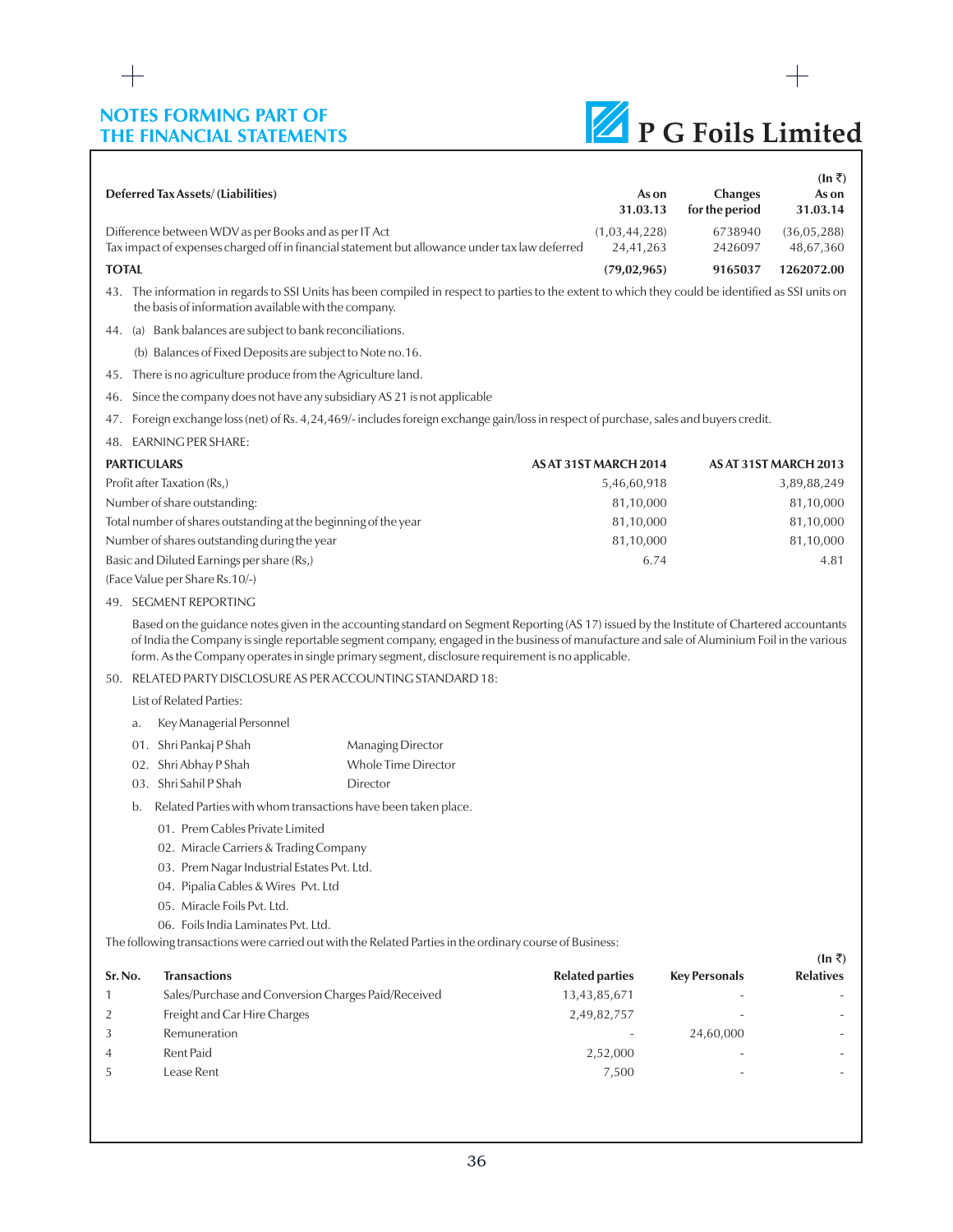

- 51. As on 31st March, 2014, Foreign Exchange Contract of sale of \$ is unexpired for \$77438.11 booked @ Rs.63.02/- with maturity date of 10- 04-2014. Unallocated amount of Premium/discount of the unexpired period is shown under the current liabilities and simultaneously foreign currency monetary item payable is booked as FEC (\$), shown under current liabilities and amount receivable in Rs. on maturity is shown as FEC (Rs.) under current assets. In accordence with accounting standard foreign monetary item has been subsequently recognized at closing rate of \$ @ Rs. 60.10/-
- 52. The Figures of the previous year have been regrouped and rearranged wherever necessary to make them comparative with previous year figures as done by the management so as reconciled with the amended revised schedule VI.

53. VALUE OF MATERIALS CONSUMED AND PERCENTAGE THEREOF

| <b>PARTICULARS</b>                |          | <b>TOTAL VALUE OF</b><br><b>CONSUMPTION</b> | <b>IMPORTED INCLUDING</b><br><b>DUTY &amp; EXP</b> |         | <b>INDIGENEOUS</b> |         |
|-----------------------------------|----------|---------------------------------------------|----------------------------------------------------|---------|--------------------|---------|
|                                   | 2013-14  | 2012-2013                                   | 2013-14                                            | 2012-13 | 2013-14            | 2012-13 |
| <b>Raw Material</b>               |          |                                             |                                                    |         |                    |         |
| Value (in Lacs)                   | 11969.74 | 11207.6                                     | 1409.31                                            | 1207.75 | 10560.43           | 9999.88 |
| Percentage                        | 100      | 100                                         | 11.77                                              | 10.78   | 88.23              | 89.22   |
| Stores, Spares & Packing Material |          |                                             |                                                    |         |                    |         |
| Value (in Lacs)                   | 608.60   | 720.62                                      | 386.69                                             | 245.34  | 221.91             | 475.28  |
| Percentage                        | 100      | 100                                         | 63.54                                              | 34.05   | 36.46              | 65.95   |
|                                   |          |                                             |                                                    |         |                    |         |

54. FOREIGN EXCHANGE EARNINGS & EXPENDITURE

| a) Earning in foreign exchange on account of export of goods on F.O.B. basis | 1698.15 |
|------------------------------------------------------------------------------|---------|
| b) C&F value of imported raw material                                        | 1364.14 |
| c) C&F value of imported stores                                              | 366.28  |
| d) Value of Capital Goods imported                                           | Nil     |
|                                                                              |         |

In terms of our report attached.<br>For H M Singhvi & Co. Chartered Accountants

# For and on behalf of the Board

**M.No: 006962** 

**Place : Pipalia Kalan Date : 30th May, 2014**

**H M SINGHVI Abhay P Shah Pankaj P Shah**

**Managing Director** 

**Rs. in Lacs**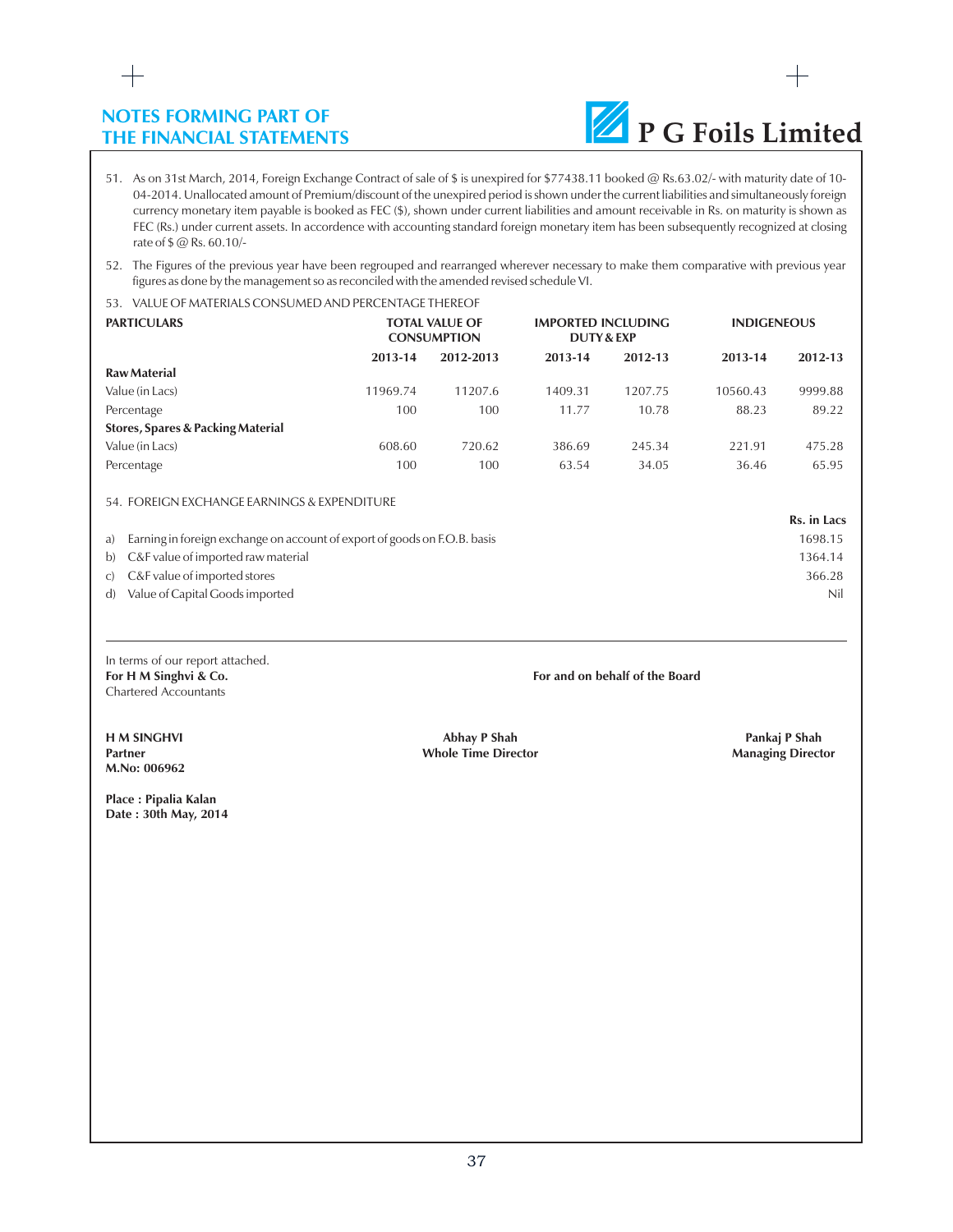

 $+$ 

| <b>Particulars</b>                                     |                      | 2013-14                         | (₹in Thousands)<br>2012-13     |                      |  |
|--------------------------------------------------------|----------------------|---------------------------------|--------------------------------|----------------------|--|
|                                                        | $(\overline{\zeta})$ | $\overline{(\overline{\zeta})}$ | $(\overline{\zeta})$           | $(\overline{\zeta})$ |  |
| <b>CASH FLOW FROM OPERATING ACTIVITIES</b><br>A        |                      |                                 |                                |                      |  |
| Net Profit before tax and extraordinary items          | $-7041$              |                                 | 794                            |                      |  |
| Adjustment for:                                        |                      |                                 |                                |                      |  |
| Interest paid                                          | 51759                |                                 | 23919                          |                      |  |
| Interest received                                      | $-68277$             |                                 | $-17721$                       |                      |  |
| Profit/Loss on sale of Investment                      | $-2015$              |                                 | $-4122$                        |                      |  |
| Foreign exchange Gain/Loss                             | 18503                |                                 | 21626                          |                      |  |
| Profit/Loss on forward booking                         | 1135                 |                                 | 194                            |                      |  |
| Dividend Income                                        | $\overline{0}$       |                                 | $\overline{0}$                 |                      |  |
| Depreciation                                           | 29071                |                                 | 31326                          |                      |  |
| Loss/Profit on sale of fixed assets                    | $\overline{0}$       |                                 | $\overline{0}$                 |                      |  |
| Amortization of Shares warrant exp.                    | $\overline{0}$       |                                 | 14                             |                      |  |
| Excess Provision Excise/IT/Written back                | $-7484$              |                                 | $-13520$                       |                      |  |
| <b>Revaluation Reserve</b>                             | 186                  |                                 | 212                            |                      |  |
| Operating profit before working capital changes        |                      | 15837                           |                                | 42722                |  |
| Adjustment for:                                        |                      |                                 |                                |                      |  |
| Trade & other receivables                              | 90275                |                                 | 57648                          |                      |  |
| Inventories                                            | 93655                |                                 | 87037                          |                      |  |
| Trade Payable                                          | $-88068$             |                                 | 42735                          |                      |  |
| Cash Flow from Operating Activities                    |                      | 111699                          |                                | 230142               |  |
| Direct Tax paid                                        | $-13940$             |                                 | $-14860$                       |                      |  |
| NET CASH FLOW FROM OPERATING ACTIVITIES                |                      | 97759                           |                                | 215282               |  |
| <b>CASH FLOW FROM INVETSMENT ACTIVITES</b><br>B        |                      |                                 |                                |                      |  |
| <b>Interest Received</b>                               | 68277                |                                 | 17721                          |                      |  |
| Dividend Income                                        | $\overline{0}$       |                                 | $\overline{0}$                 |                      |  |
| Purchases of fixed assets                              | $-128831$            |                                 | $-4146$                        |                      |  |
| Sale of Fixed Assets                                   | $\overline{0}$       |                                 | $\overline{0}$                 |                      |  |
| Purchase of investments                                | $\overline{0}$       |                                 | $-61500$                       |                      |  |
| Sale of Investments                                    | 61500                |                                 | 89622                          |                      |  |
| Insurance Maturity Receipt                             | 83267                |                                 | 59040                          |                      |  |
| NET CASH FLOW FROM INVESTMENT ACTIVITIES               |                      | 84213                           |                                | 100737               |  |
| C<br><b>CASH FLOW FROM FINANCIAL ACTIVITES</b>         |                      |                                 |                                |                      |  |
| Repayment of Term Loan                                 | $-15000$             |                                 | $-21965$                       |                      |  |
| Interest Paid                                          | $-51759$             |                                 | $-23919$                       |                      |  |
| Foreign Exchange Gain/Loss                             | $-18502$             |                                 | $-21626$                       |                      |  |
| Net Proceeds of Short Term Borrowings                  | 193392               |                                 | $-40477$                       |                      |  |
| Profit/Loss on forward booking                         | $-1135$              |                                 | $-194$                         |                      |  |
| Liabilities no longer required                         | 7484                 |                                 | 13520                          |                      |  |
| NET CASH FLOW (USED) IN FINANCIAL ACTIVITIES           |                      | 114480                          |                                | $-94661$             |  |
| NET INCREASE IN CASH AND CASH EQUIVALENTS (A+B+C)<br>D |                      | 296452                          |                                | 221358               |  |
| Е<br>CASH AND CASH EQUIVALENTS AS AT 1ST APRIL 2013    |                      | 424004                          |                                | 202646               |  |
| Opening Balance: Cash in hand and balance with Bank.   |                      |                                 |                                |                      |  |
| CASH & CASH EQUIVALENTS AS AT 31st March 2014<br>F     |                      | 720456                          |                                | 424004               |  |
| Closing balance: Cash in hand and balance with Bank.   |                      |                                 | For and on behalf of the Board |                      |  |
| Place: Pipalia Kalan                                   |                      |                                 | Pankaj P Shah                  |                      |  |
| Date: 30th May, 2014                                   |                      |                                 | Managing Director              |                      |  |

The Board of Directors, P G Foils Limited,

# **AUDITOR'S CERTIFICATE**

We have examined the above Cash Flow statement of P G Foils Ltd. for the year ended 31.3.2014 The statement has been prepared by the company in accordance with the requirements of clause 32 of listing agreement with the stock exchanges and is based on and in agreement with the corresponding Statement of Profit & Loss and Balance Sheet of the Company covered by our report of date to the members of the company.

For **H M Singhvi & Co.** Chartered Accountants

H M SINGHVI<br>Proprietor

Place : Pipalia Kalan Proprietor (1996)<br>
Date : 30th May, 2014 (1996)<br>
M.No: 006962 Date : 30th May, 2014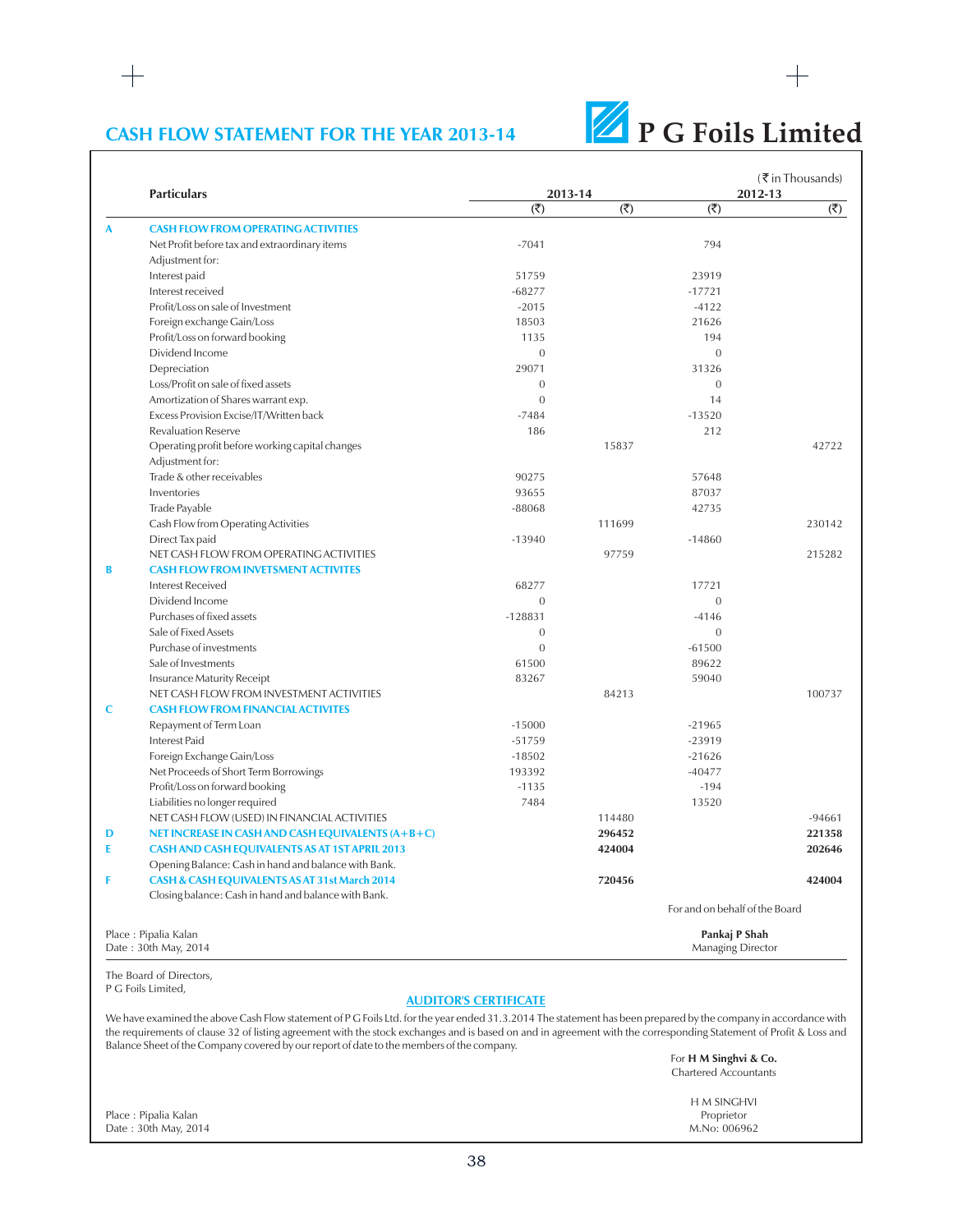# **P G Foils Limited**

 $\hspace{.1cm} +$ 

Regd. Office : 6, Neptune Towers, Ashram Road, Ahmedabad - 380 009

# Member's Signature (s)

 $\bar{\mathbf{I}}$  $\bar{\rm I}$  $\mathbf{I}$  $\mathbf I$  $\mathbf I$  $\mathbf{I}$  $\mathbf{I}$  $\mathbf I$  $\mathbf I$  $\mathbf{I}$  $\mathbf{I}$  $\mathbf I$  $\mathbf I$  $\mathbf I$  $\mathbf{I}$  $\mathbf{I}$ J.  $\mathbf{I}$  $\mathbf{I}$ J. J.  $\overline{1}$  $\overline{1}$ J. J. J.  $\mathbf{I}$  $\mathbf{I}$ J.  $\mathbf{I}$  $\overline{1}$  $\mathbf{I}$  $\mathbf{I}$ J. J.  $\overline{\phantom{a}}$  $\overline{1}$ J. J.  $\overline{1}$  $\overline{1}$  $\overline{\phantom{a}}$ J. J. J.  $\overline{1}$ J. J. J.  $\overline{1}$  $\mathbf{I}$  $\mathbf{I}$ п J.  $\overline{1}$  $\overline{1}$ J.  $\mathbf{I}$  $\mathbf{I}$  $\overline{\phantom{a}}$  $\mathbf{I}$  $\mathbf{I}$  $\mathbf{I}$  $\mathbf I$  $\mathbf I$  $\mathbf I$  $\mathbf{I}$  $\overline{1}$  $\mathbf I$  $\mathbf I$  $\mathsf I$  $\mathbf I$ 

|                                                                                             |                                                                                                                                                                                                 | Admission Slip                                                           |                  |
|---------------------------------------------------------------------------------------------|-------------------------------------------------------------------------------------------------------------------------------------------------------------------------------------------------|--------------------------------------------------------------------------|------------------|
| 2.                                                                                          |                                                                                                                                                                                                 | Please hand over this admission slip<br>at the entrance of meeting hall. |                  |
| 3.                                                                                          |                                                                                                                                                                                                 | Folio                                                                    | Holding          |
| 35th Annual General Meeting<br>23rd September, 2014<br>at 2.00 p.m.                         |                                                                                                                                                                                                 |                                                                          |                  |
| Ahmedabad Textile<br>Mills'Association, Ashram Road,<br>Navrangpura,<br>Ahmedabad - 380 009 |                                                                                                                                                                                                 | Member                                                                   | Proxy            |
|                                                                                             |                                                                                                                                                                                                 | I hereby register my presence at the meeting                             |                  |
|                                                                                             |                                                                                                                                                                                                 | Signature of Member/Proxy                                                |                  |
|                                                                                             |                                                                                                                                                                                                 |                                                                          |                  |
|                                                                                             | Ashram Road, Ahmedabad - 380 009                                                                                                                                                                |                                                                          |                  |
|                                                                                             | <b>PROXY</b>                                                                                                                                                                                    |                                                                          |                  |
|                                                                                             |                                                                                                                                                                                                 | <b>FOLIO</b>                                                             | <b>HOLDING</b>   |
|                                                                                             |                                                                                                                                                                                                 |                                                                          |                  |
|                                                                                             | in the district of <b>William Communication</b> being a                                                                                                                                         |                                                                          |                  |
|                                                                                             |                                                                                                                                                                                                 |                                                                          |                  |
|                                                                                             |                                                                                                                                                                                                 |                                                                          |                  |
|                                                                                             | my/our proxy to vote for me/us on my/our behalf at the 35th annual General Meeting of the Company to be held on Friday<br>the 23rd September, 2014 at 2.00 p.m. and at any adjournment thereof. |                                                                          |                  |
|                                                                                             |                                                                                                                                                                                                 | .2014                                                                    | Affix<br>Re 1/-  |
|                                                                                             | Proxy form must reach company's registered Office not later than                                                                                                                                |                                                                          | Revenue<br>Stamp |
|                                                                                             | 48 hours before the commencement of the meeting<br>For Office use only                                                                                                                          |                                                                          |                  |
| Proxy No.                                                                                   | Date of Receipt                                                                                                                                                                                 |                                                                          |                  |